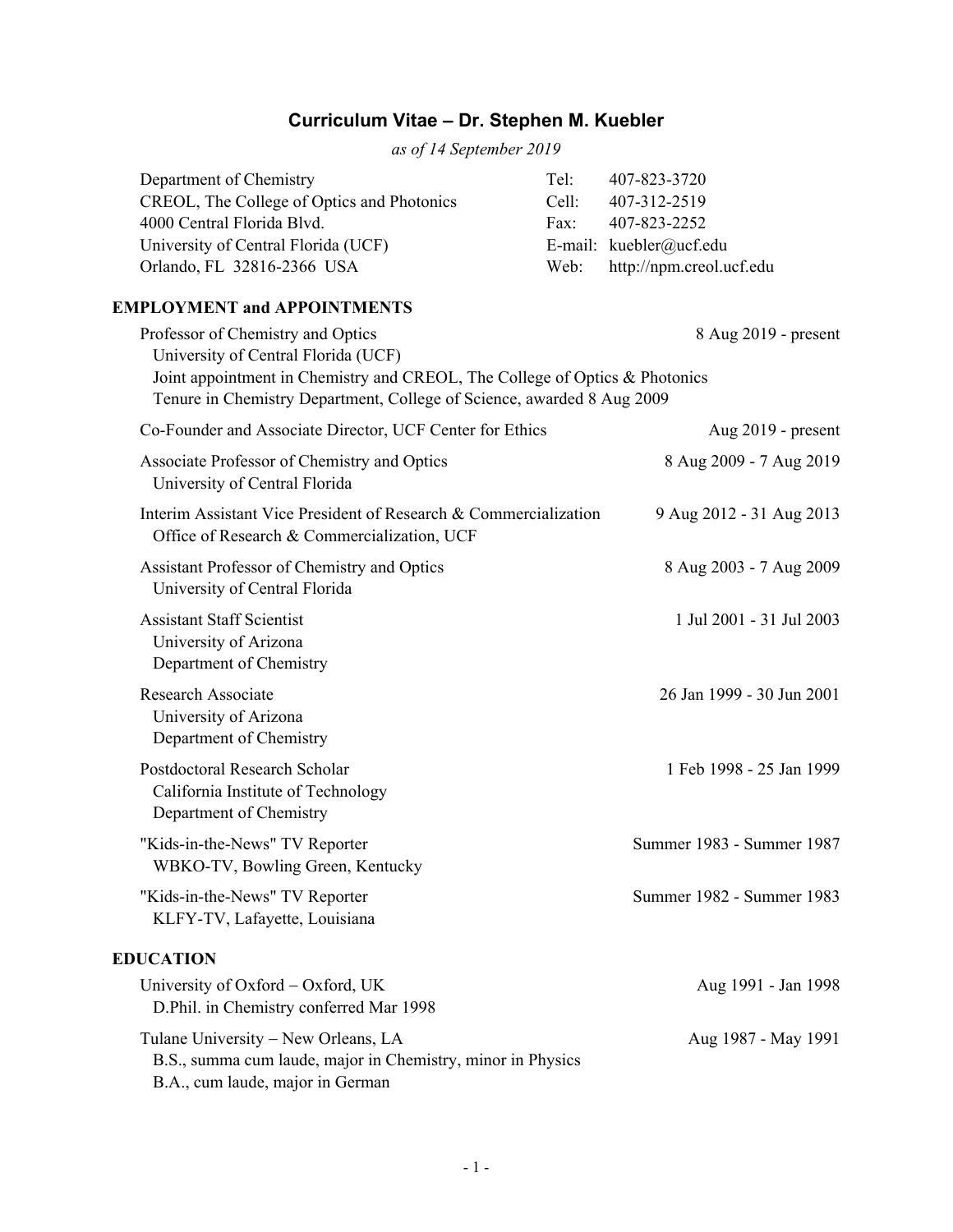| University of Hamburg - Hamburg, Germany                                              | Sept 1989 - July 1990          |
|---------------------------------------------------------------------------------------|--------------------------------|
| Junior-year-abroad study while enrolled at Tulane University                          |                                |
| <b>AWARDS and RECOGNITION</b>                                                         |                                |
| • Outstanding Volunteer, awarded by Orlando Section - ACS                             | 2018                           |
| • Research Incentive Award ("RIA", UCF College of Science, UCF)                       | 2018                           |
| • Senior Member, OSA – Optical Society of America                                     | 2018                           |
| • Research featured on Fox 35 News:                                                   |                                |
| https://www.youtube.com/watch?time_continue=4&v=B3UsIPvrkcc                           |                                |
| • Senior Member, SPIE – Soc. of Photo-Optical Instrumentation Engineers               | 2015                           |
| Top 13% in the leading international professional organization for optical engineers. |                                |
| • Excellence in Undergraduate Teaching Awards (College of Sciences, UCF)              | 2008 and 2015                  |
| • Teaching Incentive Program Award ("TIP", College of Sciences, UCF)                  | 2009, 2014, & 2019             |
| • Marshall Scholarship Selection Committee Member, Atlanta Region                     | $2009 - 2013 & 2019$ - present |
| Association of Commonwealth Universities, UK                                          |                                |
| • NSF CAREER Award                                                                    | Jan 2008                       |
| • Outstanding Four Year College Teacher (Orlando Section - ACS)                       | 2005                           |
| • Invited Participant in the NSF Germany-USA Workshop on Nanomaterials                | 2005                           |
| Research exchange program sponsored jointly by NSF and the German Research            |                                |
| Ministry (BMBF) involving 12 selected US scientists and engineers.                    |                                |
| • Dean's Advisory Council, Barrett Honors College, Arizona State University           | $2000 - 2002$                  |
| • NSF Graduate Research Fellowship                                                    | 1993                           |
| • Marshall Scholar - Association of Commonwealth Universities, UK                     | 1991                           |
| • Perry Medal – Tulane Univ. award to most outstanding Arts & Sciences graduate       | 1991                           |
| • Phi Beta Kappa                                                                      | 1991                           |
| • Excellence in research prize – Louisiana Chapter, ACS                               | 1991                           |
| • Sigma Xi award for excellence in research                                           | 1991                           |
| • Goldwater Scholar                                                                   | 1989                           |
| • Truman Scholarship Finalist                                                         | 1989                           |
| • Eagle Scout, Boy Scouts of America                                                  | 1987                           |

# **LEADERSHIP**

| • Co-Founder and Associate Director, UCF Center for Ethics                                                                                                                                                                                                                                                                                                                  | Aug $2019$ - present     |
|-----------------------------------------------------------------------------------------------------------------------------------------------------------------------------------------------------------------------------------------------------------------------------------------------------------------------------------------------------------------------------|--------------------------|
| • Interim Assistant Vice President of Research & Commercialization<br>Office of Research & Commercialization, UCF.                                                                                                                                                                                                                                                          | 9 Aug 2012 - 31 Aug 2013 |
| • COACHE Innovation Awardee in Years 1, 2, & 3 (Faculty Excellence, UCF)<br>Awarded funding for project with Dr. Jonathan Beever (Philosophy, UCF)<br>to explore the ethics landscape at UCF and develop workshops and other activities<br>that cultivate the institution's culture of ethics in research.<br>(https://facultyexcellence.ucf.edu/coache-innovation-awards). | $2017$ - present         |
| • Editorial Board Member, Journal of Experimental Nanoscience (Taylor & Francis)<br>http://www.tandfonline.com/action/journalInformation?show=editorial<br>Board&journalCode=tjen20                                                                                                                                                                                         | 2008 to present          |
| • Associate Editor, Journal of Micro/Nanolithography, MEMS, and MOEMS (SPIE)<br>https://www.spiedigitallibrary.org/journals/journal-of-micro-<br>nanolithography-mems-and-moems/editorial-board?SSO=1                                                                                                                                                                       | $2008$ - present         |
| • Senior Member, OSA – Optical Society of America                                                                                                                                                                                                                                                                                                                           | 2018                     |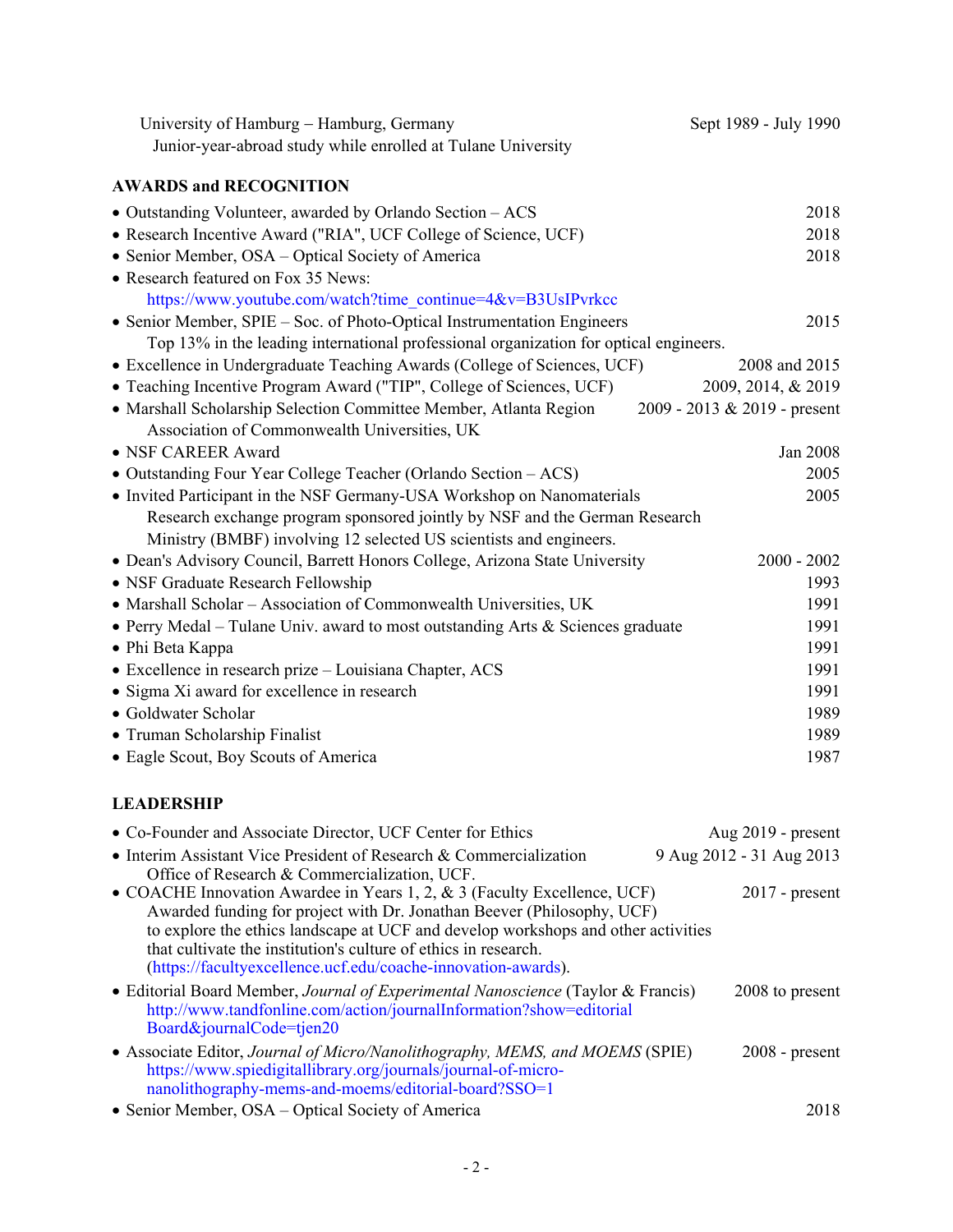| • Senior Member, SPIE – Soc. of Photo-Optical Instrumentation Engineers                 | 2015                |
|-----------------------------------------------------------------------------------------|---------------------|
| (Top 13% in the leading international professional organization for optical engineers)  |                     |
| • Chaired/co-organized over 20 conferences and symposia (see Conf. and Symp. Organized) |                     |
| • Co-organized/led over 30 workshops (see Workshop Organization and Service)            |                     |
| • Immediate Past-Chair, Orlando Sect. of American Chemical Society (ACS)                | Jan 2013 - Dec 2013 |
| • Chair, Orlando Section of ACS                                                         | Oct 2011 - Dec 2012 |
| • Chair-Elect, Orlando Section of ACS                                                   | Jan 2011 - Oct 2011 |
| • Secretary, Orlando Section of ACS                                                     | Jan 2010 - Dec 2010 |
| • Outreach Coordinator, Orlando Section - ACS                                           | Jan 2009 - Oct 2010 |
| • Chair, Organic Chemistry Faculty Search Committee, Chem. Dept., UCF                   | $2016 - 2017$       |
|                                                                                         |                     |

• Chair, Biochemistry Search Committee, Chem. Dept., UCF 2015 - 2016

### **RESEARCH EXPERIENCES**

University of Central Florida

- Development of new material systems and processes for a laser-based nano-scale 3D printing technique called "multi-photon lithography" (MPL).
- Preparation and characterization of 3D metallo-dielectric micro-/nano-scale structures and devices.
- Development of new methods for designing beam-shaping optics.
- Fabrication and characterization of functional micro-photonic devices.
- Ethics and Responsible Conduct (ERC) in STEM: Development and assessment of workshops, courses, and other vehicles for cultivating a university-wide culture ERC in STEM.

Caltech/JPL & Univ. of Arizona (Supervisors: Prof. Joseph W. Perry and Prof. Seth R. Marder)

- Development of materials for high-sensitivity two-photon-activated chemistry & microfabrication.
- Application of two-photon-induced polymerization to ultra-high-density information storage.
- Microfabrication of switchable diffractive micro-optical devices.
- Use of two-photon absorbers for optical limiting in liquid crystal charge-transport media.

Oxford (Supervisors: Prof. Robert G. Denning and Prof. Malcolm L. H. Green)

Characterization of third-order nonlinear optical materials by degenerate four-wave mixing.

Tulane (Supervisor: Prof. Mark J. Fink)

- Preparation of a stable silanone, the silicon analog of a ketone.
- Isolation of per-*tert*-butyl-bis(cyclopropenyl), a valence isomer of per-*tert*-butyl-benzene.

Tulane (Supervisor: Prof. David M. Roundhill)

Synthesis of a bidentate dithiolate for chelating biotoxic metals.

### **GRANTS and CONTRACTS**

| 40 contracts/grants awarded at UCF. |                |                                      |
|-------------------------------------|----------------|--------------------------------------|
| Total involvement:                  | \$3,256,686.99 | $\text{(external = } $2,798,272.00)$ |
| Kuebler credit-share:               | \$1,765,601.99 | $\text{(external = } $1,572,373.00)$ |

### *Listing of contracts and grants*

|           | "Fundamental Study of Lens-Embedded Spatially-Variant Photonic Crystals" |
|-----------|--------------------------------------------------------------------------|
| $PI^+$    | Stephen M. Kuebler (100%)                                                |
| Agency:   | US Air Force Research Laboratory (AFRL)                                  |
| Grant $#$ | FA8651-19-1-0003                                                         |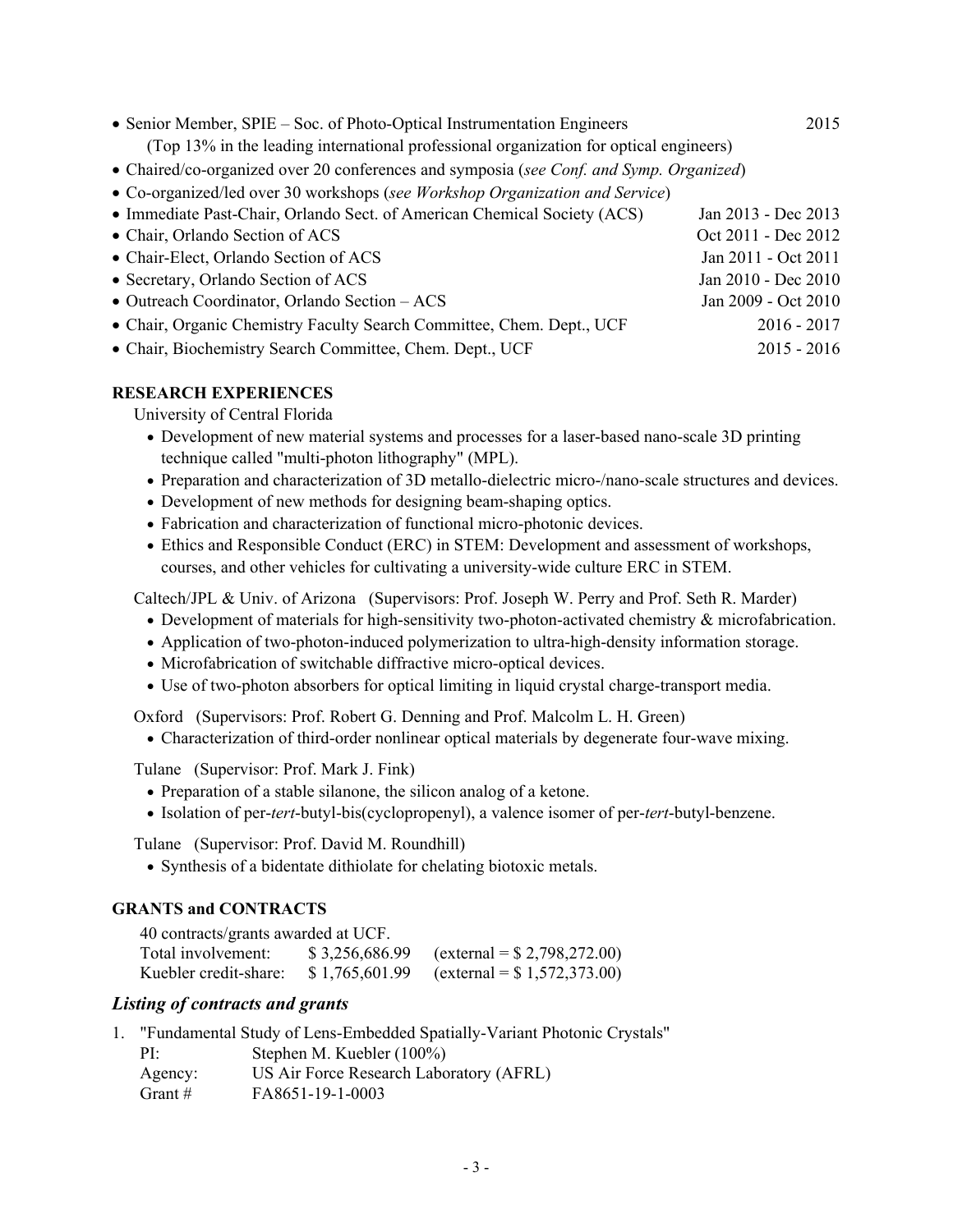| UCF ID#:    | 1067797                                                                                                                                                                                                                                                                                                                   |
|-------------|---------------------------------------------------------------------------------------------------------------------------------------------------------------------------------------------------------------------------------------------------------------------------------------------------------------------------|
| Start date: | 05/13/2019                                                                                                                                                                                                                                                                                                                |
| End date:   | 08/13/2020                                                                                                                                                                                                                                                                                                                |
| Amount:     | \$60,192                                                                                                                                                                                                                                                                                                                  |
| Type:       | External                                                                                                                                                                                                                                                                                                                  |
| Purpose:    | This project funds the development of fundamental understanding of a new class of                                                                                                                                                                                                                                         |
|             | integrated photonic micro-optic that can both control the flow of optical power and                                                                                                                                                                                                                                       |
|             | focus it using one device.                                                                                                                                                                                                                                                                                                |
|             | "Sub-Contract to UCF for AFOSR-STTR Proposal with EMA"                                                                                                                                                                                                                                                                    |
| PI:         | Stephen M. Kuebler (100%)                                                                                                                                                                                                                                                                                                 |
| Agency:     | Electro Magnetic Applications, Inc., sub-contract via primary award from US Air<br>Force Research Laboratory via STTR contract #FA8651-19-P-0110, funded for<br>proposal #F19A-017-0040 submitted by EMA with UCF in response to DOD BAA<br>AF19A-T017, "Tunable bioinspired spatially-varying random photonic crystals." |
| Grant $#$   | N/A, STTR Primary Contract #FA8651-19-P-0110                                                                                                                                                                                                                                                                              |
| UCF $ID#$ : | 1067357                                                                                                                                                                                                                                                                                                                   |
| Start date: | 03/06/2019                                                                                                                                                                                                                                                                                                                |
| End date:   | 12/16/2019                                                                                                                                                                                                                                                                                                                |
| Amount:     | \$44,996                                                                                                                                                                                                                                                                                                                  |
| Type:       | External                                                                                                                                                                                                                                                                                                                  |
| Purpose:    | The objective is to develop fundamental understanding of the structure-property<br>relationships of bio-inspired 3D integrated photonic devices.                                                                                                                                                                          |
|             |                                                                                                                                                                                                                                                                                                                           |

3. "COACHE Innovation Award Year-Three: "Sustaining Growth of the Culture of Ethics Across UCF" PI: Jonathan Beever (50%) Co-PI: Stephen M. Kuebler (50%) Agency: UCF Faculty Excellence Grant  $\#$  N/A Start date: 07/1/2019 End date: 06/30/2020 Amount: \$15,000 (Kuebler share = \$7,500)

Type: Internal

- Purpose: This award provided funds for a project to cultivate a culture of ethics in research at UCF.
- 4. "REU Supplement to NSF Award #1711356"

| Stephen M. Kuebler (82%)                                     |
|--------------------------------------------------------------|
| Sasan Fathpour (18%, UCF)                                    |
| NSF                                                          |
| 05/15/2018                                                   |
| 06/30/2020                                                   |
| \$16,000 (Kuebler share = $$13,120$ )                        |
| 1834350                                                      |
| 1065540                                                      |
| External                                                     |
| This award provided funds for two undergraduate researchers. |
|                                                              |

5. "COACHE Innovation Award Year-Two: Cultivating a Culture of Ethics in Research across UCF"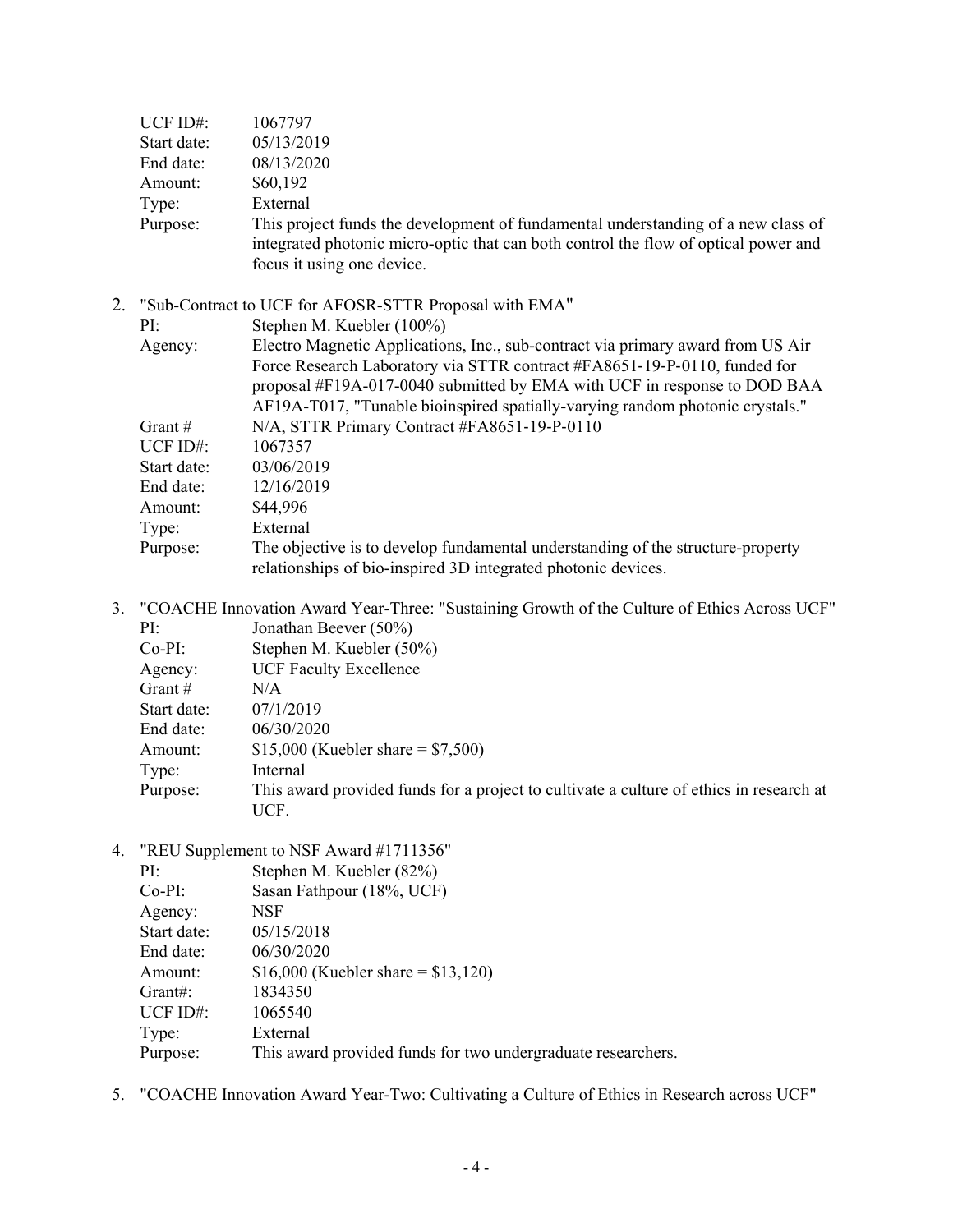| PI:         | Jonathan Beever (50%)                                                                   |
|-------------|-----------------------------------------------------------------------------------------|
| $Co-PI:$    | Stephen M. Kuebler (50%)                                                                |
| Agency:     | <b>UCF Faculty Excellence</b>                                                           |
| Grant $#$   | N/A                                                                                     |
| Start date: | 07/1/2018                                                                               |
| End date:   | 06/30/2019                                                                              |
| Amount:     | \$10,000 (Kuebler share = $$5,000$ )                                                    |
| Type:       | Internal                                                                                |
| Purpose:    | This award provided funds for a project to cultivate a culture of ethics in research at |
|             | UCF.                                                                                    |

6. Burnett Research Scholars Grant to Kuebler-Group undergraduate Alex Cockerham: "Low-Shrinkage Materials for Nano-Scale 3D Printing"

| PI:         | Alexander R. Cockerham (66.6%)                                                                                                                         |
|-------------|--------------------------------------------------------------------------------------------------------------------------------------------------------|
| Mentor:     | Stephen M. Kuebler (33.3%)                                                                                                                             |
| Agency:     | Burnett Research Scholars Program, UCF                                                                                                                 |
| Start date: | 12/21/2017                                                                                                                                             |
| End date:   | 12/20/2018                                                                                                                                             |
| Amount:     | \$3,000 (Kuebler share $=$ \$1,000 to support research consumables)                                                                                    |
| Type:       | Internal                                                                                                                                               |
| Purpose:    | This award funded undergraduate Alex Cocker ham to investigate new low-shrinkage<br>material systems that could be used for nano-scale 3D fabrication. |

7. "2018 High School Summer Research Experience in the Kuebler-Group at UCF with the REAP/AEOP Program"

| PI:         | Stephen M. Kuebler                                                                    |
|-------------|---------------------------------------------------------------------------------------|
| Agency:     | Academy of Applied Science                                                            |
| Grant $#$   | 2018 - Univ of CFL-1                                                                  |
| Start date: | 10/01/2017                                                                            |
| End date:   | 09/30/2019                                                                            |
| Amount:     | \$5,000 (Kuebler share = $$2,000$ ; \$1,500 provided to one student mentee each year) |
| UCF $ID#$ : | 1063246                                                                               |
| Type:       | External                                                                              |
| Purpose:    | This award provided a stipend for a high school summer researcher.                    |

8. "Collaborative Research: Photon Funnels − A Fundamentally New Concept for Concentrating Light" PI: Stephen M. Kuebler (81%) Co-PI: Sasan Fathpour (19%, UCF) Agency: NSF Start date: 07/15/2017 End date: 07/14/2020 Amount: \$225,814 (Kuebler share = \$182,458) Grant#: 1711356 (https://nsf.gov/awardsearch/showAward?AWD\_ID=1711356) UCF ID#: 1061581 Type: External Purpose: This award provides support for 3 grad-student years, supplies, and small equipment to investigate new nanophotonic devices called "photon funnels."

This award is a collaborative grant with Raymond C. Rumpf at the University of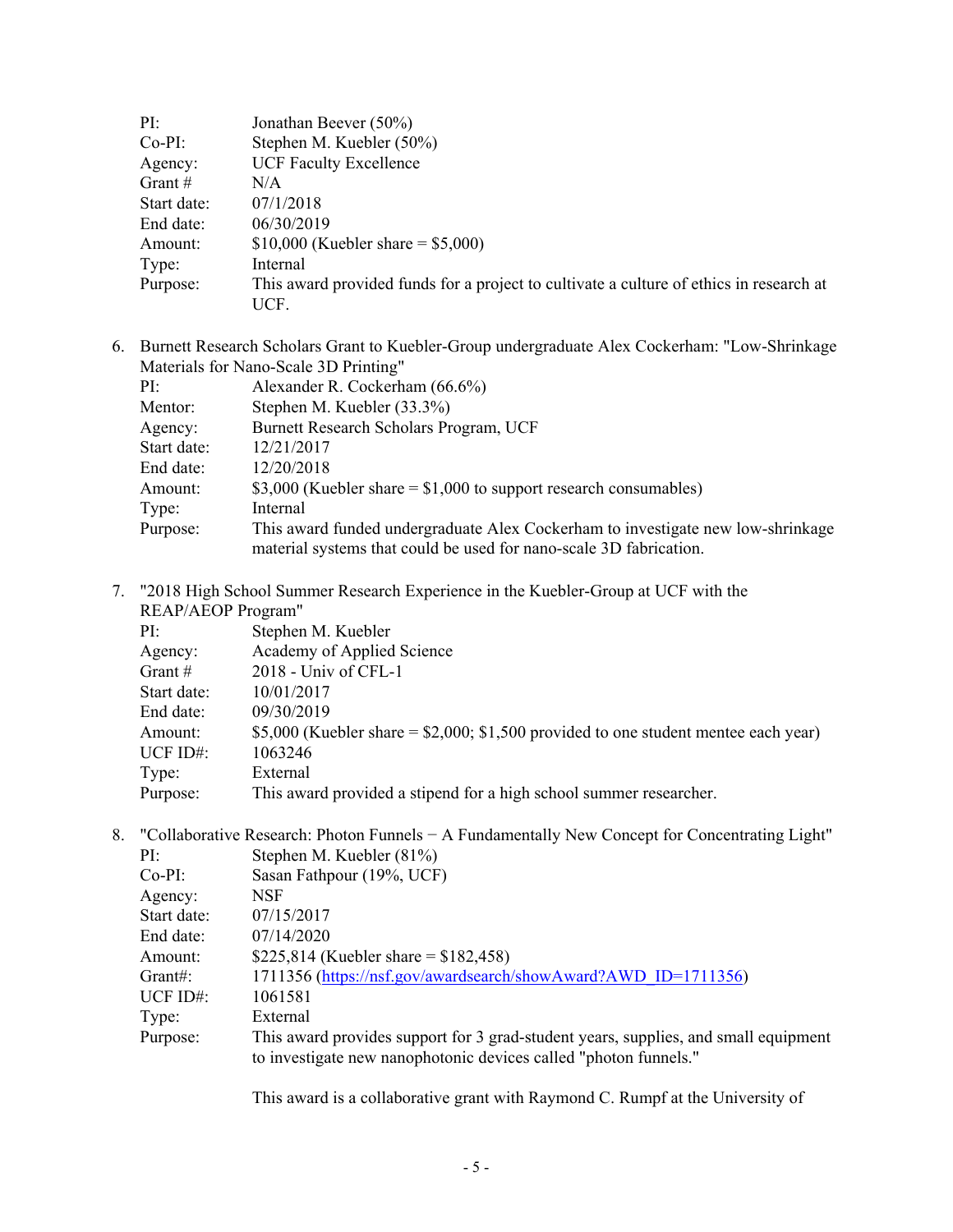Texas at El Paso (UTEP). The award to UTEP is NSF project no. 1711529, valued at \$174,235 (https://nsf.gov/awardsearch/showAward?AWD\_ID=1711529). **Kuebler serves as PI for the overall collaborative project, valued in total at \$400,049**.

9. "Light Concentrators for Next-Generation Imaging, Energy Harvesting, and Optical Computing"

| PI:         | Stephen M. Kuebler                                                                     |
|-------------|----------------------------------------------------------------------------------------|
| Agency:     | Florida Space Grant Consortium                                                         |
| Start date: | 09/01/2016                                                                             |
| End date:   | 08/31/2017                                                                             |
| Amount:     | \$26,250                                                                               |
| $G$ rant#:  | 66016040-Y2                                                                            |
| UCF ID#:    | 1060831                                                                                |
| Type:       | Internal                                                                               |
| Purpose:    | This seed grant funded a graduate student to obtain preliminary results on a new class |
|             | of nano-photon devices called "photon funnels." These results enabled the team to      |
|             | obtain the NSF grant no. 1711356.                                                      |

10. "COACHE Innovation Award Year-One: Cultivating an Institutional Culture of Ethics and Responsible Conduct"

| PI:         | Jonathan Beever (50%)                                                                   |
|-------------|-----------------------------------------------------------------------------------------|
| $Co-PI:$    | Stephen M. Kuebler (50%)                                                                |
| Agency:     | <b>UCF Faculty Excellence</b>                                                           |
| Grant $#$   | N/A                                                                                     |
| Start date: | 07/01/2017                                                                              |
| End date:   | 06/30/2018                                                                              |
| Amount:     | \$5,000 (Kuebler share = $$2,500$ )                                                     |
| Type:       | Internal                                                                                |
| Purpose:    | This award provided funds for a project to cultivate a culture of ethics in research at |
|             | UCF.                                                                                    |

11. "High School Summer Research Experience in the Kuebler-Group at UCF with the REAP/AEOP Program"

| PI:         | Stephen M. Kuebler                                                 |
|-------------|--------------------------------------------------------------------|
| Agency:     | Academy of Applied Science                                         |
| Grant $#$   | "SG-16-074" and "2017-Univ of CFL-1"                               |
| Start date: | 05/01/2016                                                         |
| End date:   | 09/30/2017                                                         |
| Amount:     | \$5,000                                                            |
| UCF $ID#$ : | 1060250                                                            |
| Type:       | External                                                           |
| Purpose:    | This award provided a stipend for a high school summer researcher. |

12. "FHTCC: Broadband Gradient Index (GRIN) Optics Phase 3"

| PI:         | Kathleen Richardson (61%)                           |
|-------------|-----------------------------------------------------|
| $Co-PI:$    | Stephen M. Kuebler (39%)                            |
| Agency:     | Florida High-Tech Corridor Council (FHTCC, UCF/I-4) |
| Start date: | 07/11/2016                                          |
| End date:   | 12/31/2016                                          |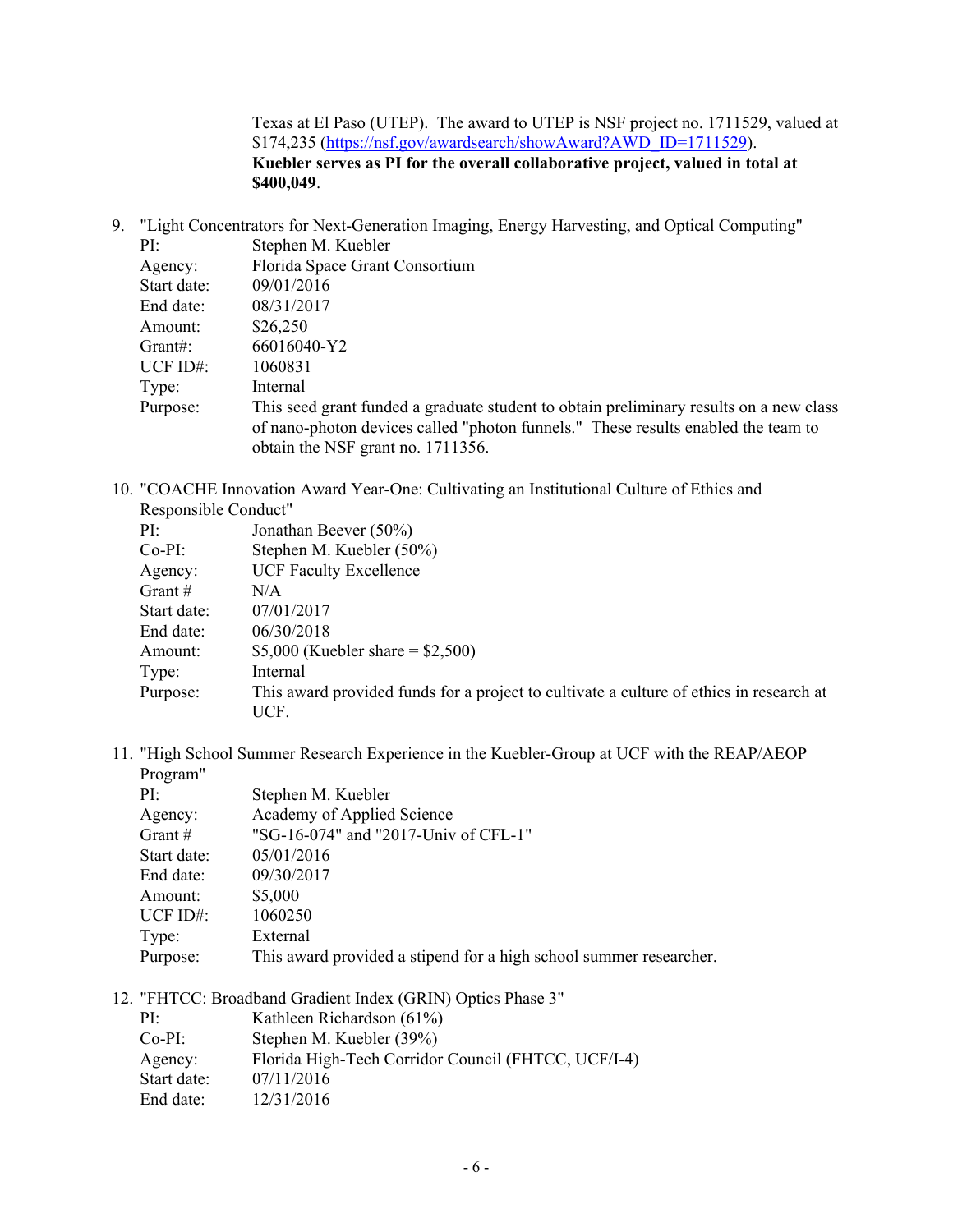| Amount:   | \$56,666 (Kuebler share = $$22,100$ )                                                                                                                        |
|-----------|--------------------------------------------------------------------------------------------------------------------------------------------------------------|
| UCF ID#:- | 1060458                                                                                                                                                      |
| Type:     | Internal                                                                                                                                                     |
| Purpose:  | The award provided matching funds to a contract with Lockheed to develop a new<br>method for manufacturing infrared optics and supported a graduate student. |

13. "Broadband Gradient Index (GRIN) Optics Phase 3"

| PI:         | Kathleen C. Richardson (61%)                                                  |
|-------------|-------------------------------------------------------------------------------|
| $Co-PI:$    | Stephen M. Kuebler (39%)                                                      |
| Agency:     | Lockheed-Martin                                                               |
| Start date: | 12/14/2015                                                                    |
| End date:   | 11/27/2016                                                                    |
| Amount:     | \$190,000 (Kuebler share = $$74,100$ )                                        |
| UCF $ID#$ : | 1060239                                                                       |
| Type:       | External                                                                      |
| Purpose:    | This award funded an investigation of a new method for manufacturing infrared |
|             | optics and supported a post-doctoral researcher.                              |

14. "High School Traineeship via AEOP/REAP 2015"

| PI:         | Stephen M. Kuebler                                                 |
|-------------|--------------------------------------------------------------------|
| Agency:     | Academy of Applied Science                                         |
| Grant $#$   | 15-50 and 15-51                                                    |
| Start date: | 04/15/2015                                                         |
| End date:   | 09/30/2015                                                         |
| Amount:     | \$4,000                                                            |
| UCF $ID#$ : | 1058317                                                            |
| Type:       | External                                                           |
| Purpose:    | This award provided a stipend for a high school summer researcher. |

15. "RF: Preparation of a Reflective Surface Using a Microporous Substrate"

| PI:         | Stephen M. Kuebler                                                                                                                                         |
|-------------|------------------------------------------------------------------------------------------------------------------------------------------------------------|
| Agency:     | SemPlastics                                                                                                                                                |
| Grant $#$   | NA.                                                                                                                                                        |
| Start date: | 07/21/2014                                                                                                                                                 |
| End date:   | 12/20/2014                                                                                                                                                 |
| Amount:     | \$1,497                                                                                                                                                    |
| UCF $ID#$ : | 1057607                                                                                                                                                    |
| Type:       | External                                                                                                                                                   |
| Purpose:    | This contract with a company based in Oviedo provided partial support for a graduate<br>student to explore new approaches for fabricating infrared optics. |

16. "High School Traineeship via AEOP/REAP"

| PI:         | Stephen M. Kuebler         |
|-------------|----------------------------|
| Agency:     | Academy of Applied Science |
| Grant $#$   | 14-33 and 14-33A           |
| Start date: | 04/15/2014                 |
| End date:   | 09/30/2014                 |
| Amount:     | \$4,000                    |
| UCF ID#:    | 1057133                    |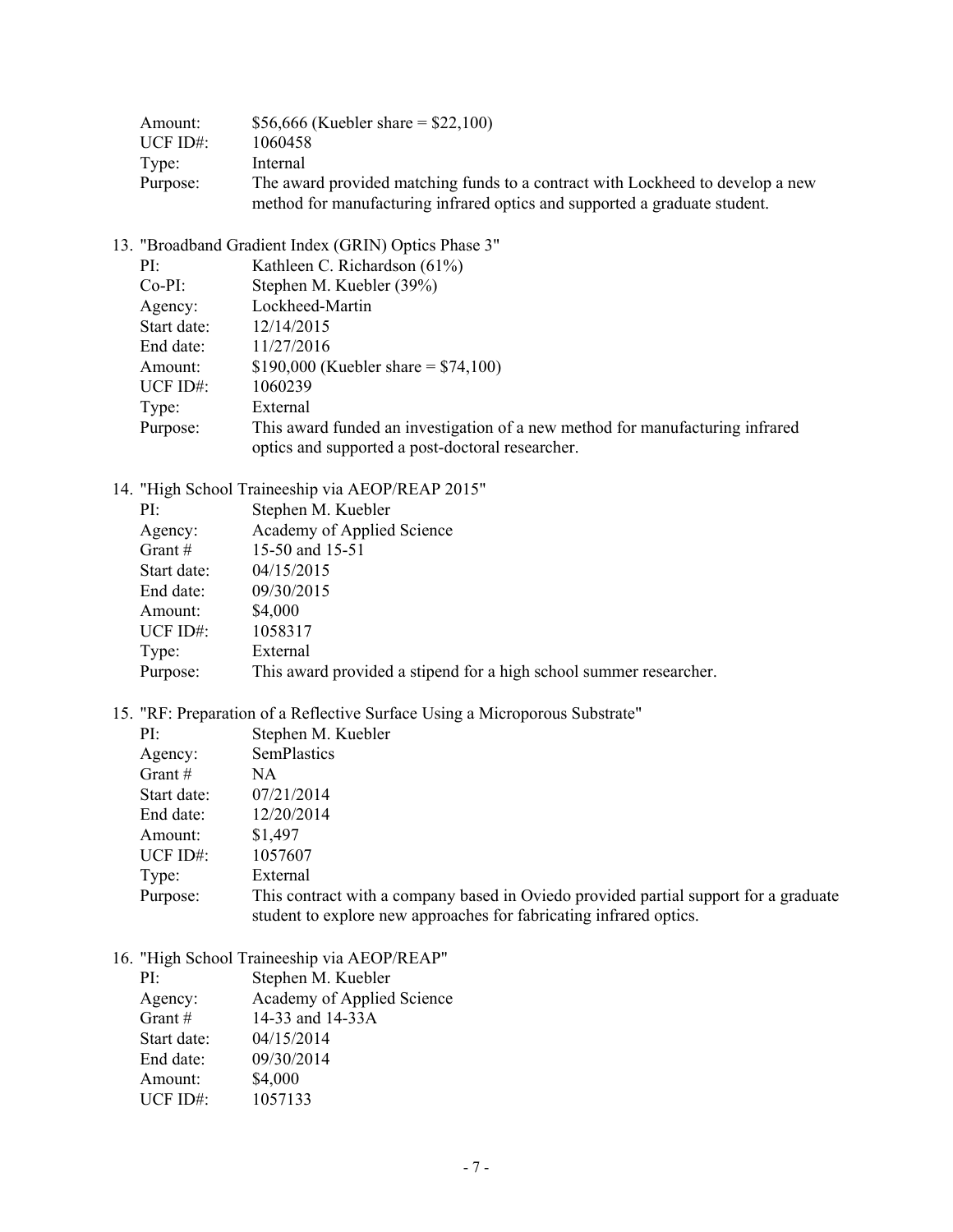| Type:    | External                                                           |
|----------|--------------------------------------------------------------------|
| Purpose: | This award provided a stipend for a high school summer researcher. |

17. "MRI: Development of a Multi-Scale Thermal-Mechanical-Spectroscopic System for in-Situ Materials Characterization, Research, and Training"

| $\mathbf{P}\Gamma$ | Nina Orlovskaya (10%)                                                              |
|--------------------|------------------------------------------------------------------------------------|
| Co-PI:             | Stephen M. Kuebler (10%, UCF), Seetha Raghavan (50%, UCF), Ali Gordon (10%,        |
|                    | UCF), Masahiro Ishigami (20%, UCF)                                                 |
| Agency:            | National Science Foundation                                                        |
| Grant #            | DMR-1337758                                                                        |
| Start date:        | 9/1/2013                                                                           |
| End date:          | 08/31/2019                                                                         |
| Amount:            | \$500,000 (Kuebler share = \$50,000)                                               |
| UCF ID#:           | 1055384                                                                            |
| Type:              | External                                                                           |
| Purpose:           | The grant provided funds to development a one-of-a-kind materials-characterization |
|                    | instrument for shared use by UCF faculty and collaborators nationwide.             |

18. "SRI: Novel Chalcogenide Materials for Space-Based Infrared Optics"

| PI:         | Stephen M. Kuebler (58%)                                                                                       |
|-------------|----------------------------------------------------------------------------------------------------------------|
| $Co-PI:$    | Kathleen Richardson (UCF, 42%), Rafael Guzman (UF, 0%)                                                         |
| Agency:     | Florida Space Research Institute                                                                               |
| Grant $#$   | SRI 2013-A                                                                                                     |
| Start date: | 7/15/2013                                                                                                      |
| End date:   | 02/28/2015                                                                                                     |
| Amount:     | \$64,999 (Kuebler share = \$37,499)                                                                            |
| UCF $ID#$ : | 1055794                                                                                                        |
| Type:       | Internal                                                                                                       |
| Purpose:    | The award provided support for a graduate student to develop new methods for<br>manufacturing infrared optics. |

19. "Enhanced Chalcogenide Materials for Space-Based Infrared Optics"

| PI:         | Stephen M. Kuebler (50%                                                      |
|-------------|------------------------------------------------------------------------------|
| $Co-PI:$    | Kathleen Richardson (UCF, 50%)                                               |
| Agency:     | Florida Space Grant Consortium                                               |
| Start date: | 8/15/2013                                                                    |
| End date:   | 7/31/2014                                                                    |
| Amount:     | \$25,028.58 (Kuebler share = $$12,528.58$ )                                  |
| UCF ID#:    | 1055741                                                                      |
| Type:       | Internal                                                                     |
| Purpose:    | The award provided support for a graduate student to develop new methods for |
|             | manufacturing infrared optics.                                               |

20. "AAS-REAP Program 2013"

| PI:         | Stephen M. Kuebler         |
|-------------|----------------------------|
| Agency:     | Academy of Applied Science |
| Grant $#$   | 13-03                      |
| Start date: | 01/22/2013                 |
| End date:   | 09/30/2013                 |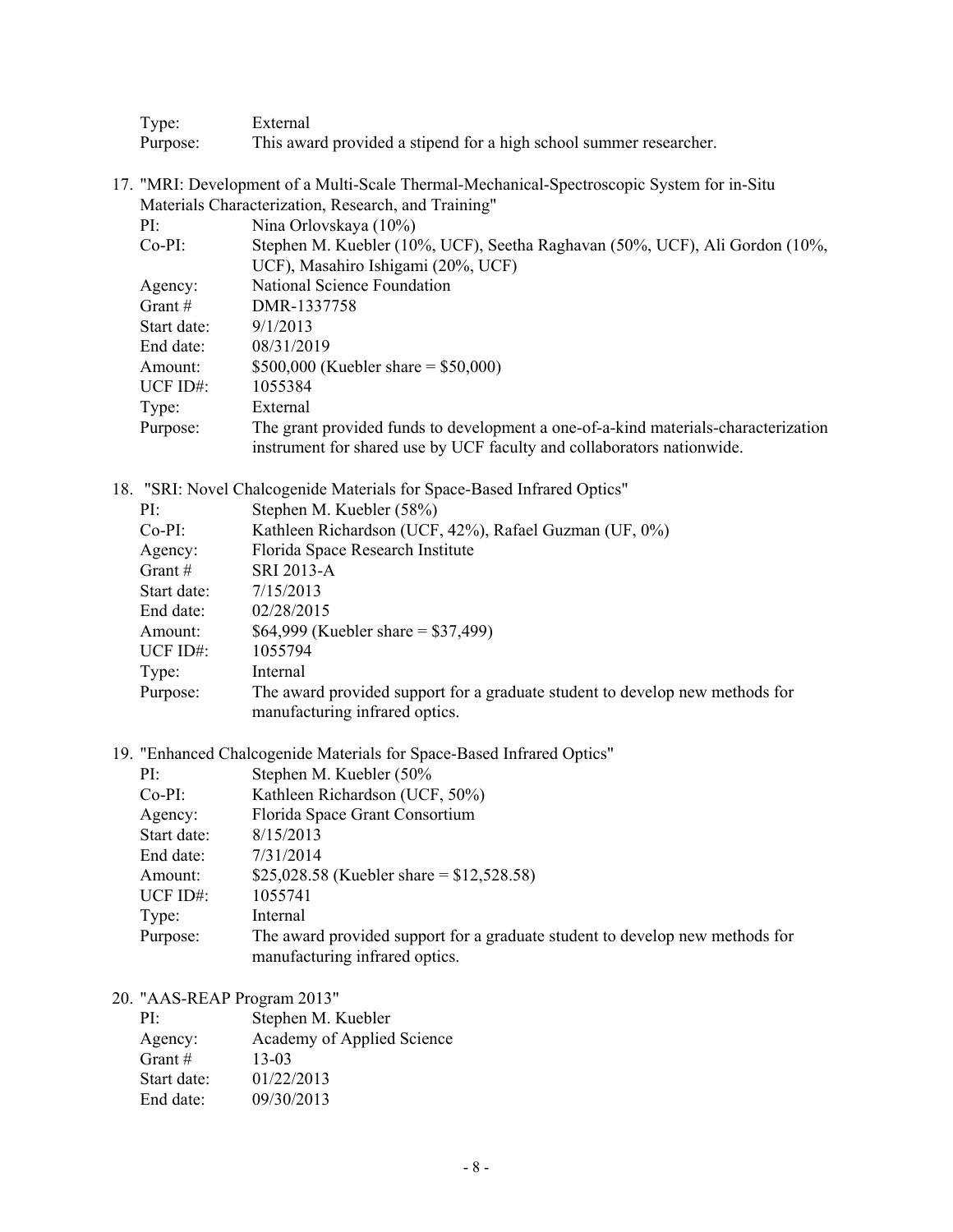| Amount:     | \$2,600                                                            |
|-------------|--------------------------------------------------------------------|
| UCF $ID#$ : | 1055269                                                            |
| Type:       | External                                                           |
| Purpose:    | This award provided a stipend for a high school summer researcher. |

21. "FHTCC: Chalcogenide Materials for Functional Optics"

| $PI^{\perp}$ | Stephen M. Kuebler (50%)                                                          |
|--------------|-----------------------------------------------------------------------------------|
| $Co-PI:$     | Kathleen Richardson (50%)                                                         |
| Agency:      | Florida High-Tech Corridor Council (FHTCC)                                        |
| Start date:  | 02/28/2013                                                                        |
| End date:    | 11/27/2013                                                                        |
| Amount:      | \$50,000 (Kuebler share = $$25,000$ )                                             |
| UCF ID#:     | 1055388                                                                           |
| Type:        | Internal                                                                          |
| Purpose:     | The award provided matching funds to a Lockheed contract and supported a graduate |
|              | student developing a new method for manufacturing infrared optics.                |

22. "Chalcogenide Materials and Functional Optics"

| PI:         | Stephen M. Kuebler (50%)                                                                                                                                     |
|-------------|--------------------------------------------------------------------------------------------------------------------------------------------------------------|
| $Co-PI:$    | Kathleen Richardson (50%)                                                                                                                                    |
| Agency:     | Lockheed Martin - Missile & Fire Control                                                                                                                     |
| Start date: | 01/02/2013                                                                                                                                                   |
| End date:   | 11/27/2013                                                                                                                                                   |
| Amount:     | \$50,000 (Kuebler share = $$25,000$ )                                                                                                                        |
| UCF ID#:    | 1055237                                                                                                                                                      |
| Type:       | External                                                                                                                                                     |
| Purpose:    | The award provided matching funds to a contract with Lockheed and supported a<br>graduate student to develop a new method for manufacturing infrared optics. |

23. "Direct Laser Writing of Micro-IR Components"

| PI:         | Stephen M. Kuebler                                                                                                                                        |
|-------------|-----------------------------------------------------------------------------------------------------------------------------------------------------------|
| Agency:     | Lockheed Martin - Missile & Fire Control                                                                                                                  |
| Start date: | 06/07/2012                                                                                                                                                |
| End date:   | 11/30/2012                                                                                                                                                |
| Amount:     | \$20,000                                                                                                                                                  |
| UCF $ID#$ : | 1053795                                                                                                                                                   |
| Type:       | External                                                                                                                                                  |
| Purpose:    | This award funded an preliminary investigation of a new method for manufacturing<br>infrared optics and provided partial support for a graduate students. |

24. "Kuebler Group AAS-REAP Program 2012"

| PI:         | Stephen M. Kuebler         |
|-------------|----------------------------|
| Agency:     | Academy of Applied Science |
| Grant $#$   | 12-09                      |
| Start date: | 02/08/2012                 |
| End date:   | 09/30/2012                 |
| Amount:     | \$2,600                    |
| UCF ID#:    | 1053734                    |
| Type:       | External                   |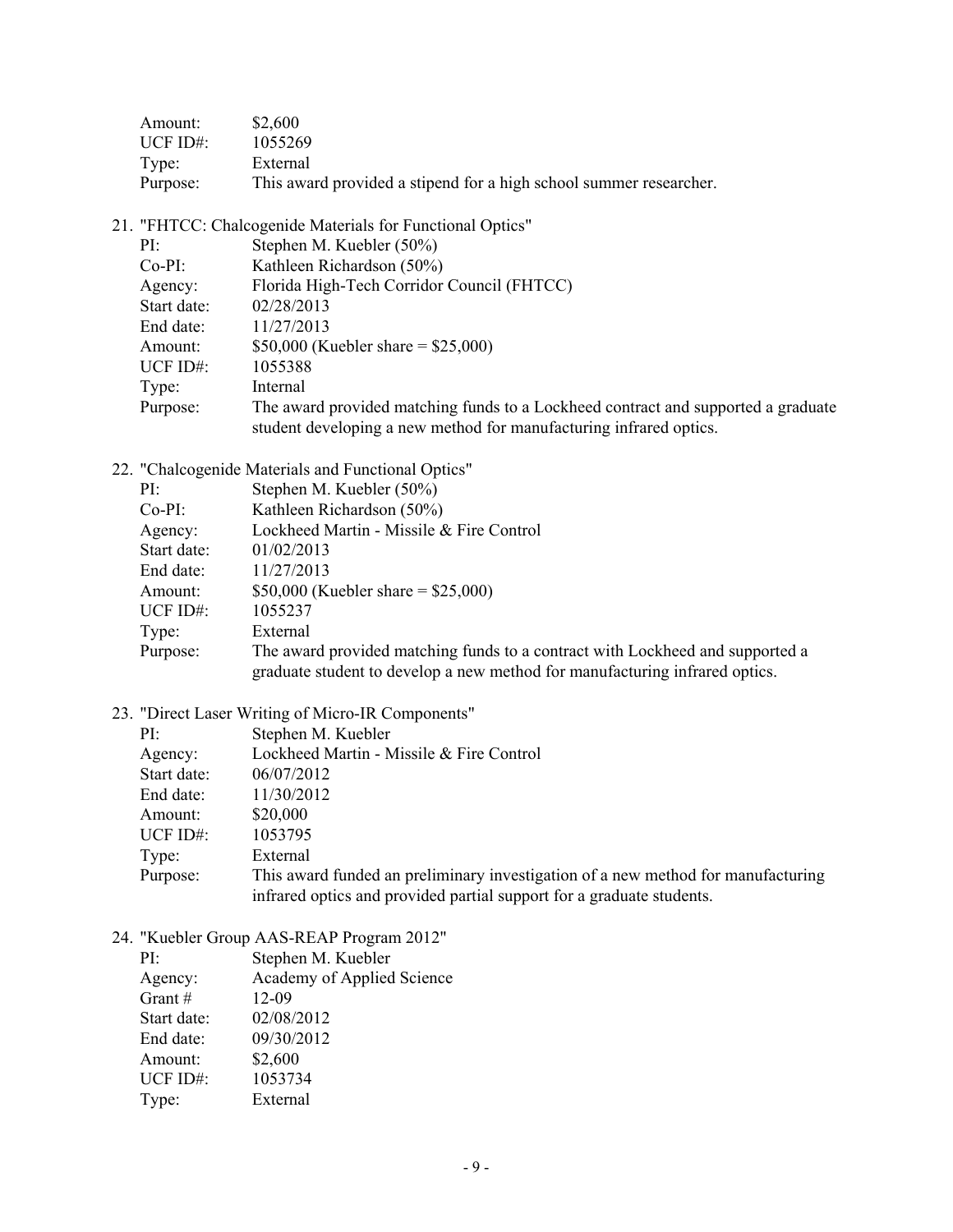Purpose: This award provided a stipend for a high school summer researcher.

### 25. "AAS-REAP Program 2011"

| PI:         | Stephen M. Kuebler (100%)                                          |
|-------------|--------------------------------------------------------------------|
| Agency:     | Academy of Applied Science                                         |
| Start date: | 02/10/2011                                                         |
| End date:   | 05/31/2012                                                         |
| Amount:     | \$2,600                                                            |
| Grant $#$ : | 11-44                                                              |
| UCF $ID#$ : | 1052195                                                            |
| Type:       | External                                                           |
| Purpose:    | This award provided a stipend for a high school summer researcher. |

26. "ARRA: Purchase and Development of a Cyber-Enabled Broadly Tunable kHz Femtosecond Laser System"

| PI:          | Kevin D. Belfield (30%)                                                             |
|--------------|-------------------------------------------------------------------------------------|
| $Co-PIs$ :   | Stephen M. Kuebler (UCF, 30%), Florencio E. Hernandez (UCF, 30%),                   |
|              | Andre Gesquiere $(10\%)$                                                            |
| Agency:      | National Science Foundation                                                         |
| Amount:      | \$500,000 (Kuebler share = $$150,000$ )                                             |
| Grant $\#$ : | 0840431                                                                             |
| Start date:  | 08/01/2009                                                                          |
| End date:    | 02/31/2015                                                                          |
| UCF ID#:     | 1047906                                                                             |
| Type:        | External                                                                            |
| Purpose:     | This award funded the acquisition of a state-of-the-art amplified femtosecond laser |
|              | facility for Chemistry department and UCF faculty. This grant was awarded on        |
|              | 08/01/09, 7 days before the date of last promotion, but long after the promotion    |
|              | review, so its totals are included among awards after promotion.                    |

27. "UCF Component of Phase I with Prime Research LC for DARPA SBIR Awarded under Proposal D082-007-0736"

| Stephen M. Kuebler (100%)                                                                                                                                                                                      |
|----------------------------------------------------------------------------------------------------------------------------------------------------------------------------------------------------------------|
| DARPA via sub-contract through Prime Research                                                                                                                                                                  |
| \$31,952                                                                                                                                                                                                       |
| #D082-007-0736                                                                                                                                                                                                 |
| 03/16/09                                                                                                                                                                                                       |
| 08/31/09                                                                                                                                                                                                       |
| 1049125                                                                                                                                                                                                        |
| External                                                                                                                                                                                                       |
| The award was a sub-contract from a DARPA grant co-written with high-tech<br>company Prime Research to develop new types of fiber-optic sensors. The award<br>provided partial support for a graduate student. |
| PI:<br>Agency:<br>Amount:<br>Grant $#$ :<br>Start date:<br>End date:<br>UCF ID#:<br>Type:<br>Purpose:                                                                                                          |

28. "Electroless Metallization onto Polymeric Surfaces: Synthesis, Analysis, and Modeling for Achieving Controlled Nanoscale Morphologies"

| $PI+$      | Stephen M. Kuebler (50%)                                  |
|------------|-----------------------------------------------------------|
| $Co-PIs$ : | Helge Heinrich (UCF, 25%), Aniket Bhattacharya (UCF, 25%) |
| Agency:    | National Science Foundation                               |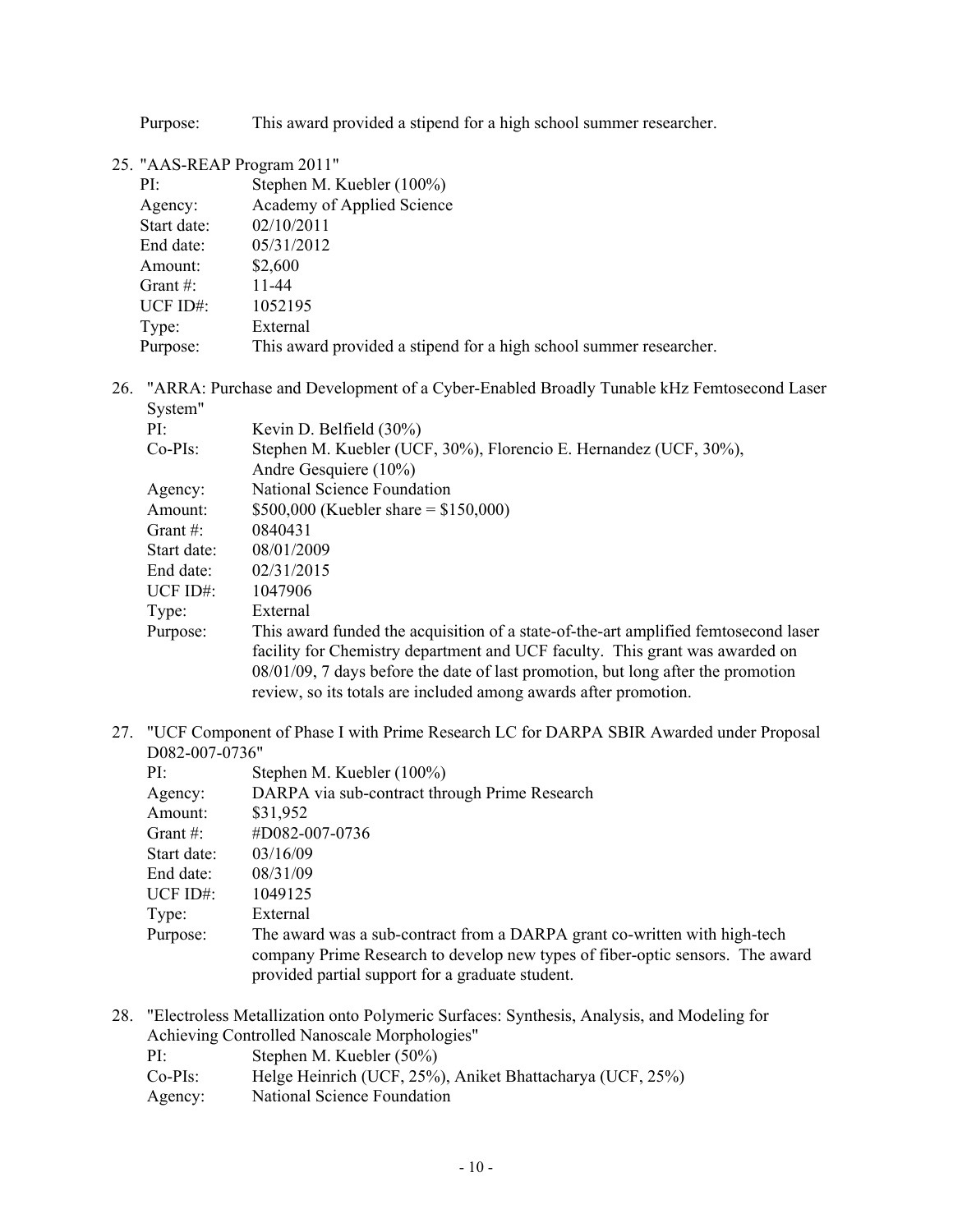|     | Amount:                                                             | \$469,999 (Kuebler share = $$213,429$ )                                                                                                                                                                                                                                                                                                |
|-----|---------------------------------------------------------------------|----------------------------------------------------------------------------------------------------------------------------------------------------------------------------------------------------------------------------------------------------------------------------------------------------------------------------------------|
|     | Grant#:                                                             | 0809821                                                                                                                                                                                                                                                                                                                                |
|     | Start date:                                                         | 7/1/08                                                                                                                                                                                                                                                                                                                                 |
|     | End date:                                                           | 6/30/12                                                                                                                                                                                                                                                                                                                                |
|     | UCF ID#:                                                            | 1047001                                                                                                                                                                                                                                                                                                                                |
|     | Type:                                                               | External                                                                                                                                                                                                                                                                                                                               |
|     | Purpose:                                                            | This grant funded supported a fundamental investigation to improve the chemistry of<br>an industrially applied process for metallizing surfaces, like reflective car parts. The<br>grant provided support for 6 years of graduate student support and consumables. The<br>split of funds for this award differs from the credit split. |
|     |                                                                     | 29. "REU: Three-Dimensional Multi-Scale Metallodielectric Materials"                                                                                                                                                                                                                                                                   |
|     | PI:                                                                 | Stephen M. Kuebler (100%, no co-PIs)                                                                                                                                                                                                                                                                                                   |
|     | Agency:                                                             | National Science Foundation                                                                                                                                                                                                                                                                                                            |
|     | Amount:                                                             | \$4,997                                                                                                                                                                                                                                                                                                                                |
|     | Grant $#$ :                                                         | 0939903 (Supplement to 0748712)                                                                                                                                                                                                                                                                                                        |
|     | Start date:                                                         | 2/15/08                                                                                                                                                                                                                                                                                                                                |
|     | End date:                                                           | 1/31/2015                                                                                                                                                                                                                                                                                                                              |
|     | UCF ID#:                                                            | 1049485                                                                                                                                                                                                                                                                                                                                |
|     | Type:                                                               | External                                                                                                                                                                                                                                                                                                                               |
|     | Purpose:                                                            | This award provided funds for an undergraduate researcher.                                                                                                                                                                                                                                                                             |
| 30. | "CAREER: Three-Dimensional Multi-Scale Metallodielectric Materials" |                                                                                                                                                                                                                                                                                                                                        |
|     | PI:                                                                 | Stephen M. Kuebler (100%, no co-PIs)                                                                                                                                                                                                                                                                                                   |
|     | Agency:                                                             | National Science Foundation                                                                                                                                                                                                                                                                                                            |
|     | Amount:                                                             | \$574,840                                                                                                                                                                                                                                                                                                                              |
|     | Grant $#$ :                                                         | 0748712                                                                                                                                                                                                                                                                                                                                |
|     | Start date:                                                         | 2/1/08                                                                                                                                                                                                                                                                                                                                 |
|     | End date:                                                           | 1/31/15                                                                                                                                                                                                                                                                                                                                |
|     | UCF ID#:                                                            | 1046316                                                                                                                                                                                                                                                                                                                                |
|     | Type:                                                               | External                                                                                                                                                                                                                                                                                                                               |
|     | Purpose:                                                            | This award funded 2 grad students and 2 undergrads for 5 years to develop new types                                                                                                                                                                                                                                                    |
|     |                                                                     | of nano-scale optical devices.                                                                                                                                                                                                                                                                                                         |

31. "Polypeptide nano-templating: A new method for creating metal and semiconductor nanoscale structures with 3D shape control"

|             | $\frac{1}{2}$ of the state $\frac{1}{2}$ of $\frac{1}{2}$ of $\frac{1}{2}$ of $\frac{1}{2}$                                                          |  |  |
|-------------|------------------------------------------------------------------------------------------------------------------------------------------------------|--|--|
| PI:         | Stephen M. Kuebler (100%, no co-PIs)                                                                                                                 |  |  |
| Agency:     | American Chemical Society via. Petroleum Research Fund                                                                                               |  |  |
| Amount:     | \$35,000                                                                                                                                             |  |  |
| Grant $#$ : | PRF#42322-G5                                                                                                                                         |  |  |
| Start date: | 9/1/05                                                                                                                                               |  |  |
| End date:   | 8/31/07                                                                                                                                              |  |  |
| UCF $ID#$ : | 1040910                                                                                                                                              |  |  |
| Type:       | External                                                                                                                                             |  |  |
| Purpose:    | This award provided funding for a graduate student and supplies to develop a new<br>approach for nano-scale 3D fabrication based on folded proteins. |  |  |

- 32. "Fabrication of photonic crystal on an optical fiber end-face for Prime Research LC"
	- PI: Stephen M. Kuebler (100%, no co-PIs)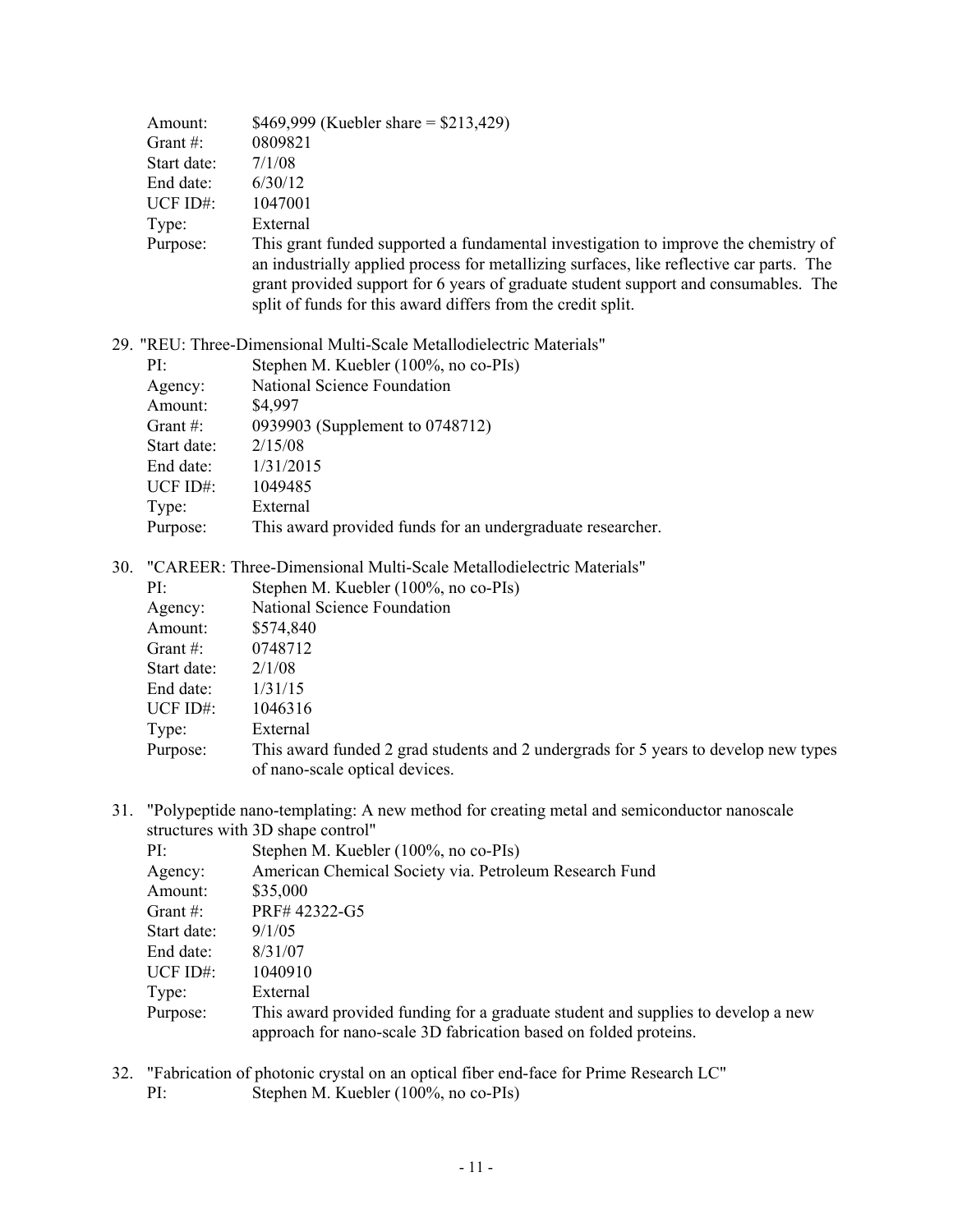| Agency:     | Prime Research, LC                                                                  |
|-------------|-------------------------------------------------------------------------------------|
| Amount:     | \$2,000                                                                             |
| Grant $#$ : | Not applicable                                                                      |
| Start date: | 8/15/07                                                                             |
| End date:   | 8/14/08                                                                             |
| UCF $ID#$ : | 1046390                                                                             |
| Type:       | External                                                                            |
| Purpose:    | The award provided seed-funding to develop a new type of fiber-optic based sensors. |
|             |                                                                                     |

| 33. "Millimeter-wave component and system characterization for interdisciplinary research" |                                                                                        |  |
|--------------------------------------------------------------------------------------------|----------------------------------------------------------------------------------------|--|
| PI:                                                                                        | Nader Behdad (Comp. Eng. & Comp. Sci., 38%)                                            |  |
| $Co-PI:$                                                                                   | Stephen M. Kuebler (20% credit), Lei Wei (Comp. Eng. & Comp. Sci., 10%),               |  |
|                                                                                            | Xun Gong (Comp. Eng. & Comp. Sci., 32%)                                                |  |
| Agency:                                                                                    | Pres. Initiative to Fund Major Research Eqpt. 2006-2007 (UCF internal)                 |  |
| Amount:                                                                                    | \$200,000 (Kuebler share = $$40,000$ )                                                 |  |
| Start date:                                                                                | 2/1/07                                                                                 |  |
| End date:                                                                                  | 6/30/07                                                                                |  |
| UCF $ID#$ :                                                                                | 1044989                                                                                |  |
| Type:                                                                                      | Internal, not tracked by UCF office of sponsored research.                             |  |
| Purpose:                                                                                   | This award provided funds for the acquisition of a state-of-the-art "vector analyzer," |  |
|                                                                                            | which is used to characterize high-frequency electronic circuits.                      |  |

- 34. "Low-cost multi-function spectrometry system for undergraduate laboratory instruction" PI: Stephen M. Kuebler (25%) Co-PIs: Andres D. Campiglia (25%), Florencio E. Hernandez (25%), Kevin D. Belfield (25%) Agency: Office of Research and Commercialization, UCF Amount: \$19,999.00 UCF ID#: Internal, not assigned UCF ID# Type: Internal, not tracked by UCF office of sponsored research. Purpose: This award provided funds for the acquisition of low-cost instruments for optical and infrared spectroscopy for use in undergraduate teaching labs.
- 35. "2009 MRS Symposium BB, 'Material Systems and Processes for 3D Micro- and Nanoscale Fabrication  $\&$  Lithography, San Francisco,  $C_A$ ; April 14 - 16, 2009"

| Faurication $\alpha$ Entrography, Ball Francisco, CA, April 14 - 10, 2007 |                                                                                      |  |  |
|---------------------------------------------------------------------------|--------------------------------------------------------------------------------------|--|--|
| PI:                                                                       | Paula Mammarella (Materials Research Soc.)                                           |  |  |
| $Co-PIs$ :                                                                | Stephen M. Kuebler (50%, Valeria T. Milam (GaTech, 50%)                              |  |  |
| Agency:                                                                   | NSF – DMR, Biomaterials                                                              |  |  |
| Amount:                                                                   | \$4,000 (Kuebler share = $$2000$ )                                                   |  |  |
| Grant $\#$ :                                                              | 0917832                                                                              |  |  |
| Start date:                                                               | 04/01/2009                                                                           |  |  |
| End date:                                                                 | 03/31/2010                                                                           |  |  |
| Type:                                                                     | External, not tracked by UCF office of sponsored research.                           |  |  |
| Purpose:                                                                  | This grant provided funding for international speakers, young faculty, and students  |  |  |
|                                                                           | presenting at a symposium organized and chaired by Kuebler for the spring 2009 Intl. |  |  |
|                                                                           | Meeting of the Materials Research Society (San Francisco, 14-16 April 2009).         |  |  |

36. "Symposium BB: Material Systems and Processes for 3D Micro- and Nanoscale Fabrication and Lithography"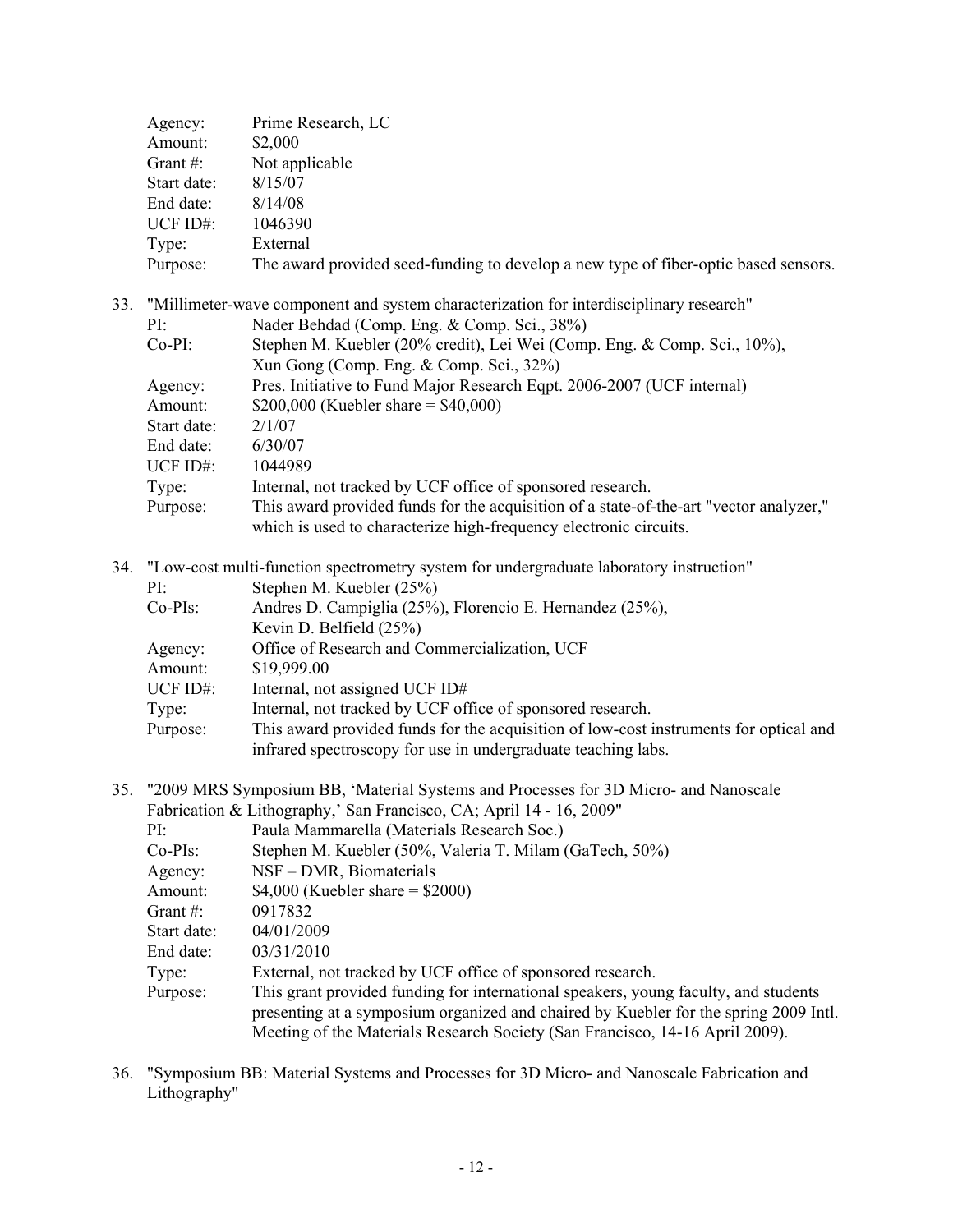| PI:         | Paula Mammarella (Materials Research Society)                                        |  |
|-------------|--------------------------------------------------------------------------------------|--|
| $Co-PIs$ :  | Stephen M. Kuebler (50%), Valeria T. Milam (GaTech, 50%)                             |  |
| Agency:     | Air Force Office of Scientific Research                                              |  |
| Amount:     | \$5,000 (Kuebler share = $$2,500$ )                                                  |  |
| Grant $#$ : | NA.                                                                                  |  |
| Start date: | 04/01/2009                                                                           |  |
| End date:   | 03/31/2010                                                                           |  |
| Type:       | External, not tracked by UCF office of sponsored research.                           |  |
| Purpose:    | This grant provided funding for international speakers, young faculty, and students  |  |
|             | presenting at a symposium organized and chaired by Kuebler for the spring 2009 Intl. |  |
|             | Meeting of the Materials Research Society (San Francisco, 14-16 April 2009).         |  |

37. "Symposium BB: Material Systems and Processes for 3D Micro- and Nanoscale Fabrication and Lithography"

| PI:         | Paula Mammarella (Materials Research Society)                                                                                                                                                                                                                          |
|-------------|------------------------------------------------------------------------------------------------------------------------------------------------------------------------------------------------------------------------------------------------------------------------|
| $Co-PIs$ :  | Stephen M. Kuebler (50%), Valeria T. Milam (GaTech, 50%)                                                                                                                                                                                                               |
| Agency:     | Air Force Research Laboratory                                                                                                                                                                                                                                          |
| Amount:     | \$5,000 (Kuebler share = $$2,500$ )                                                                                                                                                                                                                                    |
| Grant $#$ : | N/A                                                                                                                                                                                                                                                                    |
| Start date: | 04/01/2009                                                                                                                                                                                                                                                             |
| End date:   | 03/31/2010                                                                                                                                                                                                                                                             |
| Type:       | External, not tracked by UCF office of sponsored research.                                                                                                                                                                                                             |
| Purpose:    | This grant provided funding for international speakers, young faculty, and students<br>presenting at a symposium organized and chaired by Kuebler for the spring 2009<br>International Meeting of the Materials Research Society (San Francisco, 14-16 April<br>2009). |
|             |                                                                                                                                                                                                                                                                        |

38. "Travel support for distinguished international speakers presenting at a PMSE session of the ACS Atlanta"

| PI:          | Stephen M. Kuebler (100%)                                                                                                                                                                                                                                              |
|--------------|------------------------------------------------------------------------------------------------------------------------------------------------------------------------------------------------------------------------------------------------------------------------|
| Agency:      | <b>ACS-Petroleum Research Fund</b>                                                                                                                                                                                                                                     |
| Amount:      | \$3,600                                                                                                                                                                                                                                                                |
| Grant $\#$ : | PRF#44579-SE                                                                                                                                                                                                                                                           |
| Start date:  | 3/1/06                                                                                                                                                                                                                                                                 |
| End date:    | 3/31/06                                                                                                                                                                                                                                                                |
| $UCF$ ID#:   | Not applicable                                                                                                                                                                                                                                                         |
| Type:        | External, not tracked by UCF office of sponsored research.                                                                                                                                                                                                             |
| Purpose:     | This grant provided funding for international speakers, young faculty, and students<br>presenting at a symposium organized and chaired by Kuebler for the spring 2009<br>International Meeting of the Materials Research Society (San Francisco, 14-16 April<br>2009). |
|              |                                                                                                                                                                                                                                                                        |

39. "Proposed use of the Photon Design electromagnetic simulation software OmniSim for modeling photonic structures created by multi-photon three-dimensional microfabrication"

| $PI^+$      | Stephen M. Kuebler (100%, no co-PIs)                                    |
|-------------|-------------------------------------------------------------------------|
| Agency:     | Photon Design (United Kingdom)                                          |
| Amount:     | Product value equivalent to \$10,300 USD (Not included in totals above) |
| Grant $#$ : | Not applicable.                                                         |
| Start date: | 3/25/05                                                                 |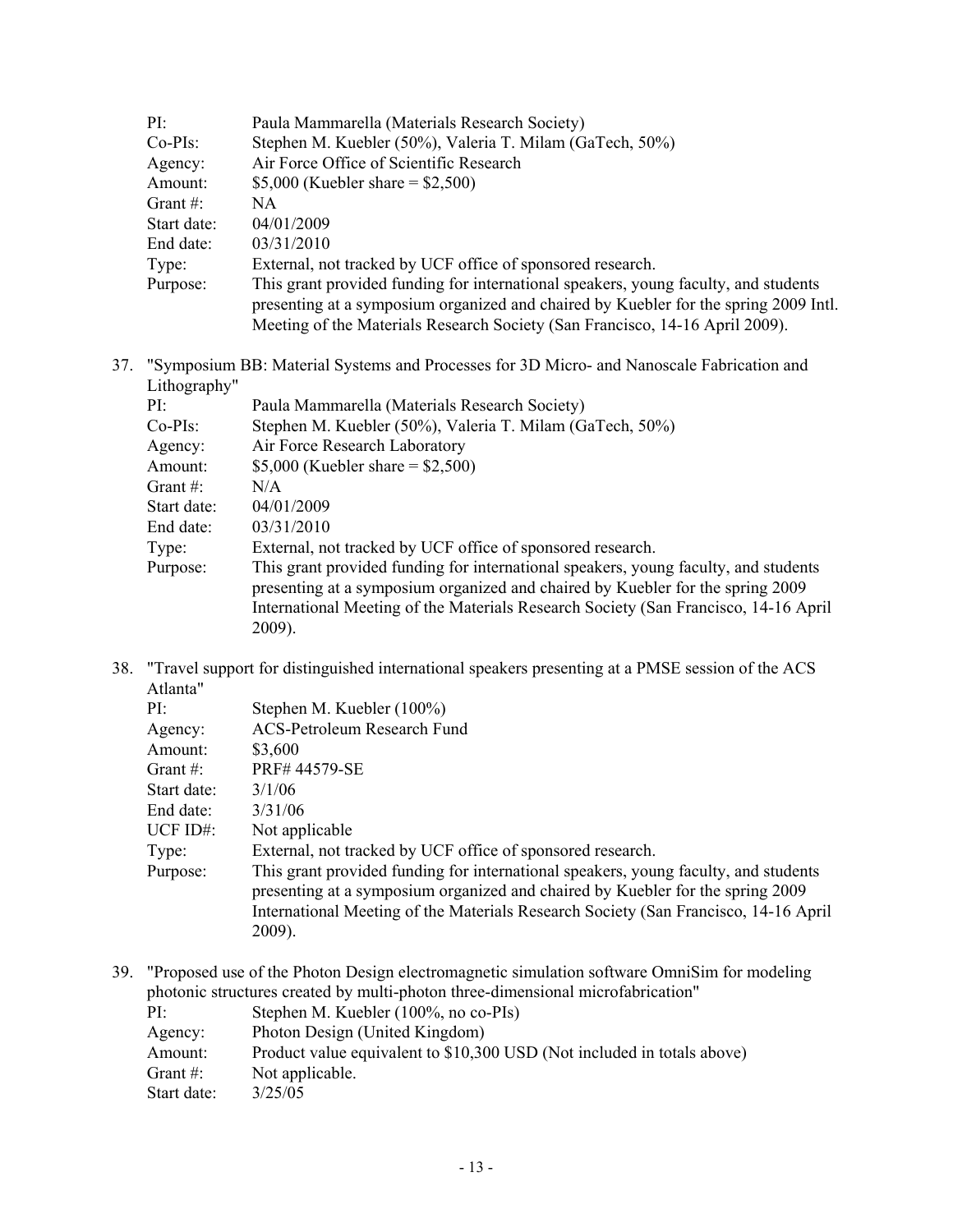| End date:   | Perpetual license                                                                    |
|-------------|--------------------------------------------------------------------------------------|
| $UCF ID#$ : | Not applicable                                                                       |
| Type:       | External, in-kind award, not tracked by UCF office of sponsored research.            |
| Purpose:    | This award-in-kind from Photon Design, UK provided an open-ended license to use      |
|             | their software for electromagnetic simulation that supports research by graduate and |
|             | undergraduate students. The award was obtained through a public competition in       |
|             | which competitors proposed novel uses for OmniSim in their own photonics             |
|             | research.                                                                            |

| 40. |  |  | "Material systems and processes for polypeptide nano-templating" |
|-----|--|--|------------------------------------------------------------------|
|     |  |  |                                                                  |

| PI:         | Stephen M. Kuebler (no co-PIs)                                               |
|-------------|------------------------------------------------------------------------------|
| Agency:     | <b>UCF Office of Research</b>                                                |
| Amount:     | \$7,500                                                                      |
| Start date: | 4/15/04                                                                      |
| End date:   | 6/30/05                                                                      |
| UCF $ID#$ : | 1040158                                                                      |
| Type:       | Internal                                                                     |
| Purpose:    | This award provided seed-funding to develop a new approach for nano-scale 3D |
|             | fabrication based on folded proteins.                                        |
|             |                                                                              |

### **SCHOLARSHIP**

# **PEER-REVIEWED PUBLICATIONS† (***as of 14 Sept. 2019***)**

# *39 peer-reviewed publications in total.*

Per Google Scholar: Total citations = 4890 citations; *h*-index = 22.

i10-index = 31 (# of publications with 10 or more citations).

Per ISI Web-of-Science: Total citations =  $3390$ ;  $h$ -index =  $18.^{\ddagger}$ **‡***With paper under "Klueber" (39 citations)*

<sup>†</sup>In Kuebler's field, peer-refereed scholarship is single-blind reviewed. Editors secure two to three external referees who are international experts in the discipline to assess the suitability of the work for publication.

\*Indicates corresponding author and primary investigator (PI).

Solid underline indicates graduate co-author.

Dashed underline indicates undergraduate co-author.

Double underline indicates high-school co-author.

*Journal impact factor* 

The "journal impact factor" is the average number of citations to articles published in that journal. The impact factors listed below are those reported by Thomson-Reuters for 2017.

1. H. Cheng, C. Xia, M. Zhang, **S. M. Kuebler** and X. Yu. "Fabrication of high-aspect-ratio structures using Bessel-beam-activated photopolymerization." *Appl. Opt.* **2019**, 58(13), D91-D97. (https://doi.org/10.1364/AO.58.000D91). *Journal impact factor = 1.791. Times cited = 0.*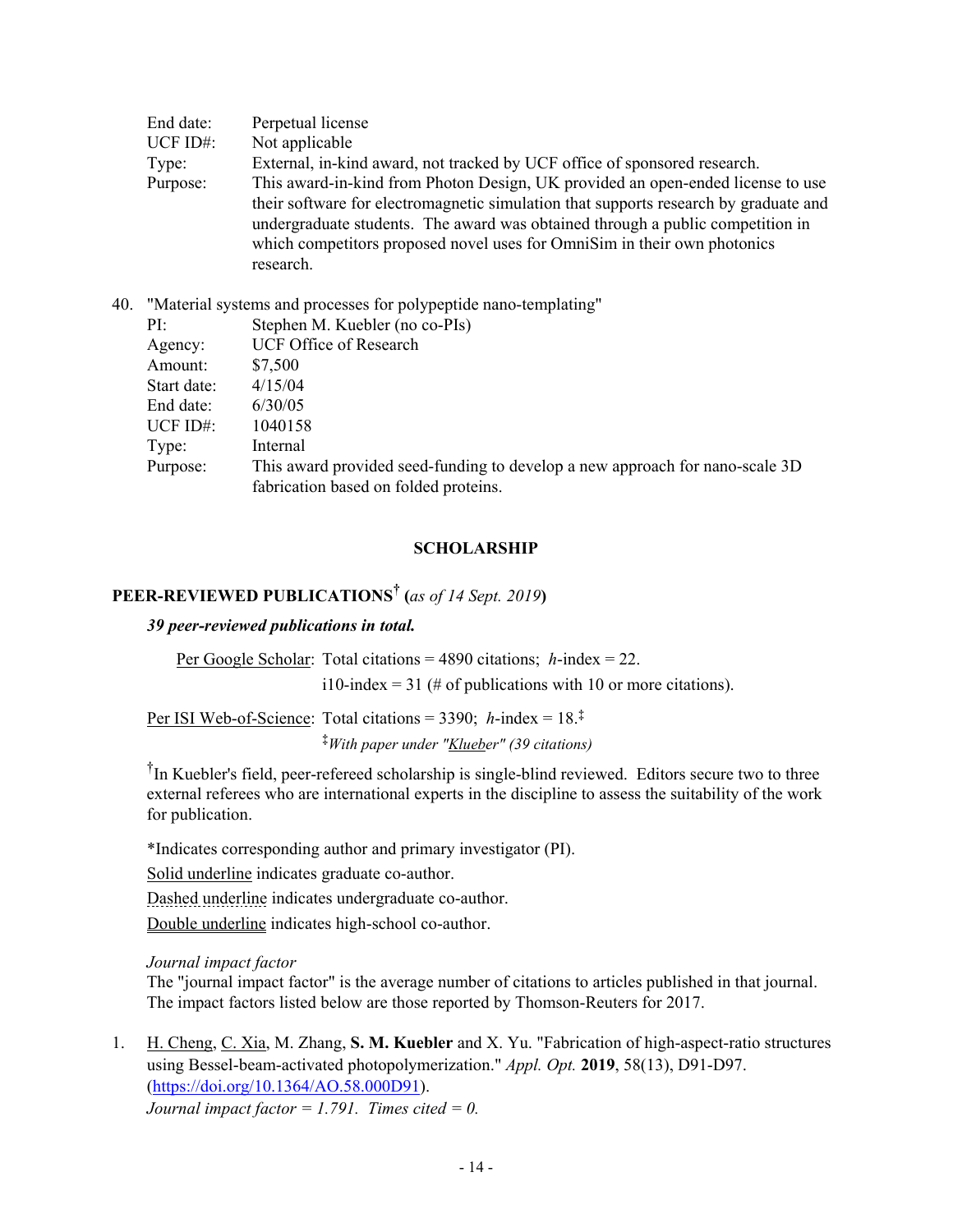- 2. C. N. Grabill, D. Freppon, M. Hettinger, **S. M. Kuebler\***, Nanoscale morphology of electrolessly deposited silver metal, *Appl. Surf. Sci.* **2019**, 466, 230-243. (https://doi.org/10.1016/j.apsusc.2018.10.006). *Journal impact factor = 4.439. Times cited = 1.*
- 3. C. M. Schwarz, C. Grabill, G. D. Richardson, S. Labh, B. Gleason, C. Rivero-Baleine, K. A. Richardson, A. Pogrebnyakov, T. S. Mayer and **S. M. Kuebler\***. "Processing and fabrication of micro-structures by multiphoton lithography in germanium-doped arsenic selenide." *Opt. Mater. Express* **2018**, 8(7), 1902-1915. (https://www.osapublishing.org/ome/fulltext.cfm?uri=ome-8-7-1902&id=390585).  *Journal impact factor = 2.591. Times cited = 2.*
- 4. C. M. Schwarz, C. N. Grabill, G. D. Richardson, S. Labh, A. M. Lewis, A. Vyas, B. Gleason, C. Rivero-Baleine, K. A. Richardson, A. Pogrebnyakov, T. S. Mayer and **S. M. Kuebler\***. "Fabrication and characterization of micro-structures created in thermally deposited arsenic trisulfide by multiphoton lithography." *J. Micro/Nanolithog., MEMS, MOEMS* **2017**, 16(2), 023508-1 - 023508-11. (http://nanolithography.spiedigitallibrary.org/article.aspx?articleid=2634098&resultClick=1).  *Journal impact factor = 1.350. Times cited = 0.*
- 5. H. E. Williams, C. Diaz, G. Padilla, F. E. Hernandez, **S. M. Kuebler\***. "Order of multiphoton excitation of sulfonium photo-acid generators used in photoresists based on SU-8." *J. Appl. Phys.* **2017**, 121, 223104-1 - 223104-12. (http://dx.doi.org/10.1063/1.4984828).  *Journal impact factor = 2.068. Times cited = 1.*
- 6. T. Rios-Carvajal, C. A. Sierra\*, and **S. M. Kuebler**. "Synthesis of novel phenylenevinylene linkers with electron-donating substituents by the Heck reaction," *Synth. Metals*, **2015**, 183-187 (http://www.sciencedirect.com/science/article/pii/S0379677915300321). *Journal impact factor = 2.435. Times cited = 2.*
- 7. R. C. Rumpf\*, J. J. Pazos, J. L. Digaum, **S. M. Kuebler**. "Spatially-variant periodic structures in electromagnetics." *Phil. Trans. Royal Soc. A.* **2015**, 373, 20140359-1 - 20140359-22 (http://dx.doi.org/10.1098/rsta.2014.0359). *Journal impact factor = 2.970. Times cited = 6.*
- 8. J. L. Digaum, J. J. Pazos, J. Chiles, J. D' Archangel, G. Padilla, A. Tatulian, R. C. Rumpf, S. Fathpour, G. D. Boreman and **S. M. Kuebler\***. "Tight control of light beams in photonic crystals with spatially-variant lattice orientation." *Opt. Express*, **2014**, 22(21), 25788 - 25804. **Macromolecular** (http://dx.doi.org/10.1364/OE.22.025788). Chemistry *Journal impact factor = 3.307. Times cited = 16.*  and Physics
- 9. **S. M. Kuebler\***, D. A. Narayanan, D. E. Karas and K. M. Wilburn. "Low-distortion surface functionalization of polymeric microstructures." *Macromolec. Chem. Phys.* **2014**, 215(16), 1533- 1542. **This work was featured on the journal's cover**. *Journal impact factor = 2.500. Times cited = 5.*
- 10. C. J. Clukay, C. N. Grabill, M. A. Hettinger, A. Dutta, D. J. Freppon, A. Robledo, H. Heinrich, A. Bhattacharya, **S. M. Kuebler\***.

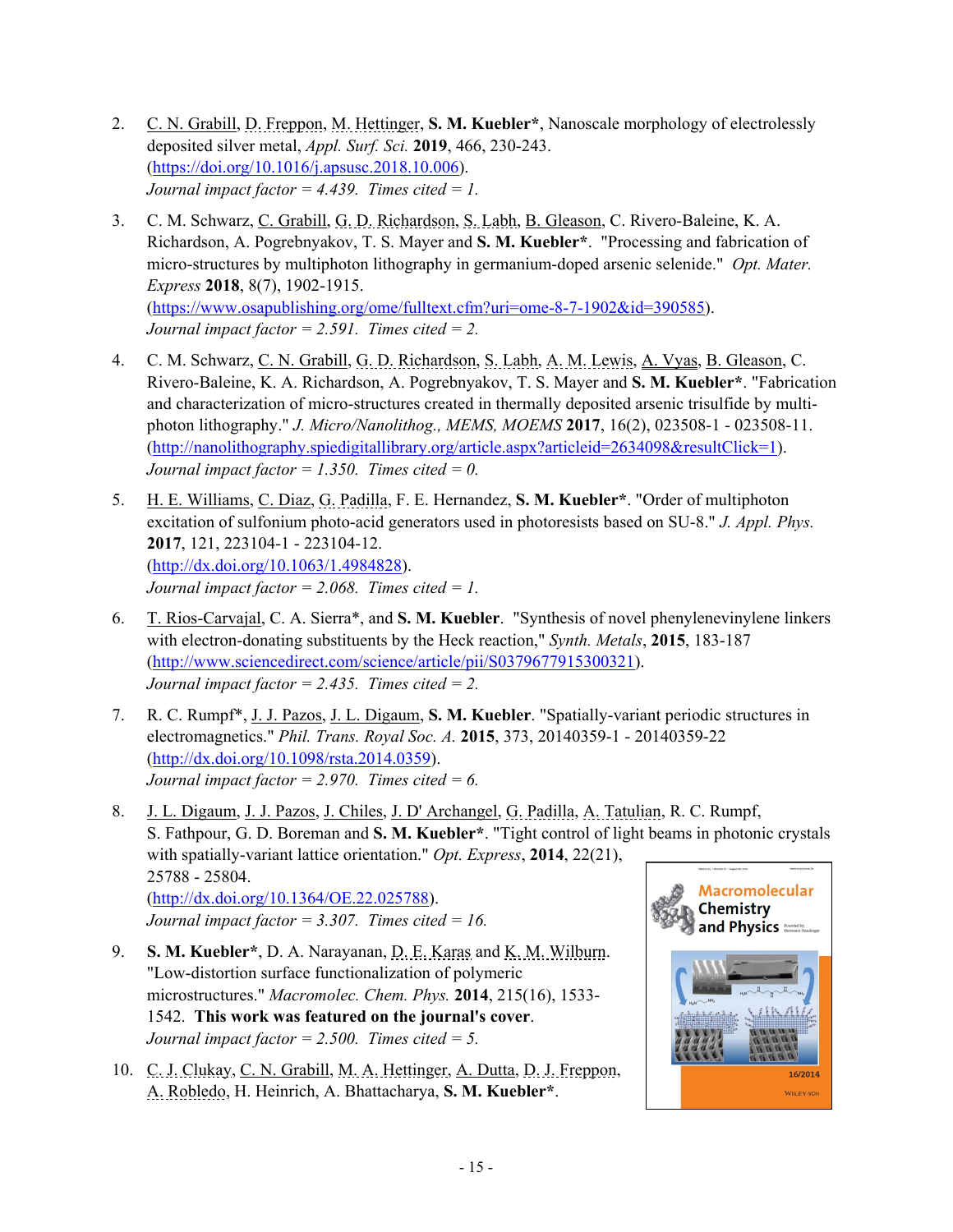"Controlling formation of gold nanoparticles generated *in situ* at a polymeric surface." *Appl. Surf. Sci.*, **2014**, 292, 128-136. *Journal impact factor = 3.387. Times cited = 11.* 

- 11. Z. Luo and **S. M. Kuebler\***. "Axial superresolution of focused radially polarized light using diffractive optical elements." *Opt. Commun.*, **2014**, 315, 176-182. *Journal impact factor = 1.588. Times cited = 2.*
- 12. A. Dutta, C. J. Clukay, C. N. Grabill, B. Yuan, D. J. Freppon, A. Bhattacharya, **S. M. Kuebler**, H. Heinrich\*. "Nanoscale characterization of gold nanoparticles for electroless deposition on polymeric surfaces." *J. Microscopy*, **2013**, 251, 27-34. *Journal impact factor = 1.692. Times cited = 2.*
- 13. H. E. Williams, Z. Luo, **S. M. Kuebler**\*. "Effect of refractive index mismatch on multi-photon direct laser writing." *Opt. Express*, **2012**, 20, 25030-25040. *Journal impact factor = 3.307. Times cited = 9.*
- 14. **S. M. Kuebler**\*, H. E. Williams, D. J. Freppon, R. C. Rumpf, M. A. Melino. "Creation of threedimensional micro-photonic structures on the end-face of optical fibers." *J. Laser Micro Nanoeng.* **2012**, 7, 293 - 298. *Journal impact factor = 0.763. Times cited = 0.*
- 15. D. Restrepo, K. E. Lynch, K. Giesler, **S. M. Kuebler**, and R. Blair\*. "Low-temperature (210 ºC) deposition of crystalline germanium via in situ disproportionation of GeI2." *Mater. Res. Bull.*, **2012**, 47, 3484-3488. *Journal impact factor = 2.446. Times cited = 4.*
- 16. H. E. Williams, D. J. Freppon, **S. M. Kuebler\***, R. C. Rumpf, M. A. Melino. "Fabrication of threedimensional micro-photonic structures on the tip of optical fibers using SU-8." *Opt. Express*, **2011**, 19, 22910-22922.

*Journal impact factor = 3.307. Times cited = 36.* 

- 17. A. Robledo, C. N. Grabill, **S. M. Kuebler**, A. Dutta, H. Heinrich, and A. Bhattacharya\*. "Morphologies from slippery ballistic deposition model: A bottom-up approach for nanofabrication." *Phys. Rev. E*, **2011**, 83, 051604-1 - 051604-9. *Journal impact factor = 2.366. Times cited = 5.*
- 18. T. G. Jabbour and **S. M. Kuebler**\*. "Particle swarm optimization of axially super-resolving binary phase diffractive optical elements." *Opt. Lett.*, **2008**, 33(13), 1533-1535. *Journal impact factor = 3.416. Times cited = 6.*
- 19. T. G. Jabbour and **S. M. Kuebler**\*. "Vectorial beam shaping." *Opt. Express*, **2008**, 16(10), 7203- 7213. *Journal impact factor = 3.307. Times cited = 22.*
- 20. T. G. Jabbour, M. Petrovich, and **S. M. Kuebler**\*. "Design of axially super-resolving phase filters using the method of generalized projections." *Opt. Commun.*, **2008**, 281, 2002-2011. *Journal impact factor = 1.588. Times cited = 14.*
- 21. A. Tal, Y.-S. Chen, H. E. Williams, R. C. Rumpf, and **S. M. Kuebler**\*, "Fabrication and characterization of three-dimensional copper metallodielectric photonic crystals," *Opt. Express* **2007**, 15, 18283-18293.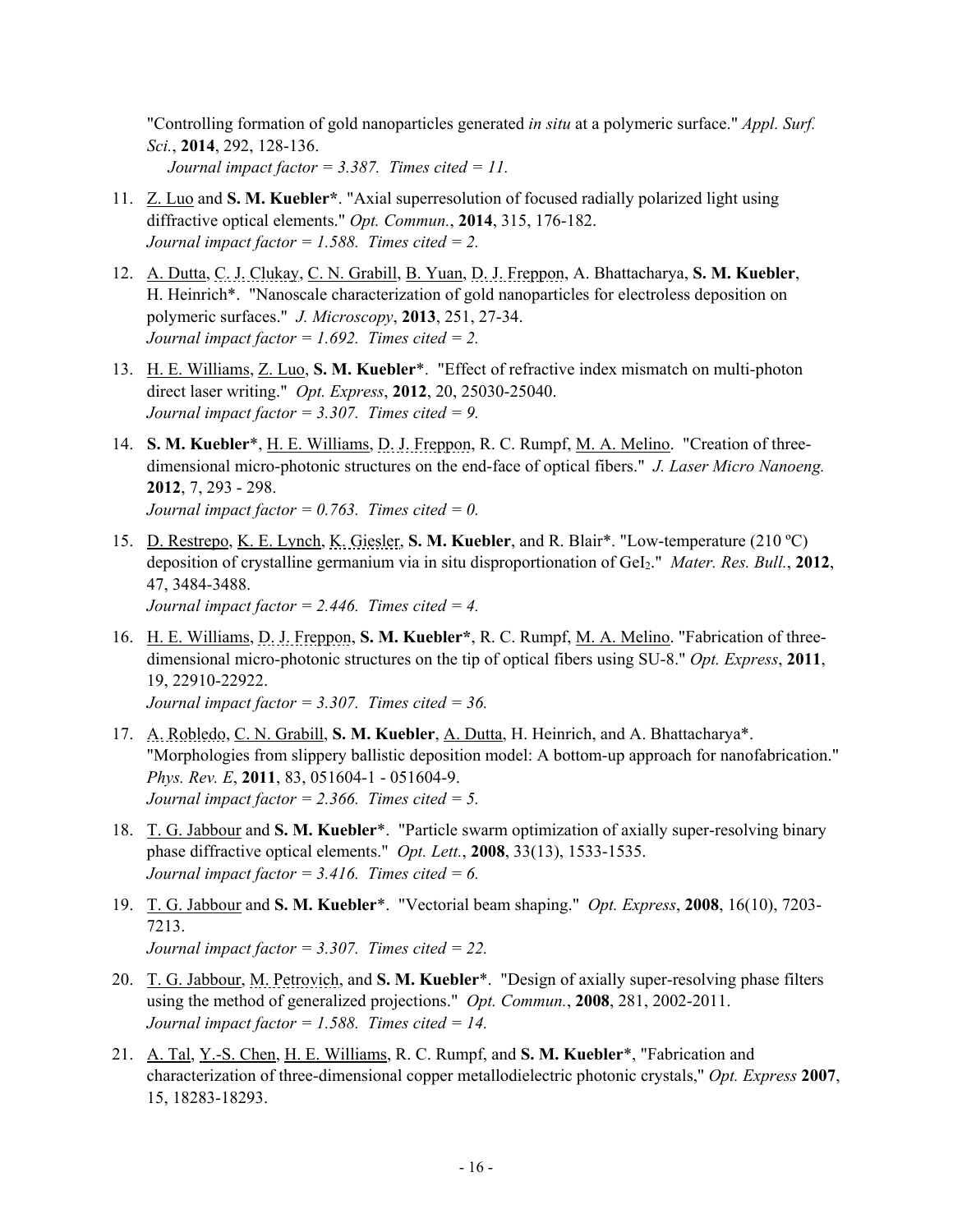*Journal impact factor = 3.307. Times cited = 18.* 

- 22. R. C. Rumpf\*, A. Tal, and **S. M. Kuebler**. "Rigorous electromagnetic analysis of volumetrically complex media using the slice absorption method." *J. Opt. Soc. Am. A* **2007**, 24(10), 3123-3134.  *Journal impact factor = 1.621. Times cited = 6.*
- 23. Y.-S. Chen, A. Tal, and **S. M. Kuebler\***. "Route to three-dimensional metallized micro-structures using cross-linkable epoxide SU-8." *Chem. Mater.* **2007**, 19(16), 3858-3860. *Journal impact factor = 9.466. Times cited = 30.*
- 24. T. G. Jabbour and **S. M. Kuebler\***. "Axial field shaping under high numerical aperture focusing." *Opt. Lett*. **2007**, 32, 527-529. *Journal impact factor = 3.416. Times cited = 11.*
- 25. Y.-S. Chen, A. Tal, D. B. Torrance, and **S. M. Kuebler\***. "Fabrication and characterization of three-dimensional silver-coated polymeric microstructures." *Adv. Funct. Mater.* **2006**, 16(13), 1739-1744. **This work was featured on the journal's cover.** *Journal impact factor = 12.124. Times cited = 45.*



26. T. G. Jabbour and **S. M. Kuebler\***. "Vector diffraction analysis of high numerical aperture focused beams modified by two- and three-zone annular multi-phase plates." *Optics Express*, **2006**, 14, 1033-1043.

*Journal impact factor = 3.307. Times cited = 33.* 

27. T. Yu, C. K. Ober\*, **S. M. Kuebler**, W. Zhou, S. R. Marder, and J. W. Perry. "Chemically amplified positive resists for two-photon three-dimensional microfabrication." *Adv. Mater.* **2003**, 15(6), 517- 521.

*Journal impact factor = 19.791. Times cited = 55.* 

- 28. **S. M. Kuebler**, K. L. Braun, W. Zhou, J. K. Cammack, T. Yu, C. K. Ober, S. R. Marder, and J. W. Perry\*. "Design and application of high-sensitivity two-photon initiators for three-dimensional microfabrication." *J. Photochem. Photobiol. A: Chem.* **2003**, 158(2-3), 163-170. *Journal impact factor = 2.673. Times cited = 70.*
- 29. W. Zhou, **S. M. Kuebler**, K. L. Braun, T. Yu, J. K. Cammack, C. K. Ober, J. W. Perry, and S. R. Marder\*. "An efficient two-photon-generated photoacid applied to positive-tone 3D microfabrication." *Science* **2002**, 296, 1106-1109. *Journal impact factor = 37.205. Times cited = 591.*
- 30. T. Watanabe\*, M. Akiyama, K. Totani, **S. M. Kuebler**, F. Stellacci, W. Wenseleers, K. Braun, S. R. Marder, and J. W. Perry. "Photoresponsive hydrogel microstructure fabricated by two-photon initiated polymerization." *Adv. Funct. Mater.* **2002**, 12(9), 611-614. *Journal impact factor = 12.124. Times cited = 105.*
- 31. W. Zhou, **S. M. Kuebler**, D. Carrig, J. W. Perry, and S. R. Marder\*. "Efficient photoacids based upon triarylamine dialkylsulfonium salts." *J. Am. Chem. Soc.* **2002**, 124(9), 1897-1901. *Journal impact factor = 13.858. Times cited = 45.*
- 32. F. Stellacci, C. A. Bauer, T. Meyer-Friedrichsen, W. Wenseleers, V. Alain, **S. M. Kuebler**, S. J. K. Pond, Y. Zhang, S. R. Marder, and J. W. Perry\*. "Laser and electron-beam induced growth of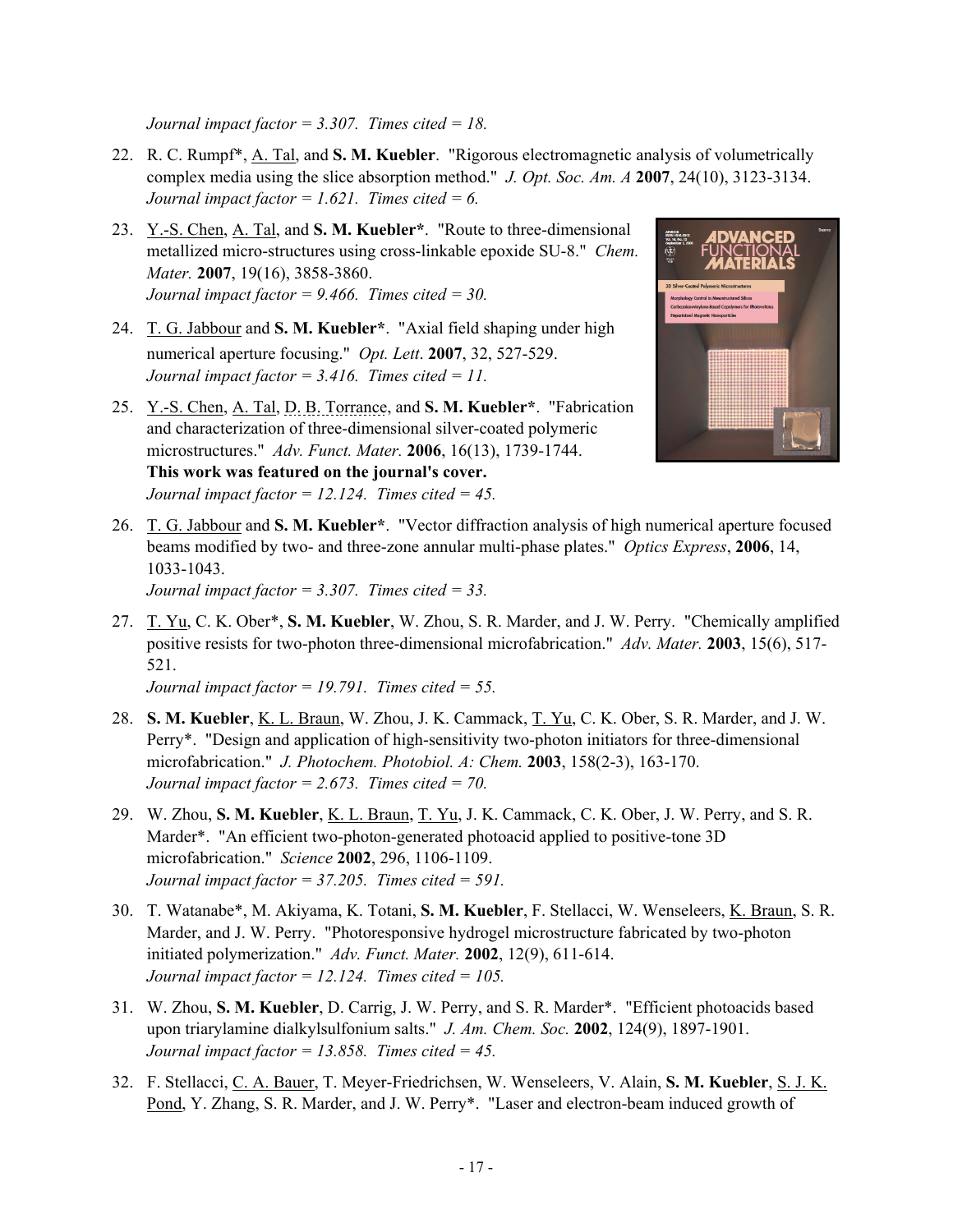nanoparticles for 2D and 3D metal patterning." *Adv. Mater.* **2002**, 14, 194-198. *Journal impact factor = 19.791. Times cited = 158.* 

- 33. **S. M. Kuebler**, M. Rumi, T. Watanabe, K. Braun, B. H. Cumpston, A. A. Heikal, L. L. Erskine, S. Thayumanavan, S. Barlow, S. R. Marder, and J. W. Perry\*. "Optimizing two-photon initiators and exposure conditions for three-dimensional lithographic microfabrication." *J. Photopolym. Sci. Technol.* **2001**, 14(4), 657-668. *Journal impact factor = 0.791. Times cited = 128 (per Google Scholar).*
- 34. **S. M. Kuebler**, R. G. Deunning, and H. L. Anderson. "Large third-order electronic polarizability of a conjugated porphyrin polymer." *J. Am. Chem. Soc.* **2000**, 122, 339-347. *Journal impact factor = 13.858. Times cited = 119.*
- 35. B. H. Cumpston, S. P. Ananthavel, S. Barlow, D. L. Dyer, J. E. Ehrlich, L. L. Erskine, A. A. Heikal, **S. M. Kuebler**, I.-Y. S. Lee, D. McCord-Maughon, J. Qin, H. R. Röckel, M. Rumi, X.-L. Wu, S. R. Marder, and J. W. Perry\*. "Two-photon polymerization initiators for three-dimensional optical data storage and microfabrication." *Nature* **1999**, 398, 51-54. *Journal impact factor = 40.137. Times cited = 1704.*
- 36. J. R. G. Thorne, **S. M. Kuebler**, R. G. Denning, I. M. Blake, P. N. Taylor, and H. L. Anderson. "Degenerate four-wave mixing studies of acetylene-linked conjugated porphyrin oligomers." *Chem. Phys.* **1999**, 248(2-3), 181-193.  *Journal impact factor = 1.767. Times cited = 48.*
- 37. **S. M. Kuebler** and R. G. Denning. "Population gratings in degenerate four-wave mixing studies of a nickel dithiolene at 1064 nm." *Chem. Phys. Lett.* **1996**, 250, 120-127. *Journal impact factor = 1.851. Times cited = 12.*
- 38. R. Dias, M. H. Garcia\*, J. C. Rodrigues, M. L. H. Green, and **S. M. Kuebler**. "Synthesis and characterisation of  $\eta^5$ -monocyclopentadienyl(*p*-nitrobenzonitrile)ruthenium(II) salts: second harmonic generation powder efficiencies." *J. Organomet. Chem.* **1994**, 475, 241-245. *Journal impact factor = 2.184. Times cited = 32.*
- 39. R. Dias, M. H. Garcia\*, M. P. Robalo, M. L. H. Green, K. K. Lai, A. J. Pulham**, S. M. Kuebler** and G. Balavoine. "Organometallic compounds for non-linear optics: synthesis, reactivity and electrochemistry of chiral  $\eta^5$ -monocyclopentadienyl(nitrile)iron complexes." *J. Organomet. Chem.* **1993**, 453, 241-247. *Journal impact factor = 2.184. Times cited = 39.*

### **BOOK CHAPTERS (***all peer reviewed***)**

- 1. R. Sharma, **S. M. Kuebler\***, C. N. Grabill, J. L. Digaum, N. R. Kosan, A. R. Cockerham, N. Martinez and R. C. Rumpf. "Fabrication of functional nanophotonic devices via multi-photon polymerization," in *Additive Manufacturing of Structures and Functional Devices: Materials, Methods, Models, and Testing*, A. Kotula, J. Seppala and C. Snyder, Eds. American Chemical Society and Oxford University Press: Oxford, UK, **2018**, Vol. 1315, pp. 151-171, https://pubs.acs.org/doi/10.1021/bk-2019-1315.
- 2. C. M. Schwarz, C. N. Grabill, J. L. Digaum, H. E. Williams, and **S. M. Kuebler**\*. "Multi-photon processing of composite materials and functionalization of 3D structures", in *Multiphoton Lithography: Techniques, Materials and Applications*, R. Liska, J. Stampfl, and A. Ovsianikov, Eds.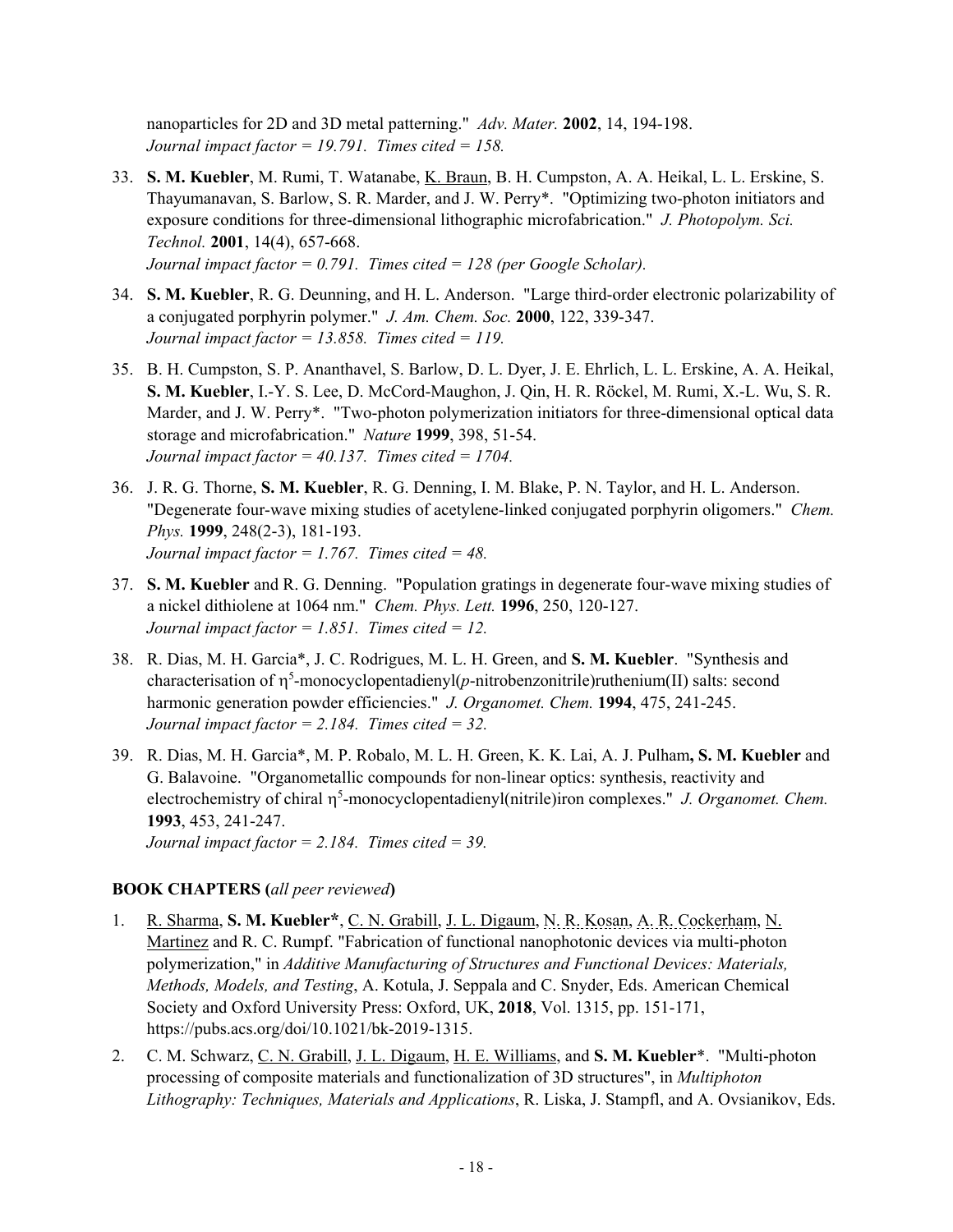(Wiley-VCH, Weinheim, **2016**), pp. 221-264.

3. **S. M. Kuebler\*** and M. Rumi. "Nonlinear optics -- applications: three-dimensional microfabrication", in *Encyclopedia of Modern Optics*, R. D. Guenther, D. G. Steel and L. Bayvel, Eds. Elsevier: Oxford, **2004**, pp. 189-206.

# **PATENT and PROVISONAL PATENT APPLICATIONS**

- 1. R. Sharma and **S. M. Kuebler**. "Method for removing metal from microstructures." USA (Serial # 62/820,976), provisional patent application filed 20 Mar. 2019.
- 2. R. C. Rumpf, N. P. Martinez, **S. M. Kuebler** and C. L. Valle. "Spatially variant photonic crystal apparatus, methods, and applications." USA 62/351565, provisional patent application, assigned to Board of Regents, The University of Texas System; University of Central Florida Research Foundation, Inc. (Filed 17 Jun 2016).
- 3. **S. M. Kuebler**, C. M. Schwarz, K. C. Richardson, H. E. Williams, T. S. Mayer and C. Rivero-Baleine. "Nanoparticles and methods for producing nanoparticles." Provisional application submitted in USA under Serial #61/975,148 for assignment to University of Central Florida, Lockheed-Martin, and Pennsylvania State University (4 Apr 2014).
- 4. S. Marder, J. W. Perry, W. Zhou, **S. M. Kuebler**, J. K. Cammack. "Materials, methods and uses for photochemical generation of acids and/or radical species." United States Patent #7,459,106, issued on 2 Dec. 2008 to The Arizona Board of Regents on Behalf of the University of Arizona, Tucson,  $AZ$  (US).
- 5. M. Mansuripur, P. Khulbe, G. Malahalali, J. Perry, **S. Kuebler**, and J. K. Erwin. "Information storage and retrieval using macro-molecules as storage media." Provisional US patent application (UA #02-023), filed 26 June 2002.

# **INVITED PRESENTATIONS**

- 1. **S. M. Kuebler**\*, C. Xia, P. Golvari, R. C. Rumpf, N. P. Martinez, M. Martinez, J. Gutierrez, J. Touma, H. Cheng, M. Sun, M. Zhang and X. Yu. "Routes to Nanophotonic Devices for Micron-Scale Beam Steering in 3D." 2019 Research and Applications of Photonics in Defense (RAPID, 19 – 21 August 2019, Hilton Sandestin Beach Golf Resort, Miramar Beach, FL, USA), IEEE.
- 2. **S. M. Kuebler\*** and J. Beever. "Leveraging philosophy to cultivate a culture of ethical and responsible conduct in chemistry and beyond." Invited poster presented at SciMix poster symposium, American Chemical Society National Meeting and Exposition (31 Mar. - 4 Apr. 2019, Orlando, FL, USA), American Chemical Society, international presentation.
- 3. **S. M. Kuebler**\*, C. Xia, G. Yang, R. Sharma, N. P. Martinez, R. C. Rumpf and J. Touma. "3D printing functional nano-photonic devices by multi-photon lithography." Invited talk presented at SPIE Advanced Lithography: Novel Patterning Technologies for Semiconductors, MEMS/NEMS and MOEMS (24‐28 Feb. 2019, San Jose, CA), M. I. Sanchez and E. M. Panning, Eds., SPIE, Vol. 10958, pp. 1095806-1 - 1095806-8, https://doi.org/10.1117/12.2518030, international presentation.
- 4. **S. M. Kuebler**\*, C. Xia, R. Sharma, J. L. Digaum, N. P. Martinez, C. L. Valle and R. C. Rumpf. "Fabrication of functional nanophotonic devices by multi-photon lithography." Invited paper presented at Photonics West 2019: Organic Photonic Materials and Devices XXI (2‐7 Feb. 2019, San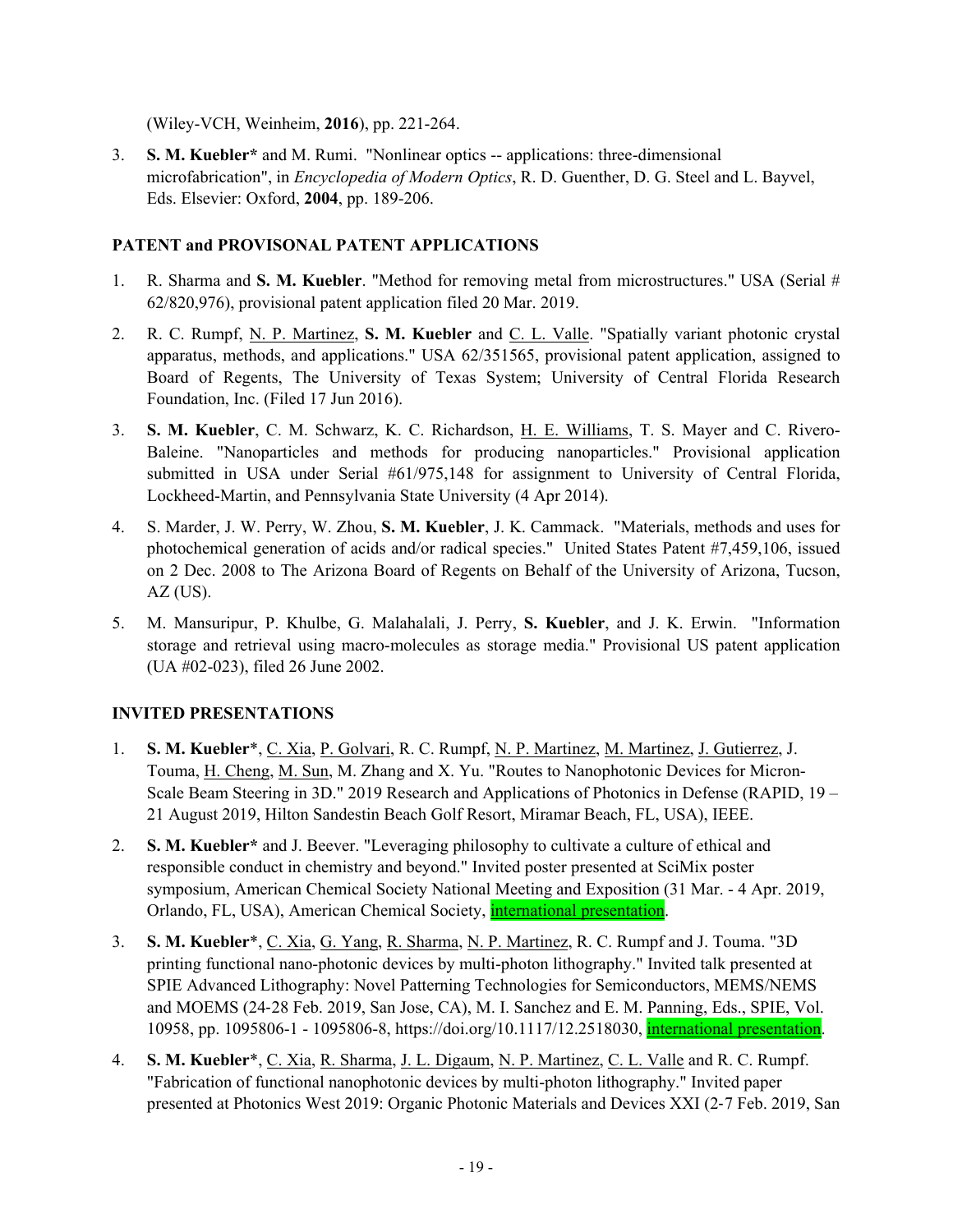Francisco, CA), C. Tabor, F. Kajzar and T. Kaino, Eds., SPIE, Vol. 10915, pp. 1091502-1 - 1091502-10, https://doi.org/10.1117/12.2508675, international presentation.

- 5. **S. M. Kuebler\***. "Functional optical devices created by laser-based nanoscale 3D printing." Invited lecture presented at University of South Alabama (2 Nov. 2018, Mobile, AL).
- 6. **S. M. Kuebler\***. "Functional optical devices created by laser-based nanoscale 3D printing." Invited lecture presented at University of Tennessee at Knoxville (11 Oct. 2018, Knoxville, TN).
- 7. **S. M. Kuebler\***. "Advances in nano-scale 3D printing by multi-photon lithography." Invited talk presented at 94th Florida Annual Meeting and Exposition (FAME 2018, 3-5 May 2018, Innsbruck Resort, Palm Harbor, FL), American Chemical Society.
- 8. **S. M. Kuebler\***. "Material systems for nano-scale 3D printing by multi-photon lithography." Invited talk presented at 94th Florida Annual Meeting and Exposition (FAME 2018, 3-5 May 2018, Innsbruck Resort, Palm Harbor, FL), American Chemical Society.
- 9. K. Richardson\*, M. Kang, L. Sisken, A. Yadav, C. Blanco, M. Antia, S. Novak, B. Gleason, C. Smith, A. Buff, A. Lepicard, M. Dussauze, C. Schwarz, **S. Kuebler**, C. Grabill, C. Pantano, T. Mayer, A. Pogrebnyakov, A. Swisher, C. Rivero-Baleinee, A. Kirk, S. Mensah, M. Driggers, J. Huf, P.-T. Lin, A. Agarwal, C. Lia and W. Deng. "Advances in infrared GRIN: A review of novel materials towards components and devices." Invited talk presented at SPIE Defense and Commercial Sensing (15 - 19 April 2018, Orlando, FL), SPIE, Vol. 10627, pp. 106270A-1 - 106270A-17, https://doi.org/10.1117/12.2304608, international presentation.
- 10. **S. M. Kuebler\***. "Creating new types of optical devices by laser-based nano-scale 3D printing." Invited talk presented at Munitions Directorate, Eglin Air Force Base (15 Mar. 2018, Valparaiso, FL).
- 11. J. Kreisel, K. Turner and **S. M. Kuebler\***. "Florida ACS symposium for ethical chemistry." Invited talk presented at "Stories from Successful ACS Student Chapter Grants," a symposium held as part of the 255th National Meeting of the American Chemical Society (18 Mar. 2018, New Orleans, LA), American Chemical Society, international presentation.
- 12. **S. M. Kuebler\***. "Multiphoton lithography (MPL) for micro/nano-scale 3D manufacturing: capabilities and challenges." Invited lecture presented at The Technical Cooperation Program (TTCP) Functional Additive Workshop (13 Mar. 2018, Victoria, Canada), TTCP (https://www.acq.osd.mil/ttcp/), international presentation.
- 13. **S. M. Kuebler\***, R. Sharma, J. L. Digaum, N. Kosan, C. M. Schwarz, N. Martinez, C. L. Valle, R. C. Rumpf. "Nanophotonic Devices for Three-Dimensional Control of Optical Beams." Invited lecture presented at Drexel University (6 Oct. 2017, Philadelphia, PA).
- 14. **S. M. Kuebler\***, R. Sharma, J. L. Digaum, N. Kosan, C. M. Schwarz, N. Martinez, C. L. Valle, R. C. Rumpf. "Nanophotonic Devices for Three-Dimensional Control of Optical Beams." Invited lecture presented at Ursinus College (5 Oct. 2017, Collegeville, PA).
- 15. **S. M. Kuebler\***. "New approaches for controlling light in three dimensions using spatially-variant photonic crystals." Invited talk given by Kuebler at Air Force Research Laboratory, Wright-Patterson Air Force Base (9 Jun 2017, Dayton, OH).
- 16. N. Martinez, C. L. Valle, **S. M. Kuebler**, J. J. Pazos, C. R. Garcia, E. A. Berry, and R. C. Rumpf\*. "Spatially-variant periodic structures in electromagnetics." Invited talk given by Rumpf at Forum for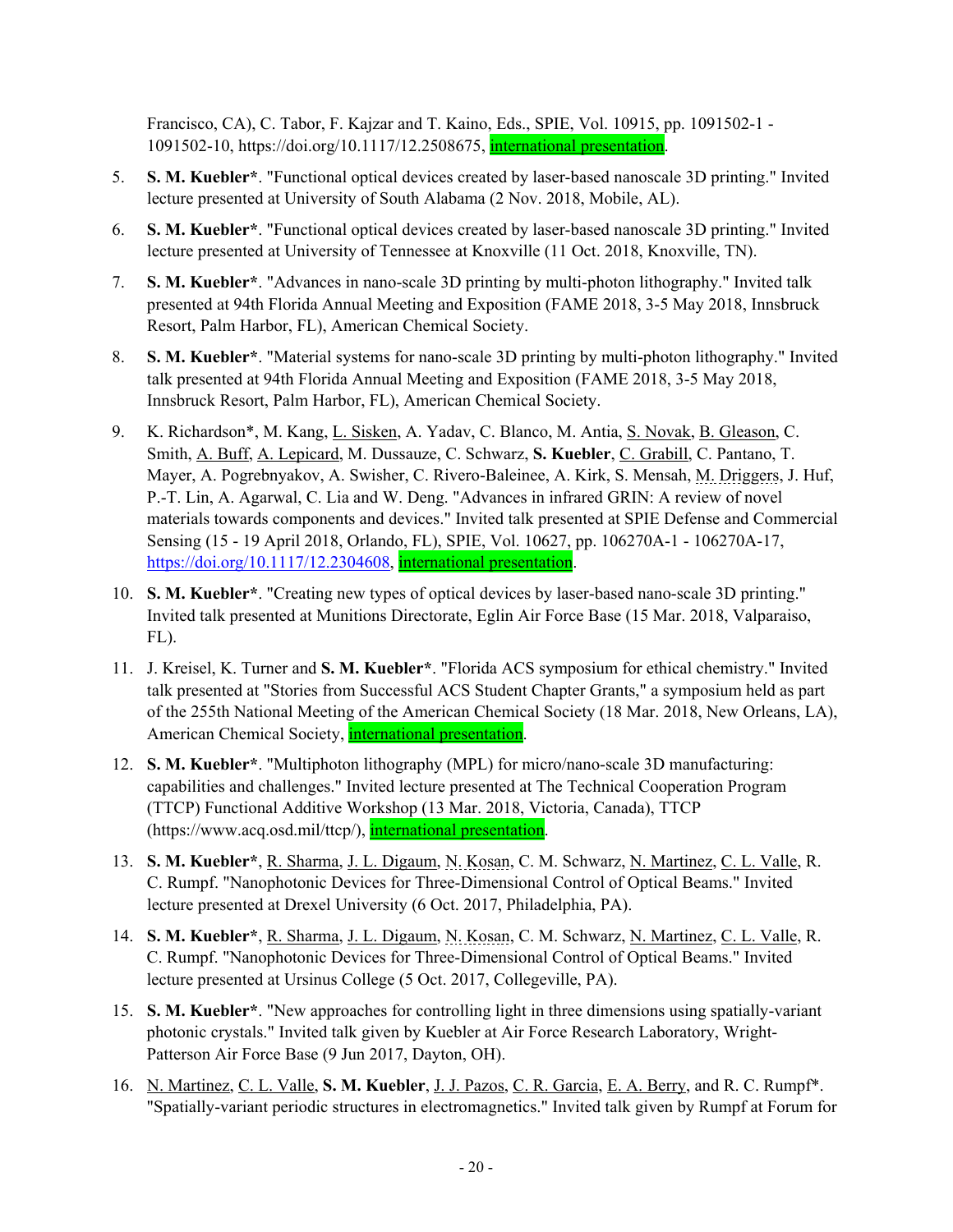Electromagnetic Research Methods and Application Technologies (FERMAT) (8 Sept. 2016, University of Central Florida).

- 17. C. Baleine\*, K. Richardson, **S. Kuebler**, D. Christodoulides, T. Mayer, and D. Werner, "Nonlinear metamaterials based on infrared glass and glass ceramic solutions," in OSA Nonlinear Metamaterials Incubator, (OSA Headquarters, 2010 Massachusetts Ave. NW, Washington, DC, USA, 2015).
- 18. J. L. Digaum, J. J. Pazos, R. C. Rumpf, **S. M. Kuebler**\*. "Controlling light using three-dimensional spatially-variant self-collimating photonic crystals." Invited lecture given by Digaum at Physics Department Seminar, La Sierra University (Riverside, CA, 1 May 2015).
- 19. **S. M. Kuebler\***, J. L. Digaum, J. Pazos, J. Chiles, G. Padilla, A. Tatulian, R. C. Rumpf, and S. Fathpour. "Tight control of light beams in photonic crystals with spatially-variant lattice orientation." Invited paper presented by Kuebler at "Frontiers in Optics/Laser Science -- FiO 1.1: Three-Dimensional Optical Structure Design, Fabrication and Nanopatterning," Optical Society of America (Tucson, AZ, 19-23 Oct. 2014), international presentation.
- 20. **S. M. Kuebler**\*. "Development of materials and additive manufacturing processes for fabricating light-weight, low-cost, infrared meta-optics using photo-patternable chalcogenide glasses." Invited paper presented at the 2014 Lockheed-Martin Technical Fellows Meeting (10 Sept. 2014, Orlando, FL).
- 21. **S. M. Kuebler**\*. "Nanophotonic Materials Created by Multi-Photon Direct Laser Writing." Invited lecture presented by Kuebler at University of North Carolina at Charlotte (Charlotte, NC, 21 Aug 2014).
- 22. **S. M. Kuebler\***. "Nanophotonic Materials Created by Multi-Photon Direct Laser Writing." Invited lecture presented by Kuebler at the Photonics Center, Boston University (Boston, MA, 28 Aug 2014).
- 23. **S. M. Kuebler**\*, H. E. Williams, D. J. Freppon, R. C. Rumpf, and M. A. Melino. "Creation of threedimensional micro-photonic structures on the end-face of optical fibers." Invited paper presented by Kuebler at the 13th International Symposium on Laser Precision Microfabrication (Japan Laser Processing Society: Washington, D. C., 2012), international presentation.
- 24. **S. M. Kuebler\***. "Axial and transverse laser beam shaping using vector diffraction theory." Invited lecture presented at the Computational and Optical Sensing and Imaging (COSI) NSF-IGERT program (University of Colorado at Boulder, 27 Sept. 2010).
- 25. **S. M. Kuebler** and Toufic G. Jabbour. "Transverse and axial beam shaping in the non-paraxial domain." Keynote Presentation given at Laser Beam Shaping X, Conf. #7430 of SPIE Optics and Photonics 2009; *Proc. SPIE*, vol. 7430, paper 7430-01 (2-6 Aug. 2009, San Diego, CA), international presentation.
- 26. **S. M. Kuebler**. "Hybrid top-down/bottom-up route to 3D metallo-dielectric metamaterials." Invited paper presented at the 2009 Workshop on Wave Function Engineering and Coherent Control in Nanostructured Materials, Los Alamos National Laboratory (25-27 Feb. 2009, Los Alamos, NM).
- 27. **S. M. Kuebler**. "Fabrication of metallo-dielectric photonic crystals using multi-photon direct laser writing." Invited paper presented at the Southeast Ultrafast Conference, 15 Jan. 2009, Univ. of Central Florida, Orlando, FL).
- 28. **S. M. Kuebler**. "Preparation of metallo-dielectric metamaterials by direct laser writing and new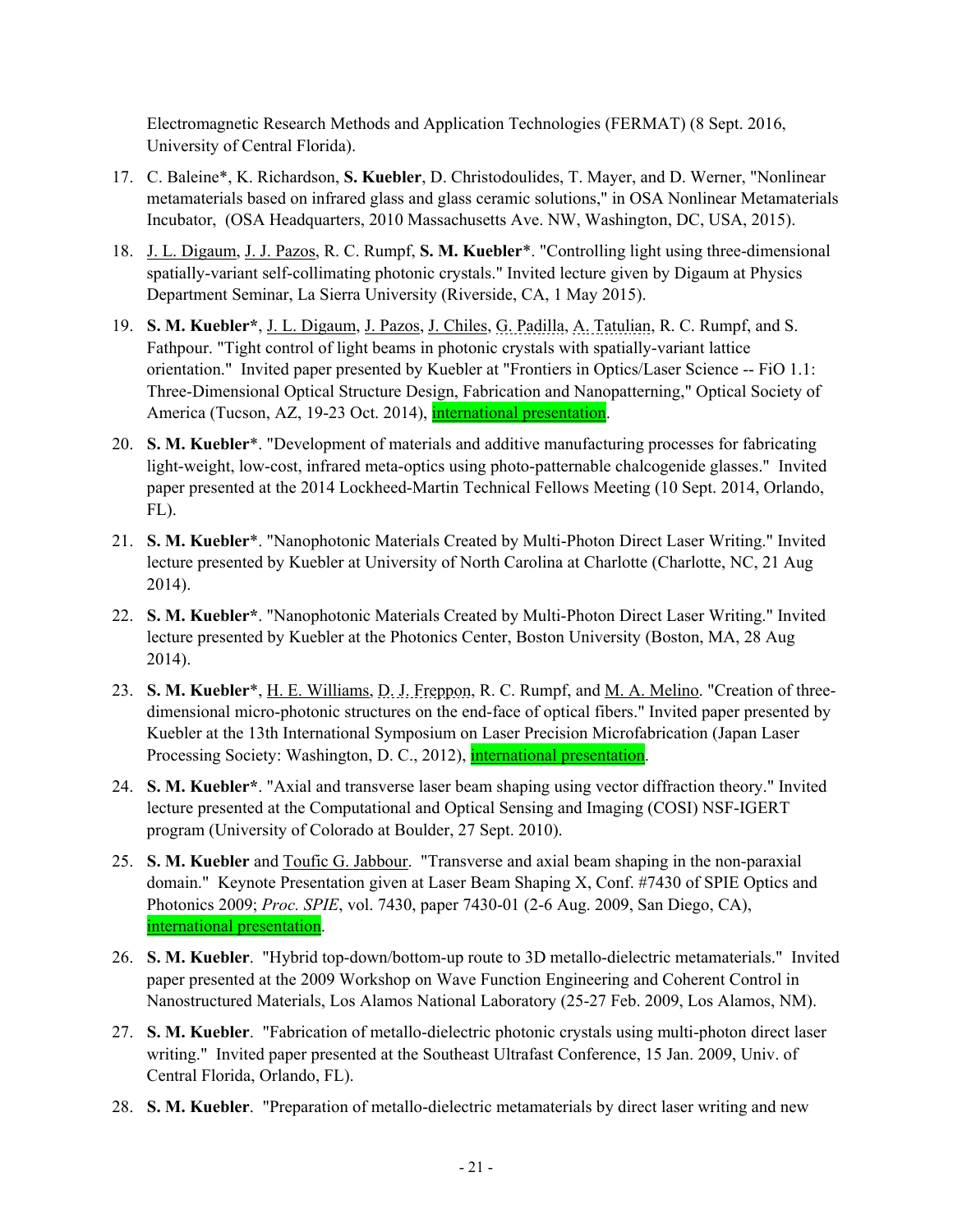approaches for enhancing focal spot resolution." Invited paper presented at the Laser Center of Hannover (13 May 2008, Hannover, Germany), *international presentation*.

- 29. **S. M. Kuebler**. "Development and applications of multi-photon direct laser writing." IBM Almaden Research Center (25 Jan. 2008, Almaden, CA).
- 30. **S. M. Kuebler**, Y.-S. Chen, H. E. Williams, A. Tal. "Preparation and characterization of metallodielectric photonic crystals." Southeast Regional Meeting of the American Chemical Society (24-26 Oct. 2007, Greensville, SC).
- 31. **S. M. Kuebler**, Y.-S. Chen, and A. Tal. "Fabrication of functional metal/polymer composite microstructures." Invited paper presented at Material Research Society Fall Meeting (San Francisco, 8-12 Apr. 2007), international presentation.
- 32. **S. M. Kuebler**. "Development and applications of multi-photon direct laser writing -- a versatile approach for three-dimensional micron-scale fabrication." Invited paper presented at Tulane University (New Orleans, LA, 2 Apr. 2007).
- 33. **S. M. Kuebler**, A. Tal, and Y.-S. Chen. "Fabrication and optical properties of metal-polymer composite photonic crystals." Invited paper presented at 10th Annual Southeast Ultrafast Conference (Vanderbilt Univ., Nashville, TN, 11-12 Jan. 2007).
- 34. **S. M. Kuebler**. "Three dimensional micro- and nano-scale fabrication via multi-photon activated chemistry." Invited paper presented at Workshop on Nanomaterials, Karlsruhe, Germany, jointly sponsored by NSF and the German Research Ministry (BMBF), in conjunction with a tour by young US scientists and engineers of Germany's Competence Centers in Nanotechnology (14 Mar. 2005, Forschungszentrum Karlsruhe, Karlsruhe, Germany), international presentation.
- 35. **S. M. Kuebler**. "Advances in multi-photon three-dimensional microfabrication." Invited paper presented at Optics in the Southeast 2004, Optical Society of America (Charlotte, NC, 3-4 Nov. 2004).
- 36. **S. M. Kuebler**. "Nanophotonic structures and devices via two-photon three-dimensional microfabrication." Invited presenter on expert panel for the "DSRC Brainstorming Workshop on Prospects and Limits for Nanophotonics", David Miller, Chair, Defense Sciences Research Council (DSRC)/DARPA, Arlington VA, 10 May 2004, 2004.
- 37. **S. M. Kuebler**, J. W. Perry, S. R. Marder, C. K. Ober, K. L. Braun, T. Yu, and W. Zhou. "Highsensitivity material systems for two-photon three-dimensional microfabrication." Invited paper presented by Kuebler at Photonics West 2004, "Micromachining Technology for Micro-Optics and Nano-Optics II" (San Jose, CA, 24-29 Jan. 2004), *Proc. Soc. of Photo-Opt. Instr. Eng.*, Vol. 5347, pp. 111-117, international presentation.
- 38. M. Mansuripur, P. K. Khulbe, **S. M. Kuebler**, J. W. Perry, M. S. Giridhar and N. Peyghambarian. "Information storage and retrieval using macromolecules as storage media." Invited talk presented at Philips Research Laboratories (Sept. 2003, Eindhoven, Netherlands), international presentation.
- 39. **S. M. Kuebler**, M. Rumi, T. Watanabe, K. Braun, B. H. Cumpston, A. A. Heikal, L. L. Erskine, S. Thayumanavan, S. Barlow, S. R. Marder, and J. W. Perry. "Two-photon initiators for highly efficient three-dimensional lithographic microfabrication." Invited paper presented by Kuebler at 2nd International Conference on Photonics Science and Technology (Chitose, Japan, 6-8 Sept. 2001), *Nanotechnology: Toward the Organic Photonics*, H. Sasabe, Ed., GooTech, Ltd.: Chitose,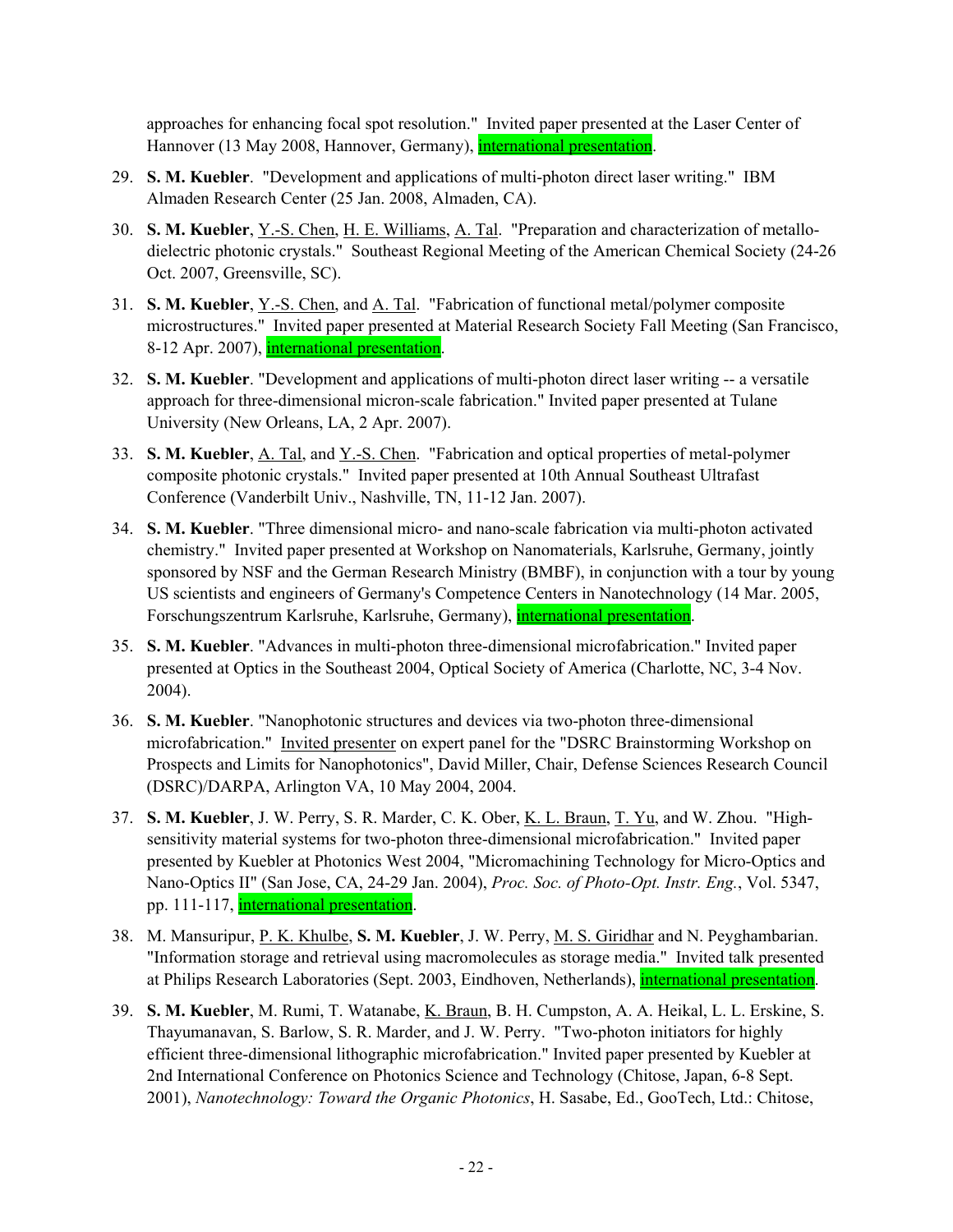Japan, pp. 77-94, international presentation.

### **PUBLISHED CONFERENCE PAPERS and PROCEEDINGS**

- 1. H. Cheng, C. Xia, M. Sun, M. Zhang, **S. M. Kuebler** and X. Yu\*. "Micro- and nano-fabrication using bessel-beam activated photopolymerization." 38th International Congress on Applications of Lasers & Electro-Optics (ICALEO) (7-10 Oct. 2019, Orlando, FL), Laser Institute of America.
- 2. N. P. Martinez, G. Welch, M. Martinez, J. E. Touma, J. K. Lentz, **S. M. Kuebler** and R. C. Rumpf\*. "Spatially-Variant Photonic Crystals and Possible Applications." 2018 Research and Applications of Photonics in Defense (RAPID) (22 – 24 August 2018, Hilton Sandestin Beach Golf Resort, Miramar Beach, FL, USA), IEEE, pp. 333 - 336, https://ieeexplore.ieee.org/document/8509003, international presentation.
- 3. **S. M. Kuebler\***, R. Sharma, J. L. Digaum, N. Martinez, C. L. Valle and R. C. Rumpf. "Nanophotonic devices for three-dimensional control of optical beams." Frontiers in Optics/Laser Science: 4.5 General Photonics and Fiber Optics, Session: Nanophotonics I; Paper No.: FM3D.5 (17 - 21 Sept 2017, Washington, D. C.), Optical Society of America, international presentation.
- 4. J. L. Digaum, R. Sharma, D. Batista, J. Pazos, R. C. Rumpf and **S. M. Kuebler\***. "Beam-bending in spatially variant photonic crystals at telecommunications wavelengths." Proc. SPIE 9759, Advanced Fabrication Technologies for Micro/Nano Optics and Photonics IX (13-18 Feb. 2016, San Francisco, CA), G. von Freymann, W. V. Schoenfeld and R. C. Rumpf, Eds., SPIE, pp. 975911-1 - 975911-6, international presentation.
- 5. C. M. Schwarz, S. Labh, J. E. Barker, R. J. Sapia, G. D. Richardson, C. Rivero-Baleine, B. Gleason, K. A. Richardson, A. Pogrebnyakov, T. S. Mayer and **S. M. Kuebler**\*. "Multi-photon lithography of 3D micro-structures in  $As_2S_3$  and  $Ge_5(As_2Se_3)_{95}$  chalcogenide glasses." Advanced Fabrication Technologies for Micro/Nano Optics and Photonics IX (13-18 Feb. 2016, San Francisco, CA), SPIE, Vol. 9759, pp. 975916-1 - 975916-8, international presentation.
- 6. R. Sharma, **S. M. Kuebler\***, J. L. Digaum, R. C. Rumpf and J. Pazos. "Tight control of light beams in photonic crystals with spatially-variant unit cells." Frontiers in Optics/Laser Science -- Photonic Crystals (18-22 Oct. 2015, San Jose, CA), Optical Society of America, pp. FTu2B.2-1 - FTu2B.2-2, international presentation.
- 7. **S. M. Kuebler\***, C. Schwarz, C. Grabill, S. Labh, G. Richardson, C. Rivero-Baleine, K. Richardson, A. Pogrebnyakov and T. Mayer. "Chalcogenide glass processing for direct laser writing of 3D nanostructures." Frontiers in Optics/Laser Science -- Photonic Crystals (18-22 Oct. 2015, San Jose, CA), Optical Society of America, pp. FTh3F.2-1 - FTh3F.2-2, international presentation.
- 8. J. L. Digaum, J. J. Pazos, R. C. Rumpf, J. Chiles, S. Fathpour, J. Thomas, **S. M. Kuebler\***. "Polarization sensitive beam bending using a spatially-variant photonic crystals." Photonics West 2015: Photonic and Phononic Properties of Engineered Nanostructures V (San Francisco, CA, 7-12 Feb. 2015), SPIE, pp. 93710I-1 - 93710I-8, international presentation.
- 9. C. M. Schwarz, C. N. Grabill, B. Gleason, G. D. Richardson, A. M. Lewis, A. Vyas, C. Rivero-Baleine, K. A. Richardson, A. Pogrebnyakov, T. S. Mayer. **S. M. Kuebler\***. "Fabrication and characterization of micro-structures created by direct laser writing in multi-layered chalcogenide glasses." Photonics West 2015: Advanced Fabrication Technologies for Micro/Nano Optics and Photonics VIII (San Francisco, CA, 7-12 Feb. 2015), SPIE, pp. 937403-1 to 937403-9, international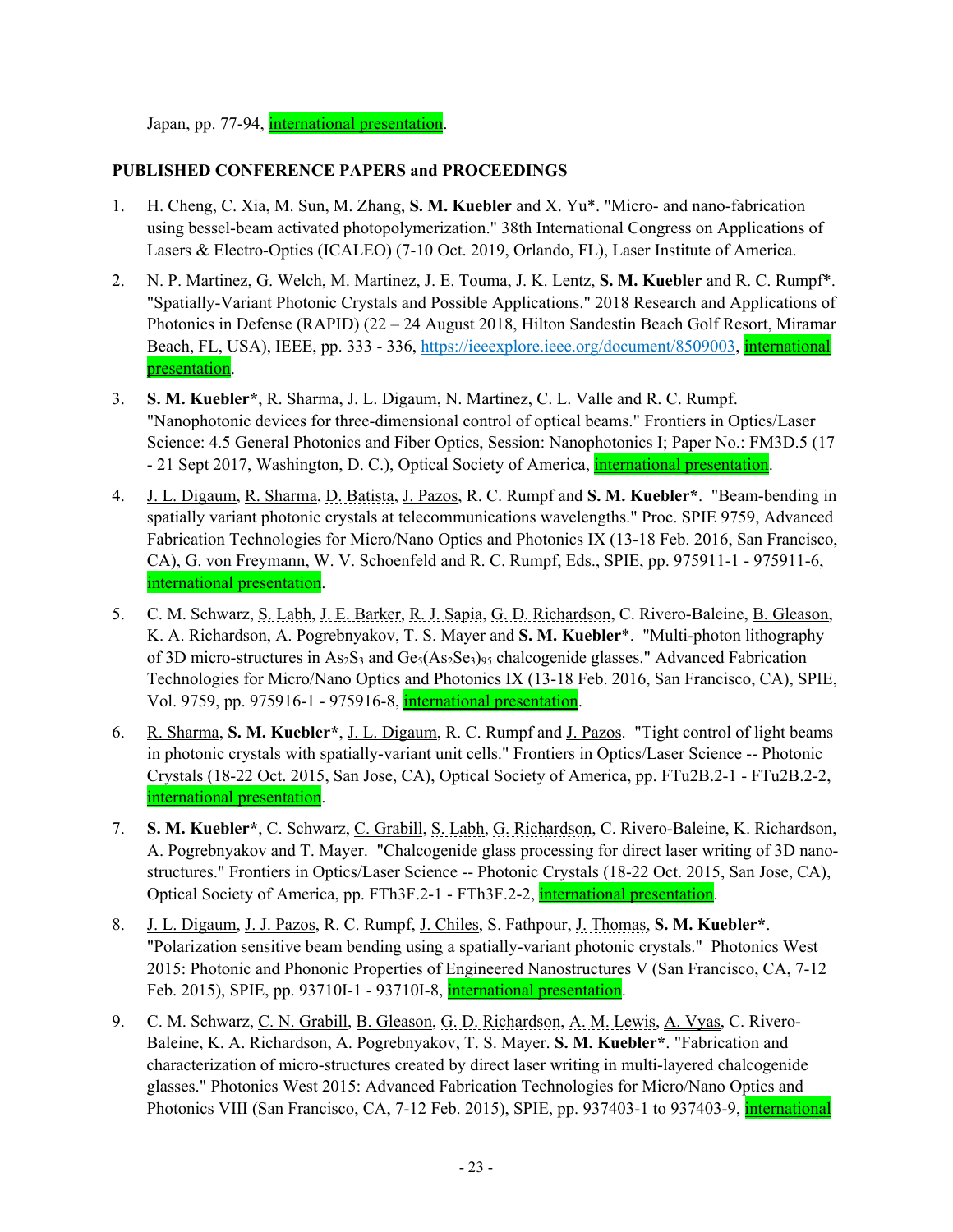presentation.

- 10. **S. M. Kuebler\***, H. E. Williams, C. Diaz, G. Padilla, and F. E. Hernandez. "Nonlinear excitation associated with direct laser writing in SU-8." Contributed paper presented by Kuebler at "Frontiers in Optics/Laser Science -- FiO 1.1: General Optical Design, Fabrication, Testing, and Instrumentation IV," Optical Society of America (Tucson, AZ, 19-23 Oct. 2014), international presentation.
- 11. C. M. Schwarz, H. E. Williams, C. N. Grabill, A. M. Lewis, **S. M. Kuebler\***, B. Gleason, K. A. Richardson, A. Pogrebnyakov, T. S. Mayer. "Processing and properties of arsenic trisulfide chalcogenide glasses for direct laser writing of 3D micro-structures." Photonics West 2014: Advanced Fabrication Technologies for Micro/Nano Optics and Photonics VII (San Francisco, CA, 1-6 Feb. 2014), international presentation.
- 12. J. Digaum, **S. M. Kuebler\***. "Interdependence of reabsorption and internal energy losses in luminescent solar concentrators." Photonics West 2014: Physics, Simulation, and Photonic Engineering of Photovoltaic Devices III (San Francisco, CA, 1-6 Feb. 2014), international presentation.
- 13. **S. M. Kuebler\***, A. Tal, and Y.-S. Chen. "Preparation of metallo-dielectric photonic crystals by multi-photon direct laser writing." Photonics West 08: Photonic Crystal Materials and Devices VII (San Jose, CA, 2008), A. Adibi, S.-Y. Lin, and A. Scherer; Eds., SPIE, Vol. 6901, pp. 69010Z-1 - 69010Z-8), international presentation.
- 14. **S. M. Kuebler\***, Y.-S. Chen, and A. Tal. "Metallo-dielectric nanophotonic materials via direct laser writing and electroless metallization." Photonics West 08: Advanced Fabrication Technologies for Micro/Nano Optics and Photonics (20-24 Jan. 2008, San Jose, CA), T. J. Suleski, W. V. Schoenfeld, and J. J. Wang; Eds., SPIE, Vol. 6883, pp. 68830L-1 - 68830L-9, *international presentation*.
- 15. T. G. Jabbour and **S. M. Kuebler\***. "Axial field engineering in the nonparaxial domain." Photonics West 08: Three-Dimensional and Multidimensional Microscopy: Image Acquisition and Processing XV (20-24 Jan 2008, San Jose, CA), J. A. Conchello, C. J. Cogswell, T. Wilson, and T. G. Brown; Eds., SPIE, Vol. 6861, pp. 68610P1 - 68610P8, international presentation.
- 16. T. G. Jabbour and **S. M. Kuebler\***. "Design of axially super-resolving phase pupil filter for highnumerical aperture applications." Photonics West 08: Advanced Fabrication Technologies for Micro/Nano Optics and Photonics (20-24 Jan 2008, San Jose, CA), T. J. Suleski; W. V. Schoenfeld; J. J. Wang; Eds., SPIE, Vol. 6883, pp. 688310-1 - 688310-9, international presentation.
- 17. **S. M. Kuebler\***, A. Tal, and Y.-S. Chen. "Silvered three-dimensional polymeric photonic crystals having a large mid-infrared stop band." Photonics West 2007: Micromachining Technology for Micro-Optics and Nano-Optics V and Microfabrication Process Technology XII (22-24 Jan. 2007, San Jose, CA), M.-A. Maher, H. D. Stewart, J.-C. Chiao, T. J. Suleski, E. G. Johnson, and G. P. Nordin; Eds., SPIE, Vol. 6462, pp. 646213-1 - 646213-6, international presentation.
- 18. **S. M. Kuebler\*** and T. G Jabbour. "Effect of two- and three-zone phase masks on the axial and transverse intensity distribution under high numerical aperture focusing." Photonics West 2006: Micromachining Technology for Micro-Optics and Nano-Optics IV (San Jose, CA). Johnson, E. G.; Nordin, G. P.; Suleski, T. J.; Eds., SPIE, 23-25 Jan. 2006, Vol. 6110, pp. 61100B1 - 61100B6, international presentation.
- 19. K. D. Belfield, **S. M. Kuebler**, and C. Yanez. "Advances in two-photon photoinitiators and 3D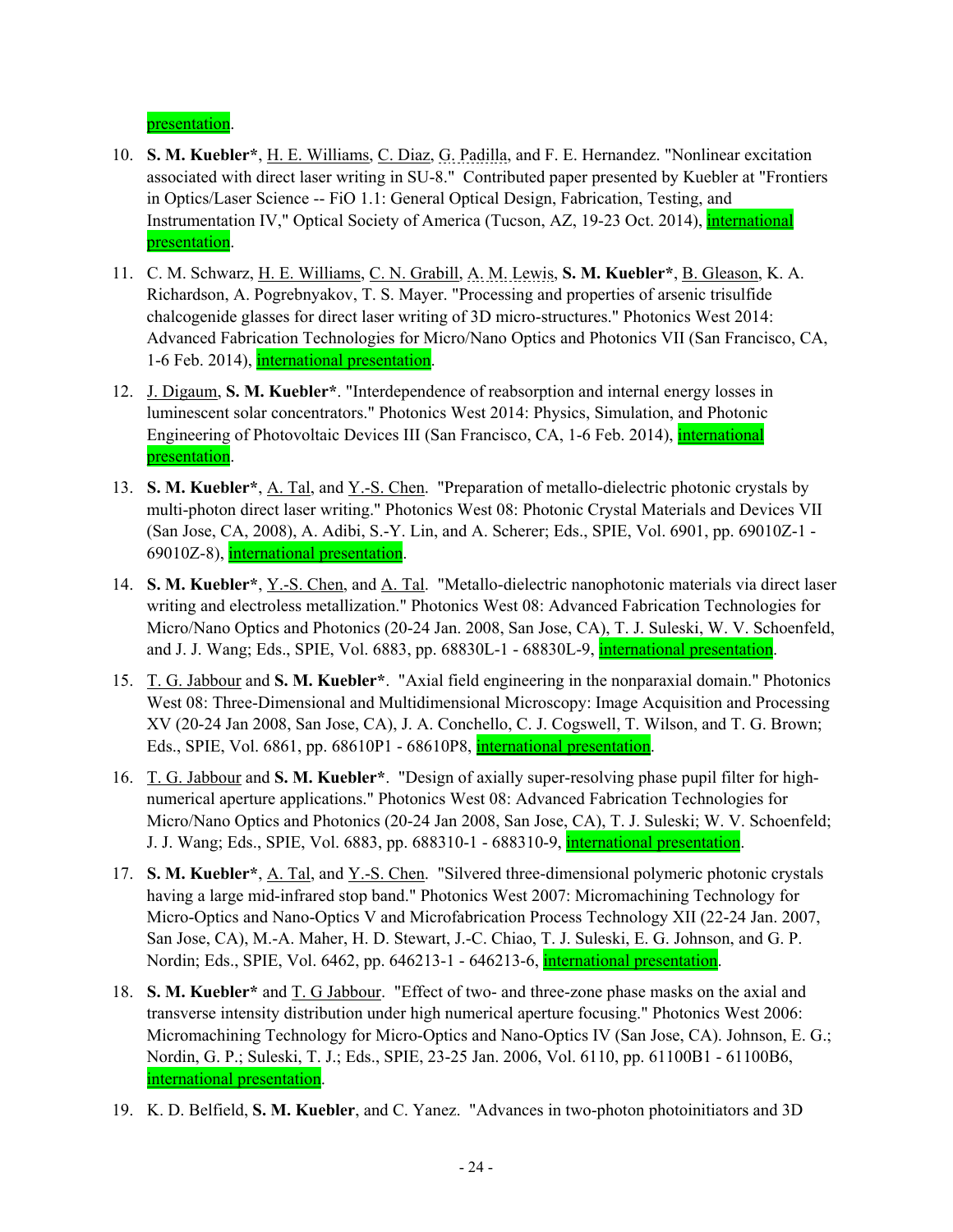microfabrication." RadTech Europe 05 (Barcelona, Spain, 18-20 October 2005), international presentation.

- 20. T. G. Jabbour and **S. M. Kuebler\***. "Effect of two- and three-zone phase masks on the threedimensional intensity point-spread-function under tight focusing." Optics in the Southeast 2005 (Atlanta, GA, 6-8 Oct. 2005), Optical Society of America.
- 21. W. Dong, V. Chen, **S. M. Kuebler**, K. L. Braun, F. Stellacci, C. A. Bauer, M. Halik, W. Zhou, T. Yu, C. K. Ober, S. R. Marder, and J. W. Perry. "Two-photon 3D micro- and nano-fabrication of polymers, metals and hybrid materials." 6th International Conference on Intelligent Materials and Systems (Tokyo, 4-6 July 2005), international presentation.
- 22. I. B. Divliansky, G. Weaver, M. Petrovich, T. Jabbour, H. P. Seigneur, C. Parnell-Lampen, A. Thompson, K. D. Belfield, and **S. M. Kuebler\***. "CAD-integrated system for automated multiphoton three-dimensional micro- and nano-fabrication." Paper presented by Kuebler at Photonics West 2005, "Micromachining Technology for Micro-Optics and Nano-Optics III" (2005, 24-29 Jan. 2005, San Jose, CA), *Proc. Soc. of Photo-Opt. Instr. Eng.*, Vol. 5720, pp. 196-203, international presentation.
- 23. **S. M. Kuebler**, K. L. Braun, F. Stellacci, C. A. Bauer, M. Halik, W. Zhou, T. Yu, C. K. Ober, S. R. Marder, and J. W. Perry. "Two-photon 3D lithography: materials and applications." *Polym. Preprints: Polym. Mater. Sci. Eng.* **2004**, 91, 342-343, international presentation.
- 24. **S. M. Kuebler**, K. Mohanalingam, and J. W. Perry. "Two-photon microfabrication of switchable diffractive optical devices." Fifth International Symposium on Laser Precision Microfabrication (1- 14 May 2004, Nara, Japan), *Proc. Soc. of Photo-Opt. Instr. Eng.*, Vol. 5662, pp. 83-88, international presentation.
- 25. T. Yu, C. K. Ober, **S. M. Kuebler**, W. Zhou, S. R. Marder, and J. W. Perry. "Three-dimensional microfabrication in chemically amplified positive resists by two-photon lithography." *Advances in Imaging and Materials Processes*, H. Ito, R. Varanasi, M. Khojasteh, and R. Chen; Eds., Proc. Soc. Plastics Eng., Vol. 307, 2003.
- 26. J. Wang, W. Zhou, K. L. Braun, S. Barlow, **S. M. Kuebler**, J. W. Perry, and S. R. Marder. "Synthesis and characterization of efficient two-photon acid generators for 3D microfabrication." 225th ACS National Meeting (23-27 Mar. 2003, New Orleans, LA), *Polym. Preprints*, Vol. 44, pp. 970-910, international presentation.
- 27. M. Mansuripur, P. K. Khulbe, **S. M. Kuebler**, J. W. Perry, M. S. Giridhar, J. K. Erwin, K. Seong, S. R. Marder, and N. Peyghambarian. "Information storage and retrieval using macromolecules as storage media." Optical Data Storage 2003 (11-14 May 2003, Vancouver, Canada), *Proc. Soc. Photo-Opt. Instrum. Eng., Vol. 5069, pp. 231-243, international presentation.* https://doi.org/10.1364/ODS.2003.TuC2. *Times cited = 3.*
- 28. **S. M. Kuebler**, K. Braun, J. K. Cammack, M. Rumi, T. Yu, W. Zhou, C. K. Ober, S. M. Marder, and J. W. Perry. "Design and applications of high-sensitivity two-photon initiators for threedimensional microfabrication." Paper presented by Kuebler at SPIE International Symposium on Optical Science and Technology: Nanoscale Optics and Applications (8-9 July 2002, Seattle, WA), *Proc. Soc. of Photo-Opt. Instr. Eng.*, Vol. 4809, pp. 170-178, *international presentation.*
- 29. F. Stellacci, C. Bauer, T. Meyer-Friedrichsen, W. Wenseleers, V. Alain, **S. M. Kuebler**, S. J. Pond,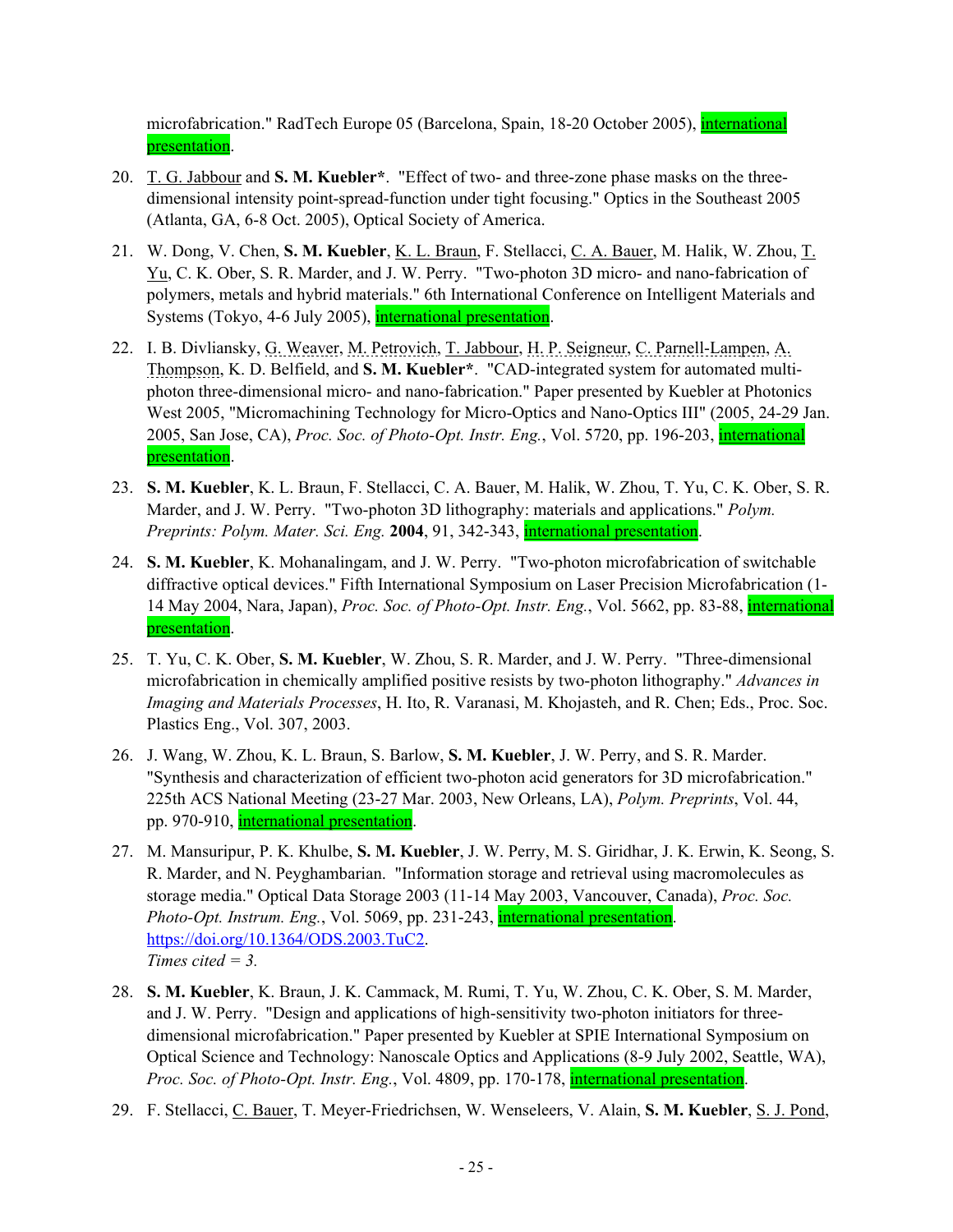Y. Zhang, S. R. Marder, and J. W. Perry. "One- and two-photon induced growth of ligand coated nanoparticles for 2 & 3D metal patterning." Paper presented at the SPIE International Symposium on Optical Science and Technology (8-9 July 2002, Seattle, WA), *Proc. Soc. of Photo-Opt. Instr. Eng.*, Vol. 4809, pp. 62-68, international presentation.

- 30. T. Yu, C. K. Ober, **S. M. Kuebler**, W. Zhou, S. M. Marder, and J. W. Perry. "Two-photon positive tone lithography for three-dimensional microfabrication." Paper presented at the 224th ACS National Meeting, Polymeric Materials Science and Engineering Division (18-22 Aug. 2002, Boston, MA), *Polym. Mater. Sci. Eng.*, Vol. 87, p. 411, *international presentation.*
- 31. **S. M. Kuebler**, B. H. Cumpston, S. Ananthavel, S. Barlow, J. E. Ehrlich, L. L. Erskine, A. A. Heikal, D. McCord-Maughon, J. Qin, H. Röckel, M. Rumi, S. R. Marder, and J. W. Perry. "Threedimensional microfabrication using two-photon activated chemistry." Paper presented by Kuebler at Photonics West 2000, Optoelectronics 2000: Micro- and Nano-photonic Materials and Devices (2003, San Jose, CA), *Soc. Photo-Opt. Instrum. Eng.*, Vol. 3937, pp. 97-105, international presentation. https://doi.org/10.1117/12.382799

*Times cited = 18 (per Google Scholar)*

32. B. H. Cumpston, J. E. Ehrlich, **S. M. Kuebler**, M. Lipson, S. R. Marder, D. McCord-Maughon, J. W. Perry, H. Röckel, and M. Rumi. "Three-dimensional microfabrication using two-photon polymerization." Paper presented by Kuebler at the SPIE 1998 Symposium and Continuing Education on Micromachining and Microfabrication (Santa Clara, CA), *Soc. Photo-Opt. Instrum. Eng.*, Vol. 3512, p. 168, international presentation.

# **CONFERENCE PRESENTATIONS**

- 1. **S. M. Kuebler** and R. Sharma. "Gentle etching of metal from polymeric three-dimensional structures: Making scanning electron microscopy a non-destructive technique." Contributed poster COLL #324 presented at 257th National Meeting of the American Chemical Society, Division of Colloid and Surface Chemistry, Nanomaterials: Advanced Nanoscale Characterization: In Situ TEM & Beyond (31 Mar. - 4 Apr. 2019, Orlando, FL, USA), American Chemical Society, international presentation.
- 2. **S. M. Kuebler** and C. N. Grabill. "Controlling the nanoscale morphology of silver deposited by electroless metallization." Contributed paper INOR #1052 presented at 257th National Meeting of the American Chemical Society, Division of Inorganic Chemistry: Chemistry of Materials - Nanomaterials (31 Mar. - 4 Apr. 2019, Orlando, FL, USA), American Chemical Society, international presentation.
- 3. **S. M. Kuebler** and J. Beever. "Leveraging philosophy to cultivate a culture of ethical and responsible conduct in chemistry and beyond." *Invited* SciMix poster for paper CHED #1860 presented at 257th National Meeting of the American Chemical Society, SciMix poster symposium (31 Mar. - 4 Apr. 2019, Orlando, FL, USA), American Chemical Society, international presentation.
- 4. **S. M. Kuebler** and J. Beever. "Leveraging philosophy to cultivate a culture of ethical and responsible conduct in chemistry and beyond." Contributed paper #CHED 1860 presented at American Chemical Society National Meeting and Exposition (31 Mar. - 4 Apr. 2019, Orlando, FL, USA), American Chemical Society, *international presentation*.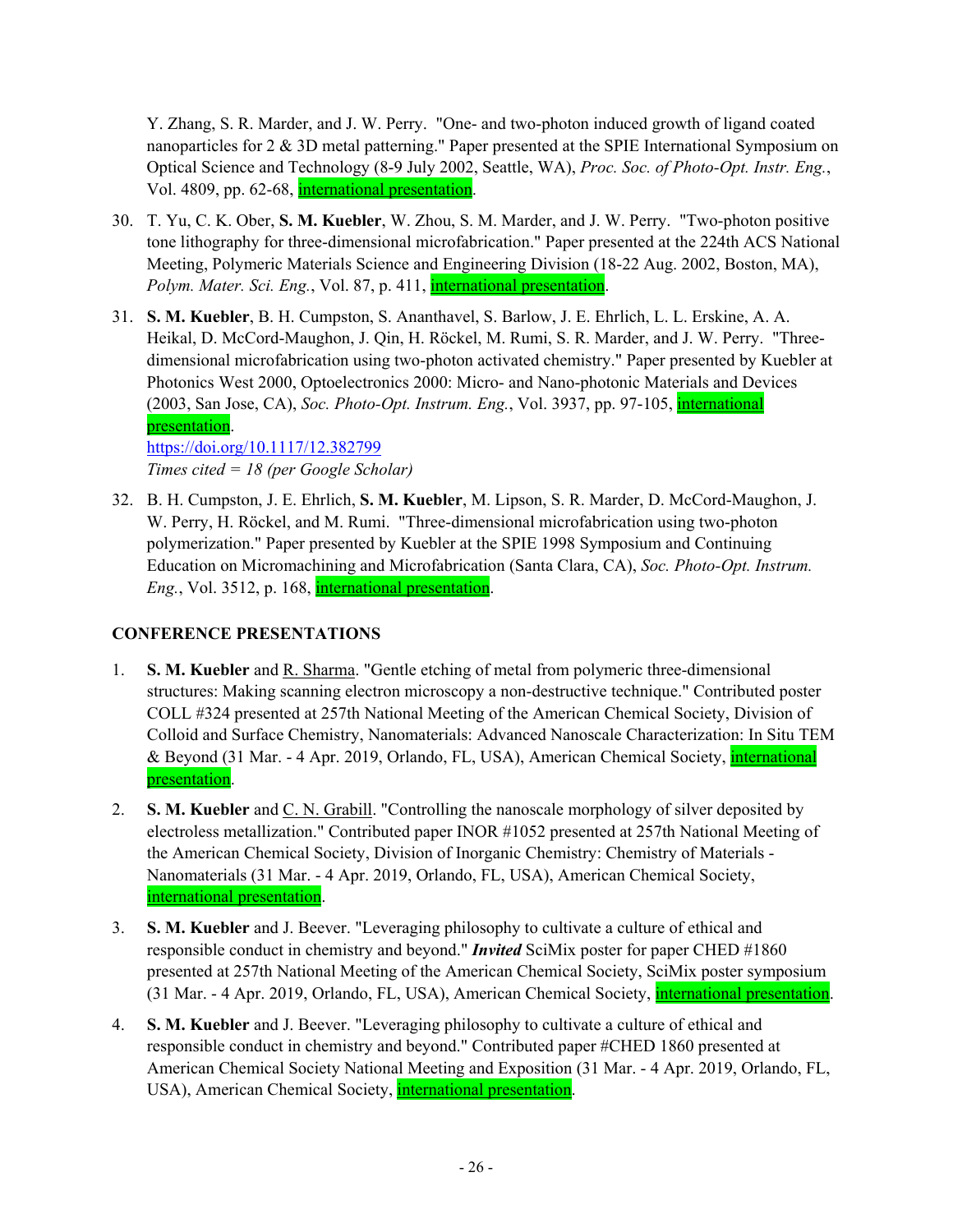- 5. A. Preston, A. Ferguson, J. Kreisel, **S. M. Kuebler** and N. Takenaka. "Fostering professional development and inter-chapter relations through the annual Florida chemistry conclave." Contributed poster CHED #1613 presented at 257th National Meeting of the American Chemical Society, Division of Chemical Education: Successful Student Chapters (31 Mar. - 4 Apr. 2019, Orlando, FL, USA), American Chemical Society, **international presentation**.
- 6. J. Kreisel, **S. M. Kuebler**, A. Zuleta‐Visser and J. Chang. "Bonding with Bithlo: Enhancing the quality of K‐12 science education in an underprivileged community." Contributed poster CHED #1610 presented at 257th National Meeting of the American Chemical Society (31 Mar. - 4 Apr. 2019, Orlando, FL, USA), American Chemical Society, international presentation.
- 7. J. Beever\* and **S. M. Kuebler**. "Understanding ethics culture: A ground‐up assessment and development of the culture of ethics at a major metropolitan university." Contributed paper presented at Twenty‐Eighth Annual Conference of the Association for Practical and Professional Ethics (28 Feb. - 3 Mar. 2019, Baltimore, Maryland).
- 8. **S. M. Kuebler**, R. Sharma, J. L. Digaum, N. Kosan, N. Martinez, C. L. Valle and R. C. Rumpf. "Polymeric nanophotonic devices for abrupt control of optical beams in three dimensions." 255th National Meeting of the American Chemical Society (18 - 22 Mar. 2018, New Orleans, LA), American Chemical Society, international presentation.
- 9. J. Kreisel\*, **S. M. Kuebler**, L. Gandy, R. Sapia and N. Takenaka. "Fostering professional development and inter-chapter relations through the Annual Florida Chemistry Conclave." Poster presented at 255th National Meeting of the American Chemical Society (18 - 22 Mar. 2018, New Orleans, LA), American Chemical Society, international presentation.
- 10. C. Schwarz, M. Kang, C. Pantano, K. Richardson, C. Rivero-Baleine, **S. Kuebler**, C. Grabill, J. Rice, Q. Altemose, K. Raichle, B. Schnable, I. Wietecha-Reiman, E. Haldeman. "Optical and crystal growth studies of ZnO-Bi2O3-B2O3 glass." Contributed paper presented at 2018 SPIE Defense and Commercial Sensing (15-19 April 2018, Orlando, FL), SPIE, Vol. 10627, pp. 106270O-1 - 106270O-8, https://doi.org/10.1117/12.2304446, international presentation.
- 11. Q. Altemose, K. Raichle, B. Schnable, C. M. Schwarz\*, M. Kang, C. G. Pantano, K. Richardson, C. Rivero-Baleine and **S. Kuebler**. "In situ X-ray diffraction studies of crystallization growth behavior in ZnO-Bi<sub>2</sub>O<sub>3</sub>-B<sub>2</sub>O<sub>3</sub> glass as a route to functional optical devices." Contributed paper presented at "In Situ Studies of Materials Transformations (TC02)", a symposium held as part of the 2017 Fall Meeting of the Materials Research Society (26 Nov - 1 Dec 2017, Boston, MA), Materials Research Society, international presentation.
- 12. N. Kosan, R. Sharma, J. Digaum, and **S. M. Kuebler**\*. "Controlling light with spatially variant photonic crystals and waveguide structures," 2017 Florida Undergraduate Research Conference (Florida Atlantic University, Boca Raton, FL, 24-25 Feb. 2017, 2017).
- 13. C. M. Schwarz, C. Grabill, B. Gleason, R. Sapia, J. Barker, C. Rivero-Baleine, K. Richardson, A. Pogrebnyakov, T. S. Mayer and **S. M. Kuebler\***. "Multi-photon lithography of 3D micro-structures in Ge-doped AsSe chalcogenide glasses." 252nd Annual Meeting of the American Chemical Society (21 - 25 Aug. 2016, Philadelphia, PA), international presentation.
- 14. L. Gandy, B. Mourant, Y. Y. L. Sip and **S. M. Kuebler\***. "Bonding with Bithlo: Enhancing the quality of K-12 science education in an underprivileged community." 252nd Annual Meeting of the American Chemical Society (21 - 25 Aug. 2016, Philadelphia, PA), international presentation.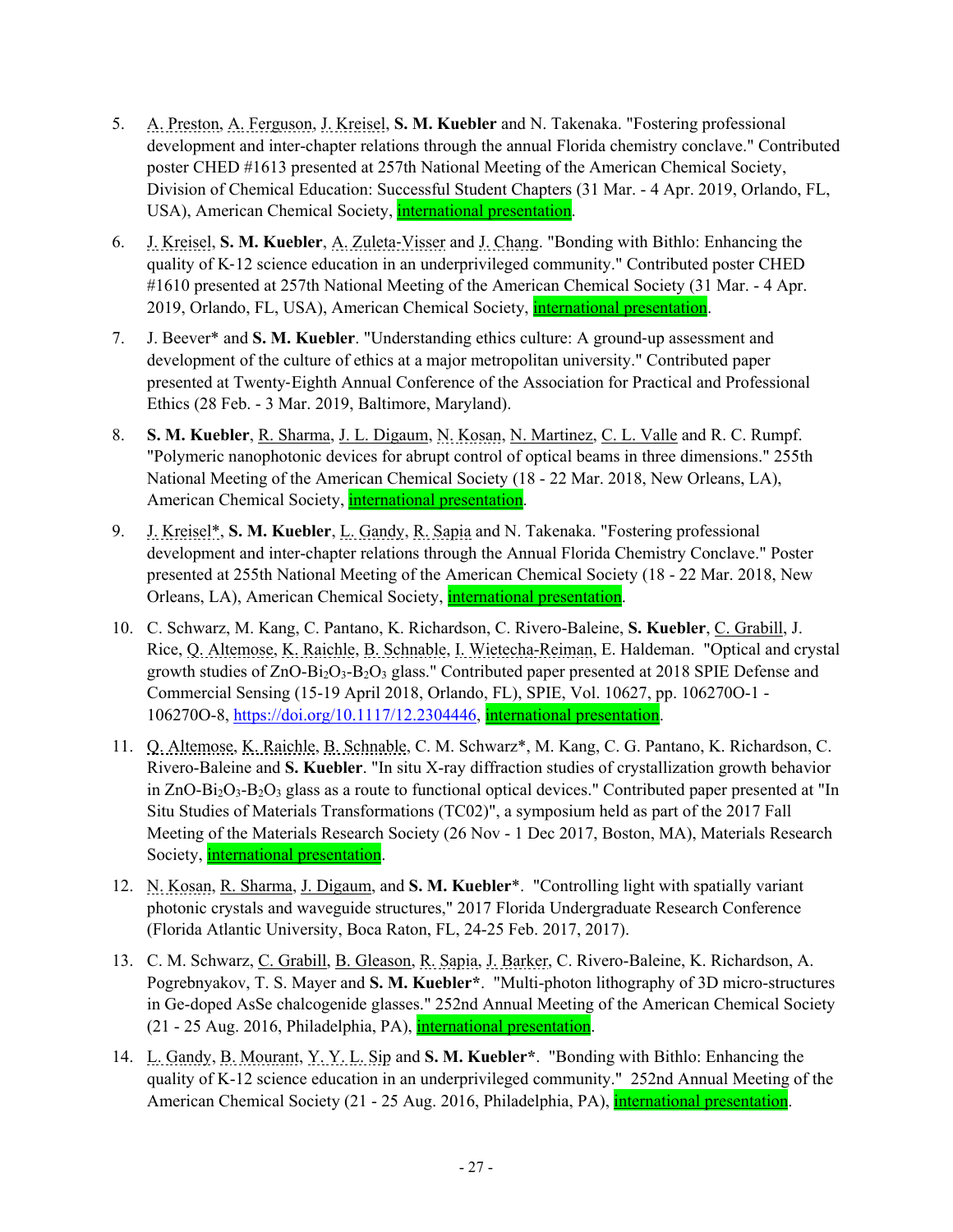- 15. N. P. Martinez, E. Bustamante, J. Pazos, J. Digaum, **S. M. Kuebler** and R. C. Rumpf\*. "Spatiallyvariant photonic crystals." Poster presented at the Southwest Emerging Technology Symposium (SETS) 2016 (8-9 April 2016, Wyndham El Paso Airport, El Paso, Texas).
- 16. J. L. Digaum, D. Batista, R. C. Rumpf and **S. M. Kuebler\***. "Spatially-variant self-collimating photonic crystal for beam bending at telecommunications wavelengths." Poster presented and awarded 2nd prize for best student-poster at OIDA Workshop on Integrated Photonics for High Volume Packaging, Optical Society of America (20 Mar. 2016, Anaheim, CA.), *international* presentation.
- 17. R. Sharma, J. L. Digaum, R. C. Rumpf, S. Fathpour, J. D' Archangel, G. Boreman and **S. M. Kuebler\***. "Beam bending in spatially variant photonic crystals (SVPCs) at telecommunication wavelengths." Contributed talk presented at Florida Inorganic and Materials Symposium (FIMS) (9- 10 Oct. 2015, Univ. of Florida, Gainsville, FL).
- 18. C. M. Schwarz, C. N. Grabill, B. Gleason, S. Novak, A. M. Lewis, G. D. Richardson, C. Rivero-Baleine, K. A. Richardson, A. Pogrebnyakov, T. S. Mayer and **S. M. Kuebler\***. "Fabrication and characterization of direct laser written 3D micro-structures in arsenic trisulfide chalcogenide glasses." International Conference and Trade fair on Laser Technology (20-23 July 2015, Orlando, FL, USA), OMICS International, international presentation.
- 19. C. M. Schwarz, C. N. Grabill, B. Gleason, G. D. Richardson, A. M. Lewis, S. Labh, C. Rivero-Baleine, K. A. Richardson, A. Pogrebnyakov, T. S. Mayer, **S. M. Kuebler\***. "Properties of direct laser written nanostructures in multi-layered chalcogenide glasses." Poster presented at the American Ceramics Society Glass & Optical Materials Division and Deutsche Glastechnische Gesellschaft Joint Annual Meeting (ACERS GOMD-DGG, Miami, FL, 17-21 May 2015), international presentation.
- 20. J. L. Digaum, J. J. Pazos, R. C. Rumpf, J. Chiles, S. Fathpour, **S. M. Kuebler\***. "Three-dimensional polarization-sensitive spatially-variant self-collimating photonic crystal for beam bending." Poster presented at Joint Symposium of the Florida Vacuum Society and the Florida Society of Microscopy (FLAVS/FSM 2015, Orlando, FL, 9 Mar. 2015).
- 21. C. M. Schwarz, C. N. Grabill, B. Gleason, G. D. Richardson, A. M. Lewis, S. Labh, C. Rivero-Baleine, K. A. Richardson, A. Pogrebnyakov, T. S. Mayer, **S. M. Kuebler**\*. "Properties of direct laser written nanostructures in multi-layered chalcogenide glasses." Poster presented at the 2015 Florida Chapter of the American Vacuum Society (FLAVS) and the Florida Society for Microscopy (FSM) joint Symposium (University of Central Florida, 9-10 Mar. 2015).
- 22. J. Digaum, **S. M. Kuebler**\*, J. Pazos, R. C. Rumpf, J. Chiles, and S. Fathpour. "Ninety-degree beam bending using a spatially variant self-collimating photonic crystal." Federation of Optics College and University Students (FOCUS) Latin America Conference, OSA and SPIE (Medellin, Colombia, 11- 13 Nov. 2014). Student presenter Digaum was awarded 2nd place for Best Student Paper, international presentation.
- 23. **S. M. Kuebler**\*, H. E. Williams, D. J. Freppon, and R. C. Rumpf. "Fabrication of polymeric microphotonic structures on the tip of optical fibers." Contributed paper presented by Kuebler at the Specialty Optical Fibers Symposium, OSA Advanced Photonics 2012 Congress (Optical Society of America: Colorado Springs, CO, 17-21 June 2012), *international presentation*.
- 24. C. J. Clukay, D. J. Freppon, C. N. Grabill, A. Dutta, H. Heinrich, A. Bhattacharya, and **S. M.**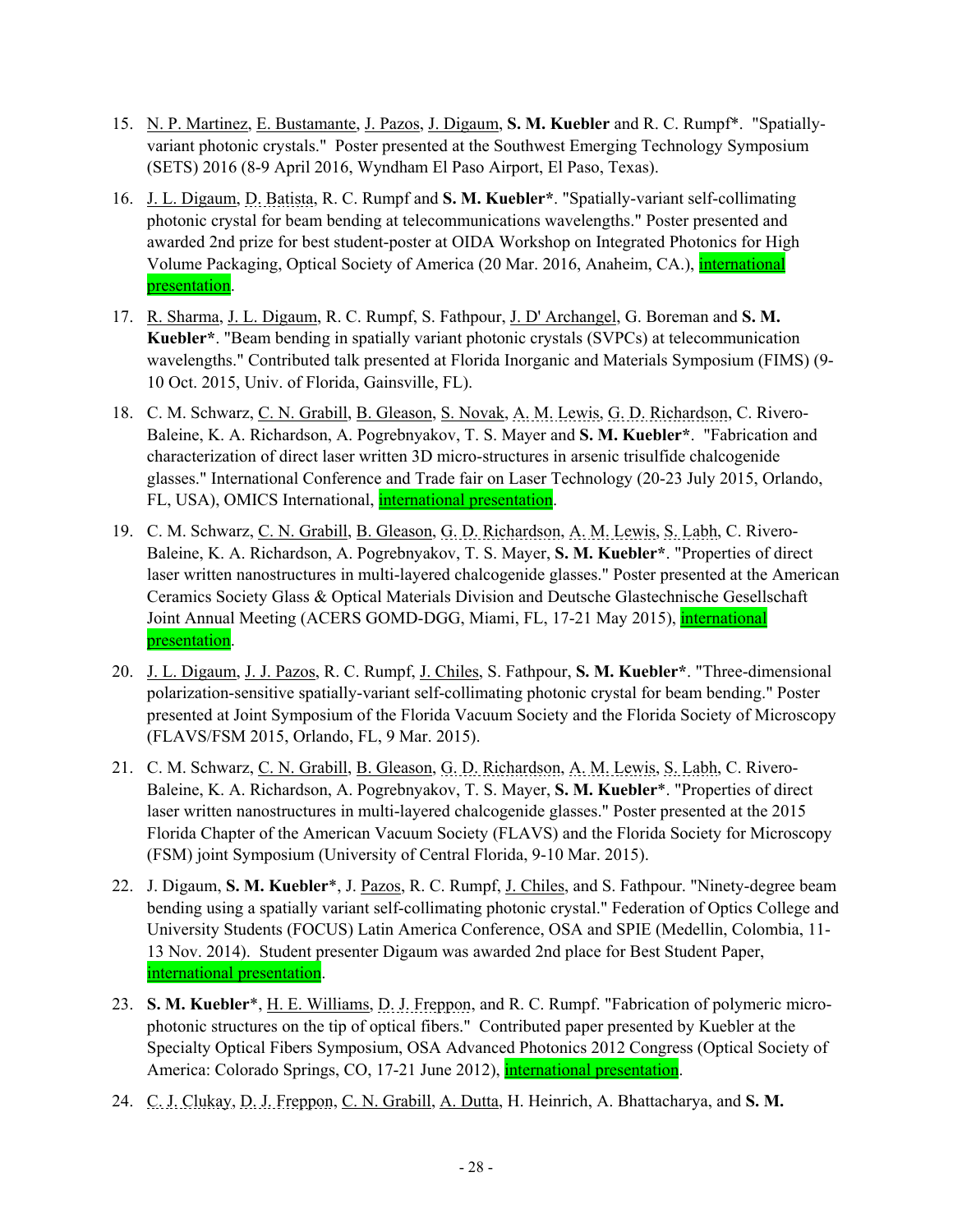**Kuebler\***. "Characterization of gold nanoparticles generated in situ on a negative-photoresist polymer substrate." Poster presented at the Beckman Scholars and Beckman Young Investigators Symposium (11-13 August 2011, Irvine, CA).

- 25. **S. Kuebler** and A. Bhattacharya\*. "Simulation studies of diffusion limited ballistic growth of particles from a surface." Paper presented at the American Physical Society March Meeting (21-25 March 2011, Dallas, TX, 2011), international presentation.
- 26. A. Dutta, B. Yuan, H. Heinrich\*, C. N. Grabill, **S. M. Kuebler**, and A. Bhattacharya. "Quantitative transmission electron microscopy of nanoparticles and thin film formation in electroless metallization of polymeric surfaces." Paper presented at the American Physical Society March Meeting (21-25 March 2011, Dallas, TX), international presentation.
- 27. A. Robledo, A. Bhattacharya, C. Grabill, S. M. Kuebler, A. Dutta, and H. Heinrich\*. "Simulation studies of electroless metal deposition using gold nano-clusters on polymeric surface." Paper presented at the Meeting of the American Physical Society (18 Feb. 2010, Portland, OR), Amer. Phys. Soc., Vol. 55, p. K1.00152, international presentation.
- 28. C. N. Grabill, H. E. Williams, D. Freppon, C. Clukay, **S. M. Kuebler\***, A. Bhattacharya, A. Dutta, and H. Heinrich. "Chemical and physical parameters for controlling the nanoscale morphology of electrolessly deposited metal." Contributed paper presented at Florida Inorganic and Materials Symposium (1-2 Oct. 2010, Univ. of Florida, Gainsville, FL).
- 29. D. Freppon, C. Clukay, C. N. Grabill, A. Dutta, H. Heinrich, A. Robledo, A. Bhattacharya, and **S. M. Kuebler**. "Analysis of chemical systems used in controlled electroless deposition." Poster presented at NanoFlorida 2010 (25 Sept. 2010, UCF, Orlando, FL).
- 30. C. J. Clukay, D. J. Freppon, C. N. Grabill, A. Dutta, H. Heinrich, A. Robledo, A. Bhattacharya, and **S. M. Kuebler**. "Studies toward the understanding and control of electroless deposition." Poster presented at the Florida Inorganic and Materials Symposium (1-2 Oct. 2010, Univ. of Florida, Gainsville, FL).
- 31. K. E. Lynch, M. Melino, R. C. Rumpf, **S. M. Kuebler**. "Chemical System for Meta-Optical Fluorescence Probes." Paper presented at the Florida Inorganic and Materials Symposium (2-3 Oct. 2009, Univ. of Florida, Gainsville, FL).
- 32. C. N. Grabill, H. E. Williams, **S. M. Kuebler**, A. Y. Quazzani, A. Bhattacharya, A. Dutta, H. Heinrich. "Chemical System for Fundamental Study of Electroless Metallization." Poster presented at the Florida Inorganic and Materials Symposium (2-3 Oct. 2009, Univ. of Florida, Gainsville, FL).
- 33. **S. M. Kuebler**, C. J. Clukay, A. Dutta, C. N. Grabill, H. Heinrich and A. Bhattacharya. "Morphologies of an anisotropic diffusion limited growth model to study electroless deposition." Poster presented at the March 2009 meeting of the American Physical Society (13-17 April 2009, Boston, MA), international presentation.
- 34. C. N. Grabill, H. E. Williams, **S. M. Kuebler**, A. Y. Quazzani, A. Bhattacharya, A. Dutta, H. Heinrich. "Chemical System for Fundamental Study of Electroless Metallization." Poster presented at the annual meeting of the Florida Chapter of the American Vacuum Society (8-12 March 2009, Univ. of Central Florida, Orlando, FL).
- 35. A. Y. Quazzani, A. Bhattacharya, H. Heinrich, A. Dutta, **S. M. Kuebler**, C. N. Grabill, H. E.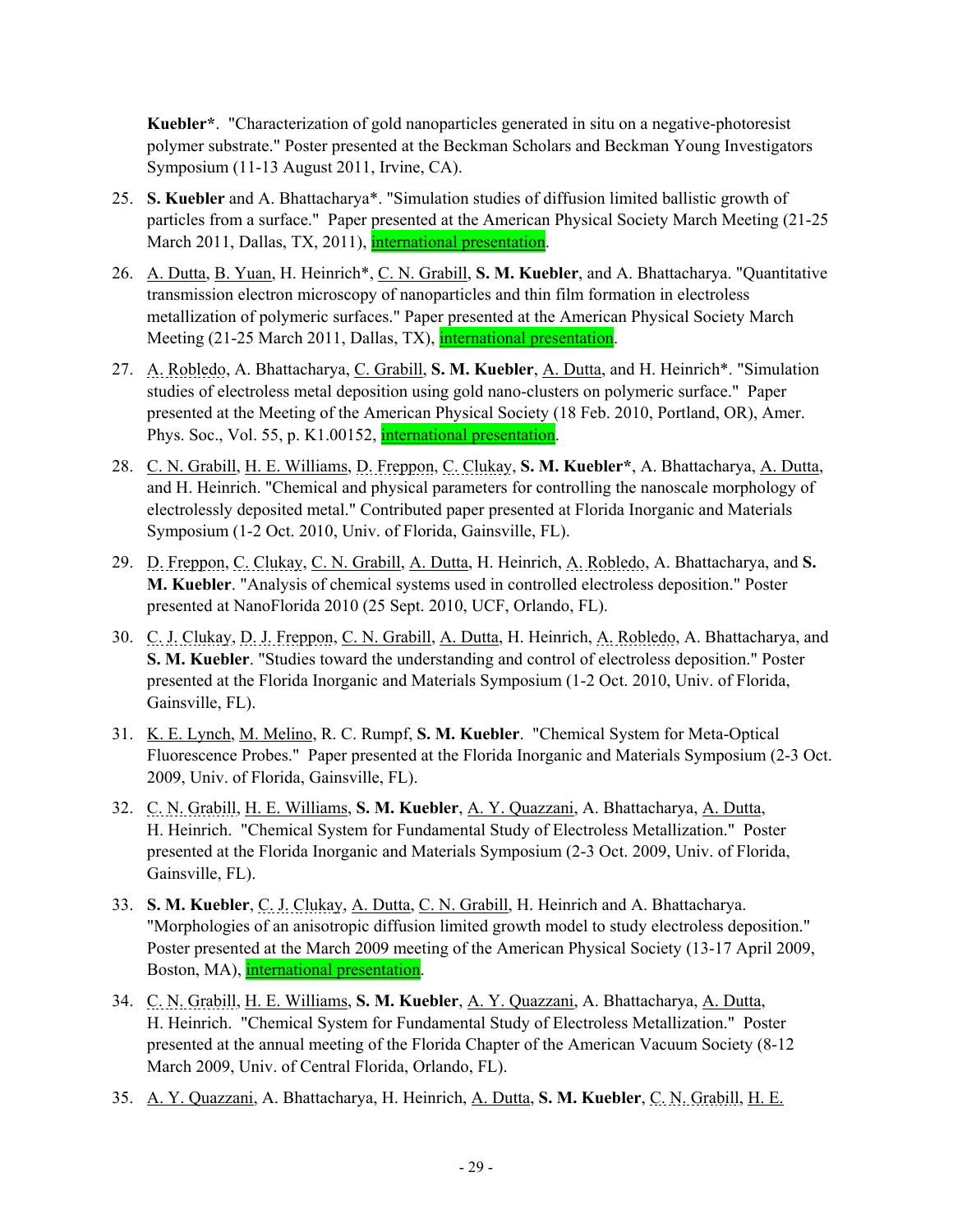Williams. "Simulation studies of electroless metal deposition on polymeric surfaces." Poster presented at the annual meeting of the Florida Chapter of the American Vacuum Society (8-12 March 2009, Univ. of Central Florida, Orlando, FL).

- 36. A. Dutta, H. Heinrich, C. N. Grabill, H. E. Williams**, S. M. Kuebler**, A. Y. Quazzani, A. Bhattacharya. "Transmission electron microscopy study of silver and gold nanoparticles on polymeric surfaces." Poster presented at the annual meeting of the Florida Chapter of the American Vacuum Society (8-12 March 2009, Univ. of Central Florida, Orlando, FL).
- 37. **S. M. Kuebler**, H. E. Williams, M. A. Melino, T. G. Jabbour. "Method for preparing truly threedimensional metallo-dielectric photonic crystals and related metamaterials." Paper EE14.4 presented at the spring 2009 international meeting of the Materials Research Society (13-17 April 2009, San Francisco, CA), international presentation.
- 38. C. N. Grabill, **S. M. Kuebler**, H. E. Williams, A. I. Ouazzani, A. Battacharya, H. Heinrich, A. Dutta. "Chemical and physical parameters for controlling the nanoscale morphology of electrolessly deposited metal". Paper D6.5 presented at the spring 2009 international meeting of the Materials Research Society (13-17 April 2009, San Francisco, CA), international presentation.
- 39. A. Y. Ouazzani, A. Bhattacharya, H. Heinrich, A. Dutta, **S. M. Kuebler**, C. N. Grabill, H. E. Williams. "Simulation studies of electroless metal deposition on polymeric surfaces." Poster presented at the Annual Meeting of the Florida Chapter of the American Vacuum Society (Univ. of Central Florida, Orlando, FL, 8-12 March 2009).
- 40. H. E. Williams, **S. M. Kuebler**, M. A. Melino, T. G. Jabbour. "Preparation of functional threedimensional nanophotonic materials and devices by multi-photon direct-laser writing in SU-8 on silicon". Poster BB6.16 presented at the spring 2009 international meeting of the Materials Research Society (13-17 April 2009, San Francisco, CA), international presentation.
- 41. **S. M. Kuebler**, <u>Y.-S. Chen,</u> and <u>A. Tal</u>. "Preparation of metallo-dielectric metamaterials." Frontiers in Optics 08: Rochester, NY, 19-24 Oct. 2008, international presentation.
- 42. Y.-S. Chen, H. E. Williams, A. Tal, **S. M. Kuebler**. "Routes to micron-scale three-dimensional metallodielectric photonic metamaterials." Paper presented at the Florida Inorganic Mini-Symposium (22 Sept. 2007, Univ. of Florida, Gainsville, FL).
- 43. A. Dupuy, Y.-S. Chen, H. E. Williams, A. Tal, **S. M. Kuebler**. "Study of optical properties on silver coated SU-8 films pre and post Annealing." Poster presented at the Florida Inorganic Mini-Symposium (22 Sept. 2007, Univ. of Florida, Gainsville, FL).
- 44. **S. M. Kuebler**, Y. S. Chen, and A. Tal. "Route to three-dimensional micron-scale meta-materials via multi-photon patterning." Paper presented at the Material Research Society Fall Meeting (26 Nov. - 1 Dec. 2006, Boston, MA), MRS, international presentation.
- 45. Y.-S. Chen, A. Tal, **S. M. Kuebler**. "Fabrication of three-dimensional micron-scale metallicdielectric composites and functional devices." Paper presented at the Florida Inorganic Mini-Symposium (14 Oct. 2006, Univ. of Florida, Gainsville, FL).
- 46. **S. M. Kuebler** and T. G. Jabbour. "Effect of radially symmetric phase masks on the focused pointspread-function under high numerical aperture." Lecture presented at the 231st National Meeting of the American Chemical Society (26-30 Mar. 2006, Atlanta, GA), international presentation.
- 47. **S. M. Kuebler** and T. G. Jabbour. "Approaches for improving the resolution of multi-photon three-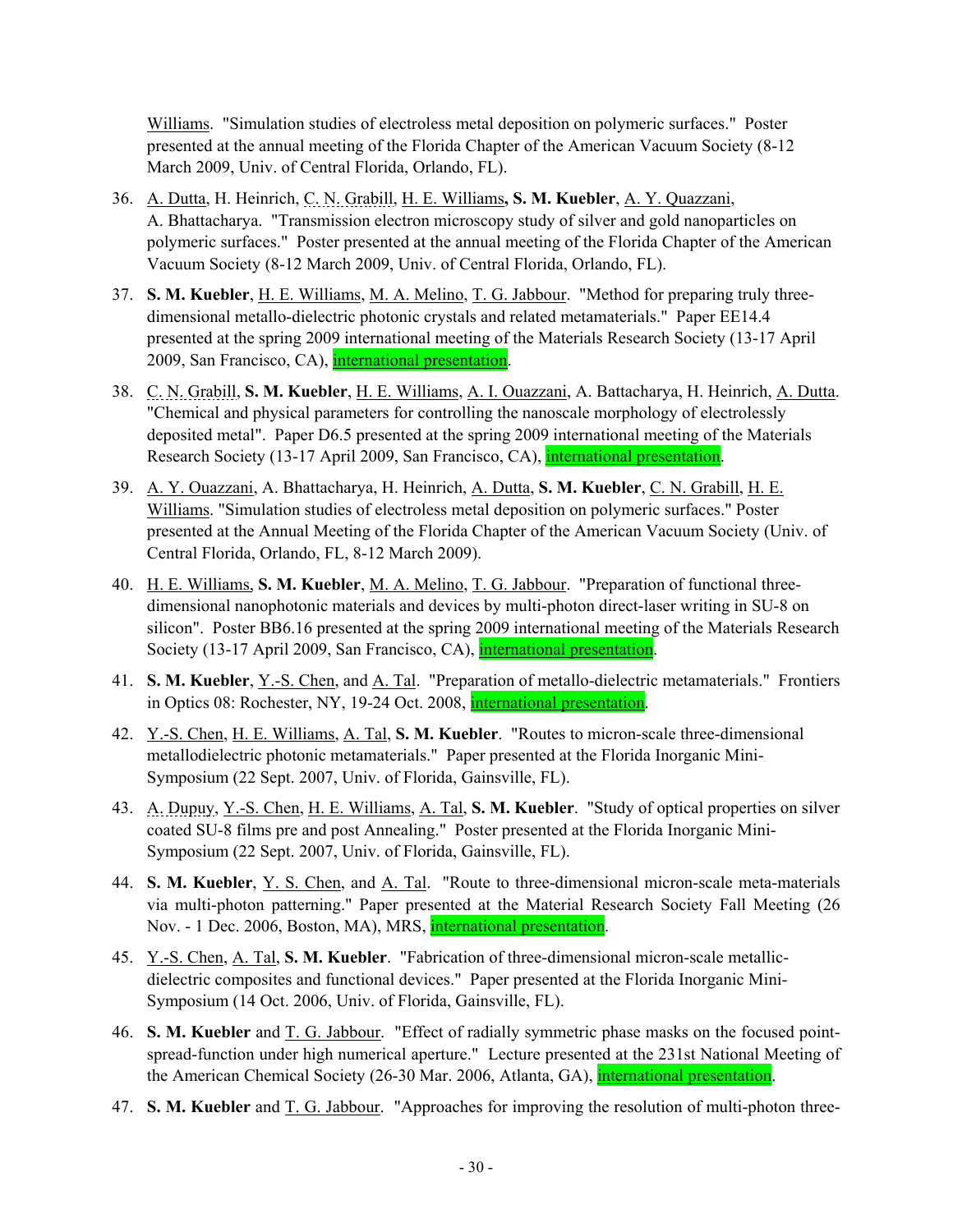dimensional microfabrication." Lecture presented at Photonics 2005: Nanophotonics, Biophotonics and Optoelectronic Polymer Systems (5-8 June 2005, Orlando, FL), international presentation.

- 48. **S. M. Kuebler**. "Recent advances and new direction in multi-photon three-dimensional microfabrication." Lecture presented at the 20th Annual Organic Faculty of Florida Conference (5 Mar 2005, Orlando, FL).
- 49. T. G. Jabbour, F. Ruhge, and **S. M. Kuebler**. "Optical means for improving the resolution of multiphoton three-dimensional lithographic microfabrication." Poster presented at the Florida Academy of Science 68th Annual Meeting (12-13 March 2004, University of Central Florida, Orlando, FL).
- 50. T. Watanabe, N. Kimura, Y. Kazama, Y. Lu, F. Hasegawa, K. Totani, **S. Kuebler**, S. R. Marder, and J. W. Perry. "Microfabrication of hydrogel and liquid crystalline polymers by two-photon initiated polymerization." Lecture presented at the 7th International Conference on Organic Nonlinear Optics (4-8 Nov. 2003, Sorak, South Korea), international presentation.
- 51. S. Barlow, K. Braun, C. Grasso, M. Halik, **S. M. Kuebler**, S. R. Marder, J. W. Perry, S. J. Pond, M. Rumi, W. Wenseleers, and W. Zhou. "Advances in structure-property relationships for multiphotonabsorbing materials." Lecture presented at the SPIE International Symposium on Optical Science and Technology (2002, Seattle, WA), international presentation.
- 52. W. Zhou, **S. M. Kuebler**, K. L. Braun, T. Yu, J. K. Cammack, J. Wang, N. Tucker, S. Barlow, C. K. Ober, J. W. Perry, and S. R. Marder. "Efficient two-photon photoacids and radical initiators and their application to 3D microfabrication." Lecture presented at the XIXth IUPAC Symposium on Photochemistry (17-19 July 2002, Budapest, Hungary), international presentation.
- 53. T. Yu, C. K. Ober, **S. M. Kuebler**, W. Zhou, S. R. Marder and J. W. Perry. "Two-photon lithography for three-dimensional microfabrication." Paper presented at the American Chemical Society Annual Meeting (Boston, MA, 2002), *international presentation*.
- 54. J. W. Perry, C. A. Bauer, K. Braun, **S. M. Kuebler**, S. R. Marder, C. K. Ober, F. Stellacci, T. Watanabe, T. Yu and W. Zhou. "Three-dimensional microfabrication using two-photon activated chemistry." Lecture presented at the 5th AIST International Symposium on Photoreaction Control and Photofunctional Materials (Tsukuba, Japan, 18-20 March 2002), *international presentation*.
- 55. **S. M. Kuebler**, M. Rumi, K. L. Braun, S. R. Marder, J. W. Perry and T. Watanabe. "Controlling resolution in three-dimensional microfabrication by two-photon initiated polymerization." Poster presented at the 6th International Conference on Organic Nonlinear Optics (Tucson, AZ, 2001), international presentation.
- 56. F. Stellacci, C. A. Bauer, T. Meyer-Friedrichsen, W. Wenseleers, V. Alain, **S. M. Kuebler**, S. J. K. Pond, Y. Zhang, S. R. Marder and J. W. Perry. "Laser and electron-beam induced growth of nanoparticles for 2 & 3D metal patterning." Lecture presented at the 6th International Conference on Organic Nonlinear Optics (Tucson, AZ, 2001), international presentation.
- 57. F. Stellacci, C. A. Bauer, T. Meyer-Friedrichsen, W. Wenseleers, V. Alain, **S. M. Kuebler**, S. J. K. Pond, Y. Zhang, S. R. Marder and J. W. Perry." Photochemically induced growth of nanoparticles for 2 & 3D metal patterning." Poster presented at the 6th International Conference on Organic Nonlinear Optics (Tucson, AZ, 2001), international presentation.
- 58. W. Zhou, K. L. Braun, **S. M. Kuebler**, J. W. Perry, S. R. Marder, T. Yu and C. K. Ober. "Efficient two-photon photoacids." Poster presented at the 6th International Conference on Organic Nonlinear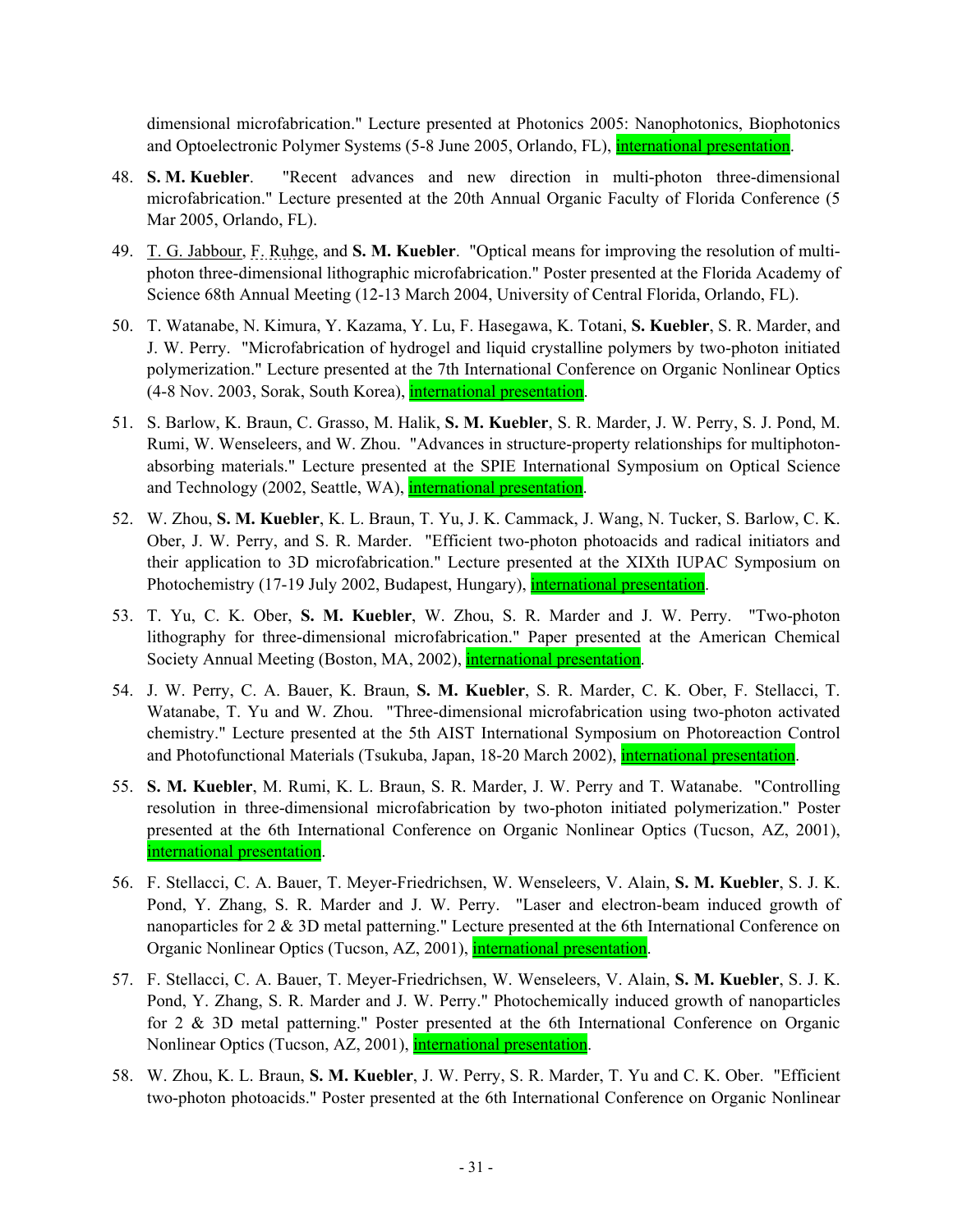Optics (Tucson, AZ, 2001), international presentation.

- 59. T. Watanabe, M. Akiyama, F. Hasegawa, K. Totani, **S. Kuebler**, F. Stellacci, W. Wenseleers, K. Braun, M. Rumi, S. R. Marder and J. W. Perry. "Three-dimensional microfabrication of soft materials by two-photon excitation." Poster presented at the 6th International Conference on Organic Nonlinear Optics (Tucson, AZ, 2001), international presentation.
- 60. S. J. K. Pond, M. Rumi, T. C. Parker, **S. M. Kuebler**, J.-L. Brédas, S. R. Marder, J. W. Perry, M. D. Levin, M. W. Day and D. Beljonne. "Two-photon spectroscopy of cyano-substituted *bis*(styryl)benzene compounds." Poster presented at the 6th International Conference on Organic Nonlinear Optics (Tucson, AZ, 2001), international presentation.
- 61. **S. M. Kuebler**, W. Zhou, D. Carrig, J. K. Cammack, S. R. Marder and J. W. Perry. "Efficient twophoton initiators for three-dimensional microfabrication." Lecture presented by Kuebler at 43rd Rocky Mountain Conference on Analytical Chemistry (Denver, CO, 2001).
- 62. C. Bauer, K. Braun, D. Carrig, **S. M. Kuebler**, S. R. Marder, T. Meyer-Friedrichsen, C. K. Ober, J. W. Perry, S. K. Pond, M. Rumi, F. Stellacci, W. Wenseleers, T. Yu, Y. Zhang and W. Zhou. "The chemistry of two-photon absorbing materials." Lecture presented at the fall meeting of the Material Research Society (Boston, MA, 2001), international presentation.
- 63. T. Yu, C. K. Ober, **S. M. Kuebler**, W. Zhou, S. R. Marder and J. W. Perry. "3-D microfabrication in a chemically amplified positive resist." Poster presented at the fall meeting of the Material Research Society (Boston, MA, 2001), *international presentation*.
- 64. J. W. Perry, C. Bauer, K. Braun, K. Cammack, **S. M. Kuebler**, S. R. Marder, T. Meyer-Friedrichsen, M. Rumi, F. Stellacci, T. Watanabe, W. Wenseleers and W. Zhou. "Two-photon 3D microfabrication of polymeric and metallic structures." Paper presented at the Optical Society of America Annual Meeting (Long Beach, CA, 2001), *international presentation*.
- 65. J. W. Perry, S. R. Marder, S. Pond, C. Bauer, K. Braun, M. Rumi, **S. M. Kuebler**, W. Wenseleers, F. Stellacci, K. Mohanalingam, W. Zhou, T. Meyer-Friedrichsen, M. Halik, C. Grasso, V. Alain, T. Parker, L. Dollinger and Y.-D. Zhang. "Structure-property relationships for two-photon absorbing molecules." Poster presented at the 14th Biennial Carl S. Marvel Symposium "Supramolecular Materials" (Tucson, AZ, 11-13 Mar. 2001).
- 66. J. W. Perry, C. Bauer, K. Cammack, **S. M. Kuebler**, S. R. Marder, T. Meyer-Friedrichsen, M. Rumi, F. Stellacci, T. Watanabe, W. Wenseleers, W. Zhou, T. Yu and C. Ober. "Two-photon 3D microfabrication of polymers and metals." Lecture presented at the Conference on Novel Optical Materials and Applications (Cetraro, Italy, 2001), international presentation.
- 67. W. Zhou, **S. M. Kuebler**, S. R. Marder and J. W. Perry. "Donor-acceptor linked photoacid generators for microfabrication applications." Lecture presented at the 221st ACS National Meeting (San Diego, CA, 1-5 April 2001), international presentation.
- 68. S. R. Marder, V. Alain, J.-L. Bredas, K. Braun, J. K. Cammack, M. Halik, **S. Kuebler**, J. W. Perry, M. Rumi, W. Wenseleers, W. Zhou, B. Cumpston and M. Lipson. "Applications of molecules with large two-photon absorption cross sections to microfabrication." Lecture presented at the 221st ACS National Meeting (San Diego, CA, 1-5 April 2001), international presentation.
- 69. J. W. Perry, A. P. Ananthavel, G. Duerksen, J. Ehrlich, A. A. Heikal, K. Mansour, K. Mohanalingam, **S. M. Kuebler**, H. Röckel, S. R. Marder, T. Kosa and P. Palffy-Muhoray.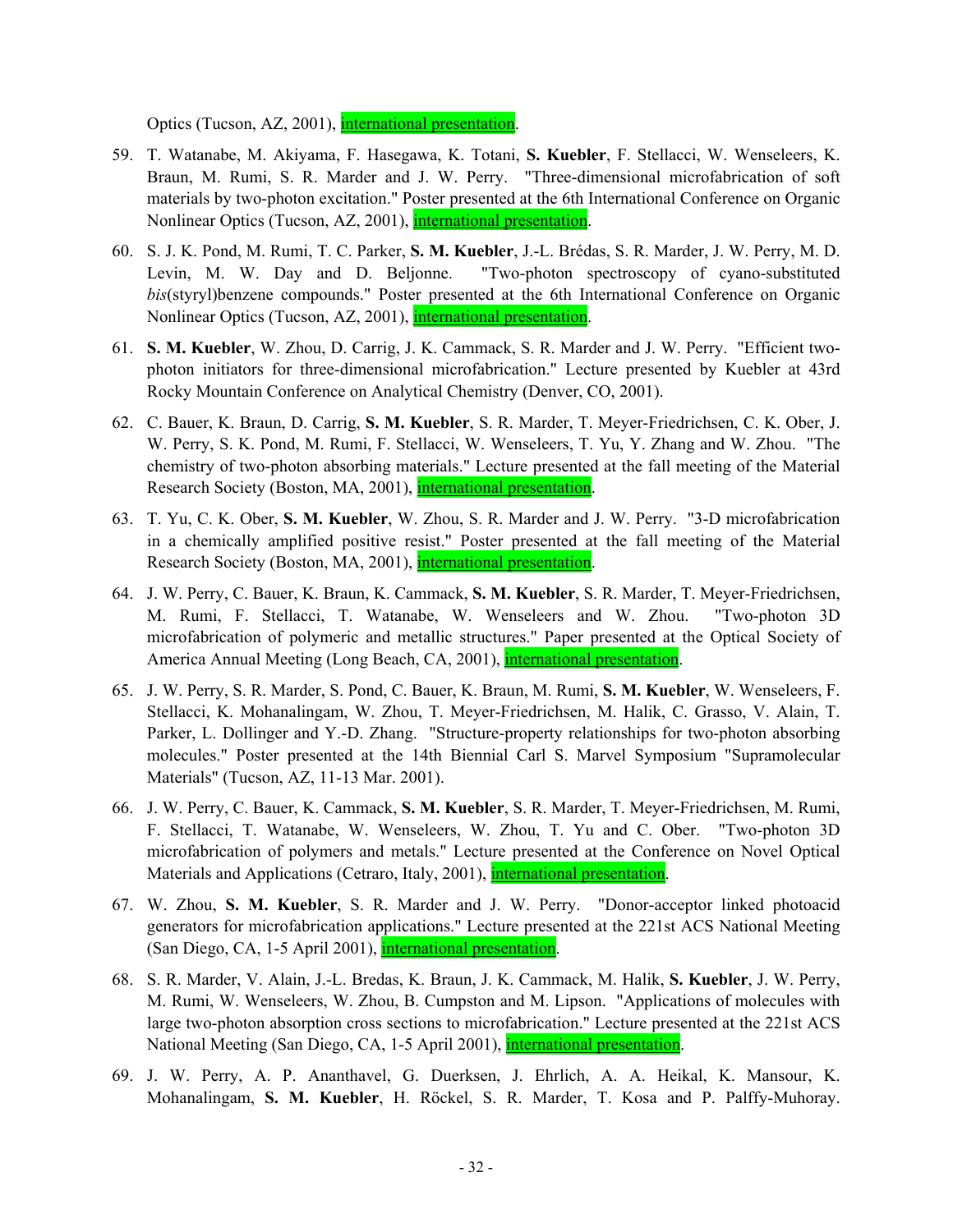"Nonlinear absorption and two-photon charge carrier generation in liquid crystal guest-host systems." Lecture presented at the Second International Conference on Optical Power Limiting (Venice, Italy, 2-5 July 2000), international presentation.

- 70. J. W. Perry, S. P. Ananthavel, **S. M. Kuebler**, S. R. Marder, M. Rumi, F. Stellacci, B. H. Cumpston, A. A. Heikal, J. E. Ehrlich, L. L. Erskine, M. Lipson, D. McCord-Maughon and H. Röckel. "Optimizing multiphoton chemistry for 3D optical processes and technology." Lecture presented at the Conference on Lasers and Electro-optics/Quantum Electronics and Laser Science Conference (San Francisco, CA, 2000), international presentation.
- 71. J. W. Perry, S. P. Ananthavel, **S. M. Kuebler**, S. R. Marder, M. Rumi, D. L. Dyer, M. D. Levin, D. McCord-Maughon, H. Röckel, B. H. Cumpston, A. Heikal, J. E. Ehrlich, D. Beljonne, T. Kogej and J.-L. Bredas. "Conjugated molecules with large two-photon cross sections." Lecture presented at the 218th ACS National Meeting (New Orleans, LA, 22-26 Aug. 1999), international presentation.
- 72. S. Ananthavel, M. Rumi, **S. Kuebler**, J. W. Perry, S. Thayumanavan, S. R. Marder, K. Mansour, J. E. Ehrlich, S. Barlow and H. Röckel. "Two-photon absorbing chromophores for broadband optical limiting." Poster presented at the Conference on Lasers and Electro-Optics (Baltimore, MD, 1999), international presentation.
- 73. **S. M. Kuebler**, S. P. Ananthavel, M. Rumi, S. R. Marder, J. W. Perry, S. Barlow, B. H. Cumpston, D. L. Dyer, J. E. Ehrlich, L. L. Erskine, A. A. Heikal, I.-Y. S. Lee, D. McCord-Maughon, J. Qin, H. Röckel and W.-L. Wu. "Two-photon polymerization initiators for efficient three-dimensional optical data storage and microfabrication." Lecture presented by Kuebler at the Conference on Lasers and Electro-Optics (Baltimore, MD, 1999), international presentation.
- 74. S. Ananthavel, M. Rumi, **S. Kuebler**, J. W. Perry, S. Thayumanavan, S. R. Marder, K. Mansour, J. E. Ehrlich, S. Barlow and H. Röckel. "Two-photon absorbing chromophores for broadband optical limiting." Poster presented at the Conference on Lasers and Electro-Optics (Baltimore, MD, 1999), international presentation.
- 75. S. Barlow, B. H. Cumpston, G. Duerkson, J. Y. Fu, J. E. Ehrlich, A. A. Heikal, T. Kosa, **S. M. Kuebler**, I. Y. S. Lee, S. G. Lukishova, K. Mansour, S. R. Marder, D. McCord-Maughon, P. Palffy-Muhoray, J. W. Perry, H. Röckel, M. Rumi, G. Subramanian, B. Taheri, S. Thayumanavan and X. L. Wu. "Two-photon absorbing materials for optical power limiting and imaging." Lecture presented at the SPIE International Symposium on Optical Science, Engineering, and Instrumentation: Nonlinear Optical Liquids for Power Limiting and Imaging (San Diego, CA, 1998), international presentation.
- 76. M. Rumi, J. E. Ehrlich, B. H. Cumpston, **S. M. Kuebler**, A. A. Heikal, J. Y. Fu, S. Barlow, M. D. Levin, L. Erskine, D. McCord-Maughon, H. Röckel, S. Thayumanavan, S. R. Marder, J. W. Perry, T. Kogej, D. Beljonne, J. Brédas, M. Albota, S. Hess, C. Xu and W. W. Webb. "Structure/property relationships and applications of two-photon absorbing molecules." Lecture presented at the SPIE International Symposium on Optical Science, Engineering, and Instrumentation: Third-Order Nonlinear Optical Materials (San Diego, CA, 1998), *international presentation*.
- 77. **S. M. Kuebler** and R. G. Denning. "Time-resolved degenerate four-wave mixing studies of a zinc porphyrin polymer at 1064 nm." Poster presented by Kuebler at the Dielectric Society Annual Conference (Canterbury, England, 1996), *international presentation*.
- 78. **S. M. Kuebler** and R. G. Denning. "50 ps single-pulse degenerate four-wave mixing at  $\lambda$  =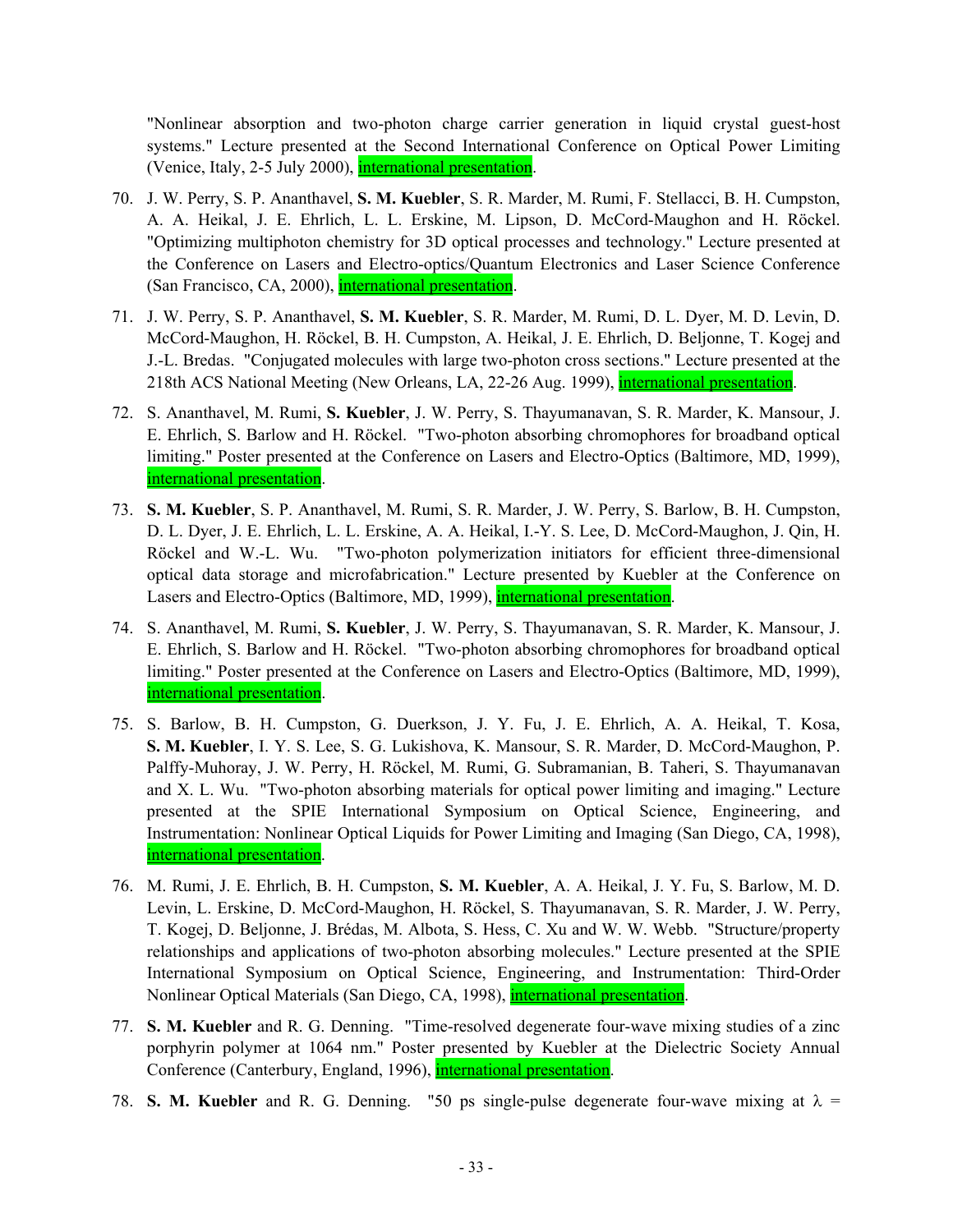1064 nm." Lecture presented at the European Commission: Human Capital Mobility Network for Nonlinear Optical Materials (Copenhagen, Denmark, 1995), *international presentation*.

- 79. **S. M. Kuebler** and R. G. Denning. "Population grating effects in studies of NiS4C4Ph2Bu2 by degenerate four-wave mixing (DFWM)." Poster presented by Kuebler at the European Commission: Human Capital Mobility Network for Nonlinear Optical Materials (Copenhagen, Denmark, 1995), international presentation.
- 80. **S. M. Kuebler** and R. G. Denning. "Measurement of the third-order nonlinear optical polarisability by degenerate four-wave mixing." Lecture presented by Kuebler at the Solid State Seminars Series, Inorganic Chemistry Laboratory, University of Oxford (Oxford, UK, 1993).
- 81. **S. M. Kuebler** and R. G. Denning. "Measurement of the third-order nonlinear optical polarisability by forward scatter degenerate four-wave mixing." Poster presented by Kuebler at the SERC 21st Century Materials Initiative Grant Holders Workshop (UK, 1992), international presentation.

### **OTHER WORKS (***not peer-reviewed***)**

1. **S. M. Kuebler** and J. Beever. "Robin Hood had it easy − The real world is not so straightforward." *UCF Forum* **2019**, 24 July 2019.

Article: https://stars.library.ucf.edu/ucf-forum/365/.

This article was also carried as:

1) S. M. Kuebler, J. Beever, "Robin Hood had it easy − The real world is not so straightforward." SeminoleBusiness.org, Seminole County Regional Chamber of Commerce (24 July 2019, https://business.seminolebusiness.org/news/details/robin-hood-had-it-easy-the-real-world-is-not-sostraightforward; and

2) S. M. Kuebler, J. Beever, "Robin Hood had it easy − The real world is not so straightforward." Brevard Business News Vol. 37 No. 32, p. 4 (12 Aug. 2019, BrevardBusinessNews.com).

2. **S. M. Kuebler** and J. Beever. "Well, it's not illegal!" *UCF Forum* **2019**, 22 May 2019.

Article: https://www.ucf.edu/news/well-not-illegal/. Podcast: https://soundcloud.com/user-939830138/ucf-forum-stephen-m-kuebler-and-jonathanbeever-52619.

This article was also carried as:

1) S. M. Kuebler, J. Beever, "Well, It's Not Illegal!" Brevard Business News, Vol. 37 No. 22, p. 4 (10 June 2019, BrevardBusinessNews.com); and

2) S. M. Kuebler, J. Beever, "Well, It's Not Illegal!" The Apopka Voice, 30 May 2019 (https://theapopkavoice.com/well-its-not-illegal/).

3. **S. M. Kuebler** and J. Beever. "Internet has helped spread information, but not necessarily knowledge." *UCF Forum* **2019**, 20 Mar. 2019.

Article: https://stars.library.ucf.edu/ucf-forum/347/.

Podcast: https://soundcloud.com/user-939830138/ucf-forum-stephen-m-kuebler-and-jonathanbeever-32419.

This article was also carried as: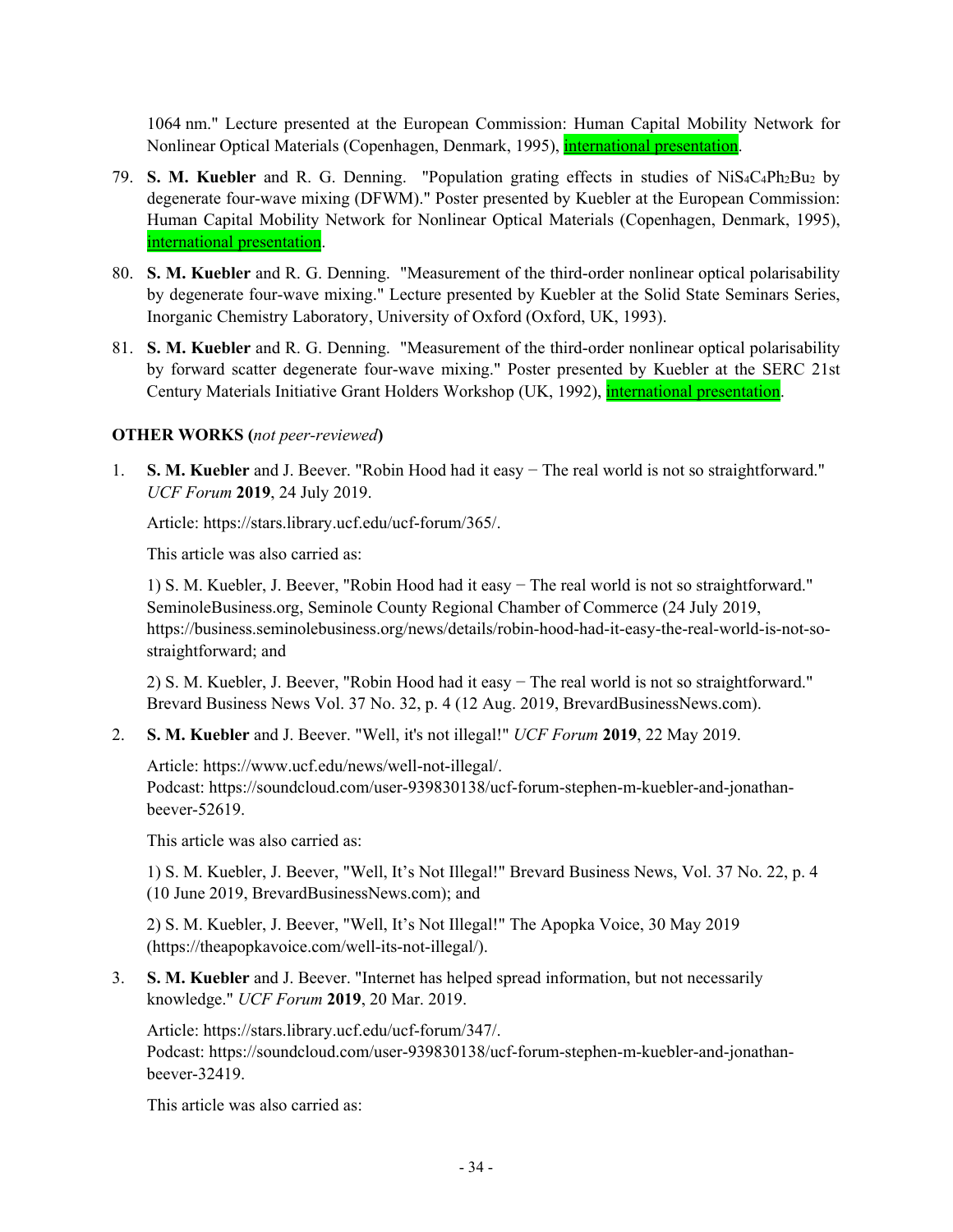1) S. M. Kuebler, J. Beever, "The internet has helped to spread information, but not necessarily knowledge,"*The Apopka Voice* (21 Mar. 2019, TheApopkaVoice.com); and

2) S. M. Kuebler, J. Beever, "The internet has helped spread information, but not necessarily knowledge?" Brevard Business News, Vol. 37 No. 14, p. 4 (8 April 2019, BrevardBusinessNews.com).

- 4. **S. M. Kuebler** and J. Beever, radio interview with Marcus Smith, host of "Constant Wonder," BYU Radio, episode "Digital Storytelling, Industrial Musicals, Robot Ethics, Black History," originally aired 20 Feb. 2019, beginning at time 49 min 03 sec (https://www.byuradio.org/episode/c9515db2- 96ba-4717-ae43-b037bcc69f47/constant-wonder-digital-storytelling-industrial-musicals-robotethics-black-history).
- 5. **S. M. Kuebler** and J. Beever. "Whom should self-driving cars be programmed to protect?" *UCF Forum* **2019**, 16 Jan. 2019.

Article: https://stars.library.ucf.edu/ucf-forum/339/. Pod-cast: https://soundcloud.com/user-939830138/ucf-forum-stephen-m-kuebler-and-jonathanbeever-120.

This article was also carried as:

1) S. M. Kuebler and J. Beever, "Who in society should these new self–driving cars be programmed to protect?" Brevard Business News, 4 Feb. 2019, p. 4 (BrevardBusinessNews.com);

2) S. M. Kuebler and J. Beever, "UCF Forum: Who should self-driving cars be programmed to protect?" Seminole County Regional Chamber of Commerce, January 16, 2019, https://www.seminolebusiness.org/news/details/ucf-forum-who-should-self-driving-cars-beprogrammed-to-protect.

6. **S. M. Kuebler** and J. Beever. "Following rules and doing the right thing aren't necessarily the same." *UCF Forum* **2018**, 14 Nov. 2018.

Article: https://stars.library.ucf.edu/ucf-forum/329/. Pod-cast: https://soundcloud.com/user-939830138/ucf-forum-stephen-kuebler-and-jonathan-beever.

This article was also carried as S. M. Kuebler, J. Beever, "Following all the rules and doing the right thing aren't necessarily the same." Brevard Business News, 3 Dec. 2018, p. 4 (BrevardBusinessNews.com).

7. **S. M. Kuebler** and J. Beever. "Can't we make better decisions to ensure ethical outcomes?" *UCF Forum* **2018**, 9. Sept. 2018.

Article: https://stars.library.ucf.edu/ucf-forum/321/. Pod-cast: https://soundcloud.com/user-939830138/stephen-kuebler-and-jonathan-beever.

8. **S. M. Kuebler**. "Should faculty focus on being public intellectuals, or creating them?", in UCF Faculty Focus, D. S. Murphree, Ed. Karen L. Smith Faculty Center for Teaching and Learning, UCF: Orlando, FL, 2015, Vol. 14, pp. 2-4, invited paper.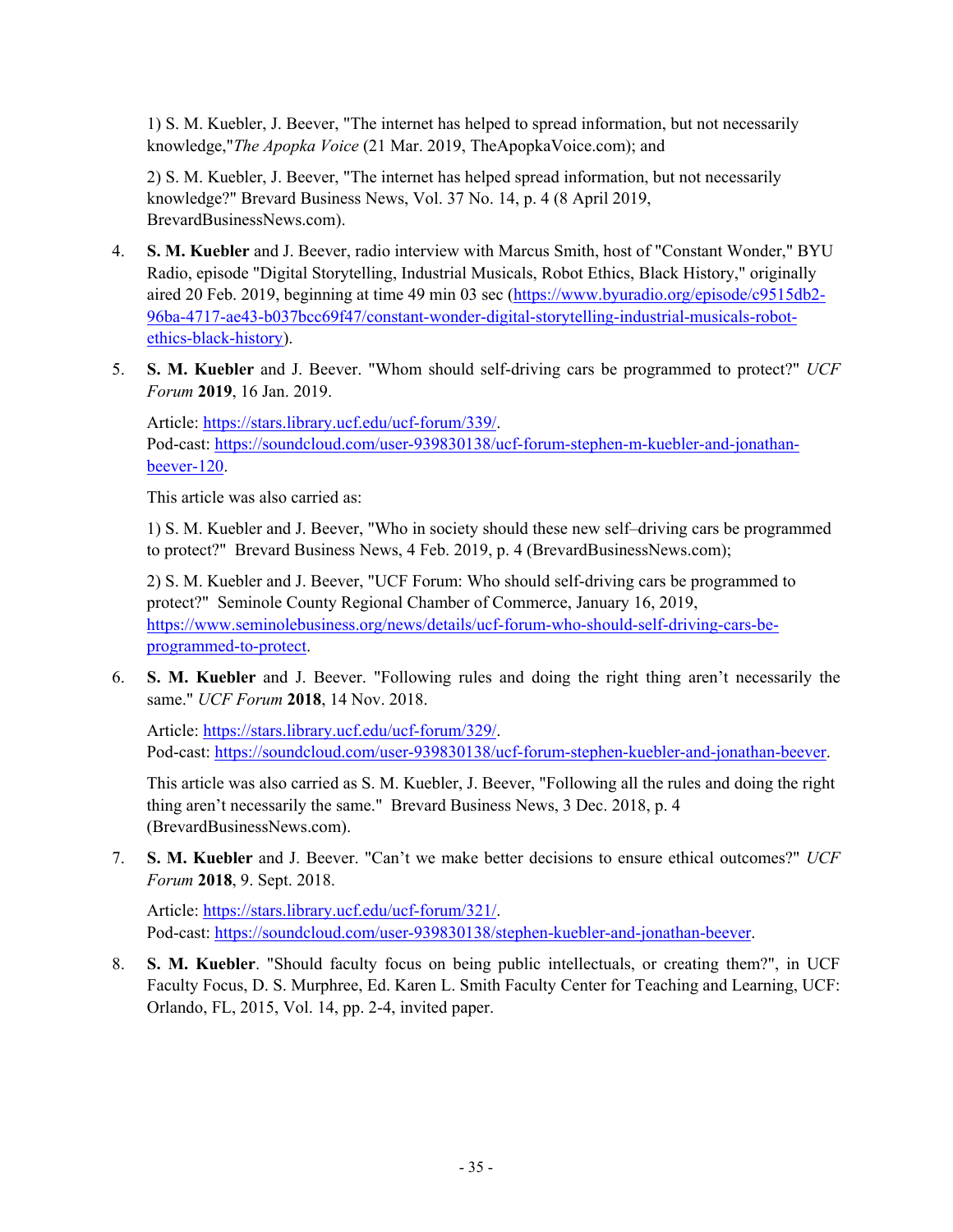#### **MENTEE TRAINING**

#### **FACULTY MENTORED (***\*indicates a member of an underrepresented group***)**

| 1. Dr. Matthieu Baudelet      | Asst. Prof. Chem. & Forensic Sci., UCF 2018 - present |                  |
|-------------------------------|-------------------------------------------------------|------------------|
| 2. Dr. Denisia Popolan-Vaida* | Asst. Prof. Chem., UCF                                | $2018$ - present |
| 3. Dr. Jonathan Beever        | Asst. Prof. Philosophy                                | $2017$ - present |

# **VISITING SCHOLARS MENTORED (***\*indicates a member of an underrepresented group***)**

| 1. Tatiana Rios-Carvajal* | Univ. of Columbia, MS in Chem. | 2012/2013             |
|---------------------------|--------------------------------|-----------------------|
| 2. Dr. Ahmed Shebl        | Ain Shams University, Egypt    | July 2014 - Oct. 2014 |
| 3. Marc Gauci             | University of Nantes, France   | Summer 2019           |

### **POST-DOCTORAL RESEARCHERS TRAINED (***\*member of an underrepresented group***)**

#### *3 post-doctoral scholars trained in total.*

| 1. Dr. Casey Schwarz*                                             | PhD., UCF                                                                         | $2013 - 2016$ |
|-------------------------------------------------------------------|-----------------------------------------------------------------------------------|---------------|
|                                                                   | Now a tenure-earning Asst. Prof. of Physics at Ursinus College (Collegeville, PA) |               |
| 2. Dr. Ananthakrishnan Narayanan<br>Now at Cree, Inc., Durham, NC | PhD., Auburn                                                                      | $2010 - 2011$ |
| 3. Dr. Ivan Divliansky<br>Now a Research Scientist, CREOL, UCF.   | PhD, Penn. State                                                                  | $2004 - 2005$ |
|                                                                   |                                                                                   |               |

# **GRADUATE RESEARCHERS TRAINED (***\*member of an underrepresented group***)**

#### *5 PhDs and 9 MS students graduated. 18 graduate students trained in total.*

|                                                                 | To gruumule simuenis iruineu in iolul.     |                                                                 |                 |                    |
|-----------------------------------------------------------------|--------------------------------------------|-----------------------------------------------------------------|-----------------|--------------------|
|                                                                 | 1. Pooria Golvari<br>- ORC Graduate Fellow | PhD in chemistry                                                | 2018            | Current member     |
| 2.                                                              | Chun Xia                                   | PhD candidate in Optics                                         | 2017            | Current member     |
|                                                                 | - Doctoral Research Support Award          |                                                                 | Fall 2018       |                    |
|                                                                 |                                            | (Coll. Graduate Studies, UCF; \$1,250 for travel).              |                 |                    |
|                                                                 | - Passed CREOL Qualifier Exam              |                                                                 | Spr. 2018       |                    |
|                                                                 | - ORC Graduate Fellow                      |                                                                 |                 |                    |
| 3.                                                              | Geng Yang                                  | MS in Optics & Photonics                                        | 2017            | Current member     |
| 4.                                                              | Rashi Sharma*                              | PhD in Chem.                                                    | Grad. fall 2018 | <b>UCF</b> Postdoc |
|                                                                 |                                            | MS in Chemistry                                                 | Grad. spr. 2016 |                    |
|                                                                 |                                            | - Outstanding Graduate Teaching Assistant (UCF Chem., May 2017) |                 |                    |
|                                                                 |                                            | - Green Chemistry NSF travel Fellowship (Apr. 2013)             |                 |                    |
|                                                                 |                                            | - Postdoctoral scholar, UCF (CREOL, Richardson Group, 2019)     |                 |                    |
| $5_{-}$                                                         | Chris Grabill                              | PhD in Chem.                                                    | Grad. spr. 2018 | <b>AECOM</b>       |
|                                                                 |                                            | MS in Chemistry                                                 | Grad. spr. 2012 |                    |
|                                                                 |                                            | - Research Excellence Fellowship (UCF, Aug. 2013)               |                 |                    |
| - Outstanding Graduate Teaching Assistant (UCF Chem., May 2012) |                                            |                                                                 |                 |                    |

- Outstanding Graduate Seminar (UCF Chem., May 2011)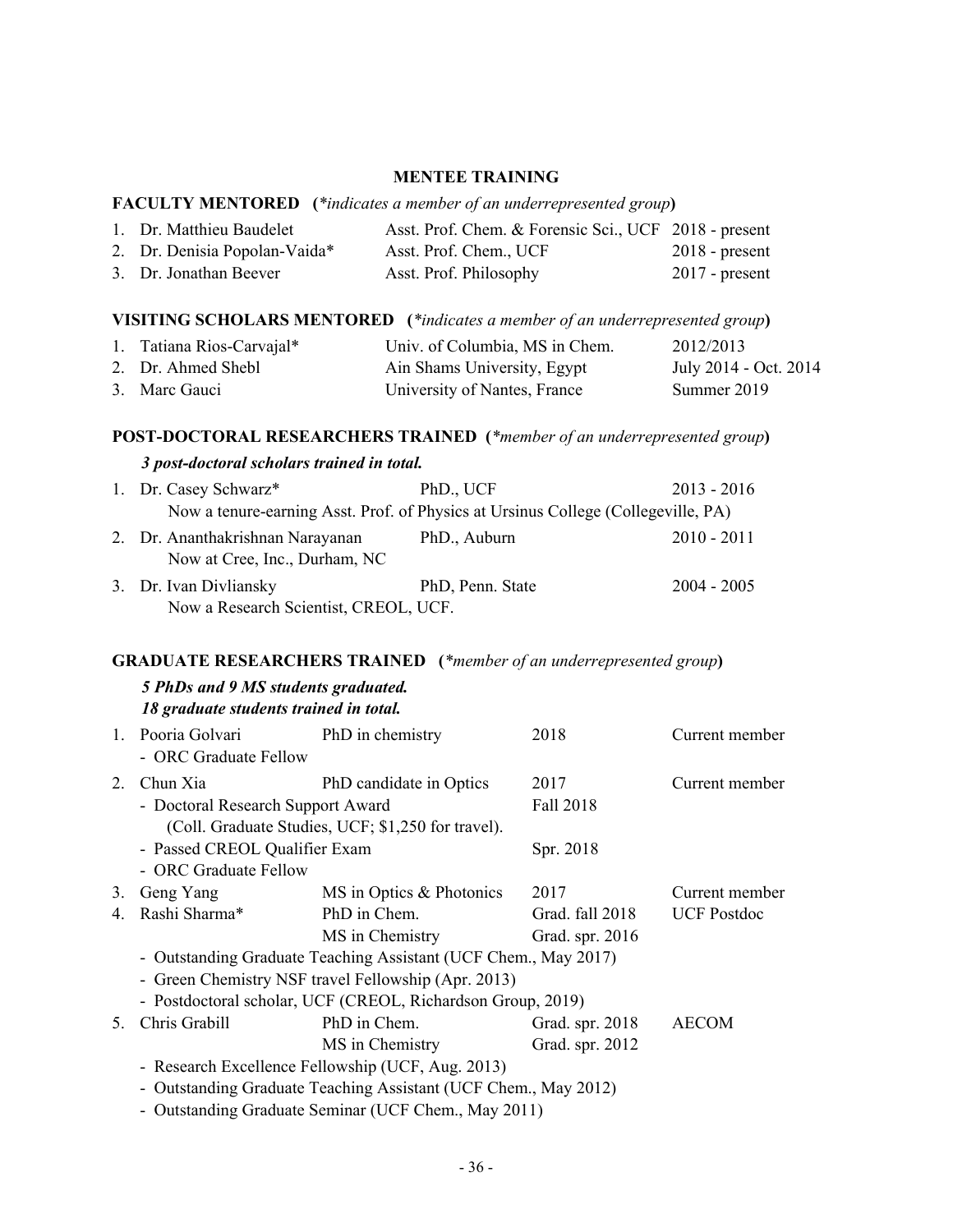|    | - Senior Chemist/Chemical Sampling & Analysis Supervisor |                                                                |                 |                  |
|----|----------------------------------------------------------|----------------------------------------------------------------|-----------------|------------------|
|    | (working on site at KSC/NASA, 2018)                      |                                                                |                 |                  |
| 6. | Ali Mesbahi                                              | PhD candidate in Chem.                                         | $2016 - 2017$   |                  |
|    | - Continuing toward PhD. in Chemistry at UCF             |                                                                |                 |                  |
| 7. | Greg Miller                                              | PhD candidate in Chem.                                         | $2016 - 2017$   |                  |
|    | - Continuing toward PhD. in Chemistry at UCF             |                                                                |                 |                  |
|    | - Uknighted Chemistry Grad. Student Assoc.               |                                                                |                 |                  |
|    | Member of the Year (UCF, spring 2017)                    |                                                                |                 |                  |
| 8. | Dr. Jennefir Digaum                                      | PhD in Optics                                                  | Grad. spr. 2016 | Micron, Inc.     |
|    |                                                          | - 2nd Place, Best Poster (20 Mar. 2015, OIDA Workshop          |                 |                  |
|    |                                                          | on Integrated Photonics for High Volume Packaging)             |                 |                  |
|    |                                                          | - 2nd Place, Best Paper, Federation of Optics College          |                 |                  |
|    |                                                          | and University Students (FOCUS) Latin America Conference,      |                 |                  |
|    |                                                          | OSA and SPIE (11-13 Nov. 2014, Medellin, Colombia)             |                 |                  |
|    |                                                          | - 2nd Place for Best Poster (5 Apr. 2015, UCF Grad Res. Forum) |                 |                  |
| 9. | Dr. Henry Williams*                                      | PhD in Chemistry                                               | Grad. fall 2013 | NanoSpective,    |
|    |                                                          |                                                                |                 | Orlando, FL      |
|    | 10. Ali Ozcan                                            | MS in Chemistry                                                |                 |                  |
|    |                                                          |                                                                | Grad. spr. 2013 |                  |
|    | - PhD. cand. at UCF                                      |                                                                |                 |                  |
|    | 11. Dr. Zhenyue Luo                                      | PhD candidate in Optics                                        | $2010 - 2012$   | Apple            |
|    | 12. Kristen Lynch*                                       | MS in Chemistry                                                | Grad. fall 2011 | Lockheed-Martin  |
|    |                                                          | MS Mater. Sci. Eng.                                            | Grad. fall 2012 |                  |
|    | 13. Rahul Hegishte                                       | MS in Industrial Chemistry                                     | Grad. spr. 2011 | Univ. Pune       |
|    | 14. Marco A. Melino                                      | MS in Optics                                                   | Grad. spr. 2010 | DomesticTree.com |
|    | 15. Dr. Toufic G. Jabbour                                | PhD in Optics                                                  | Grad. fall 2009 | Zeiss            |
|    | 16. Amir Tal                                             | MS in Optics                                                   | Grad. sum. 2007 | Jenoptik         |
|    | 17. Dr. Yun-Sheng Chen                                   | MS in Optics                                                   | Grad. spr. 2008 | Stanford         |

# **UNDERGRADUATES RESEARCHERS TRAINED (***\*member of an underrepresented group***)**

# *52 undergraduate researchers trained in total.*

| $\mathbf{1}$ . | Jordan Collins                                             | BS, Comp. Sci.                 | $2018$ - present        |
|----------------|------------------------------------------------------------|--------------------------------|-------------------------|
|                | 2. Grant Biehler                                           | BS in Chem.                    | Sum 2018 - present      |
|                | 3. Alex Cockerham                                          | BS in Chem. and Biomolec. Sci. | Fall 2017 - present     |
|                | - Burnett Research Scholar award, UCF (fall 2017)          |                                |                         |
|                | 4. Hannah West*                                            | BS in Optics, UCF              | Fall 2017 - present     |
|                | - Internship at Harris Corp. (summer 2018)                 |                                |                         |
|                | 5. Mark Gaspich                                            | BS in Chemistry, UCF           | Fall 2017 - present     |
|                | 6. Rohit Karnati                                           | BS in Chemistry, UCF           | Fall 2017 - Fall 2018   |
|                | 7. Christopher Kosan                                       | BS in Mech. Eng., UCF          | Fall 2016 - Spring 2018 |
|                | 8. Nicholas Kosan                                          | BS in Optics, UCF              | Fall 2015 - Spring 2018 |
|                | - NSF-REU at Univ. of Arizona (summer 2018)                |                                |                         |
|                | - Astronaut Scholarship, UCF (2017)                        |                                |                         |
|                | Distinguished Undergraduate Research Award UCE (Eeb. 2017) |                                |                         |

- Distinguished Undergraduate Research Award, UCF (Feb. 2017)
- RAMP fellowship, UCF (fall 2016)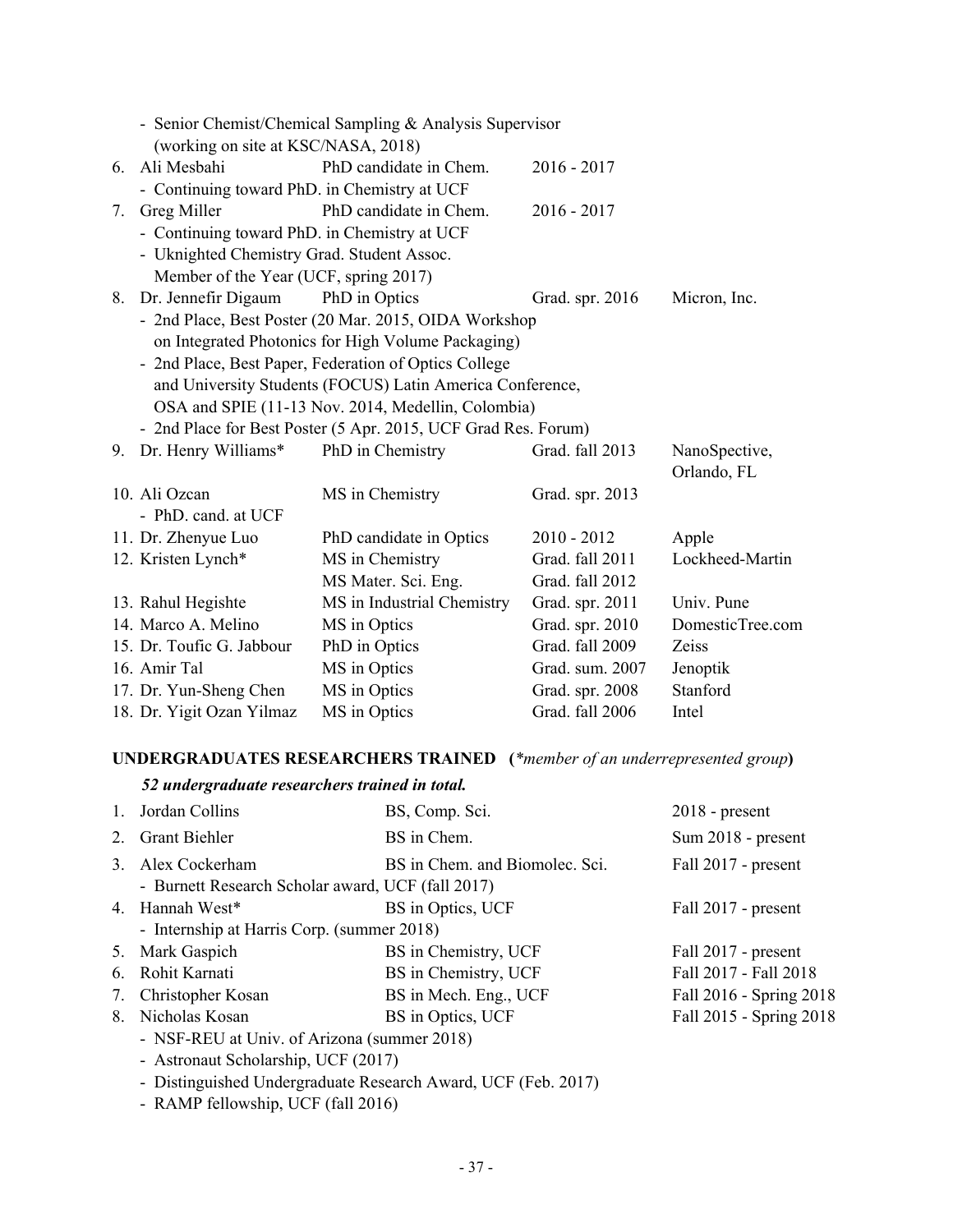| - Princeton PhD in Biomed. Eng. (fall 2019)                    |                                                                          |                         |
|----------------------------------------------------------------|--------------------------------------------------------------------------|-------------------------|
| 9. Jordyn White*                                               | BS in Chemistry, UCF                                                     | Fall 2017 - Spring 2018 |
| 10. Robert Katims                                              | BS in Chemistry, UCF                                                     | Spr 2015 - Spr 2017     |
| 11. Jayk Barker*                                               | BS in Mech. Eng.                                                         | Sum 2015 - Sum 2016     |
| 12. Janzen Fallgren                                            | BS in Chemistry, UCF                                                     | Sum 2016 - Fall 2016    |
| 13. Ryan Sapia                                                 | BS in Chemistry, UCF                                                     | Sum 2015 - Sum 2016     |
| - RAMP fellowship, UCF (fall 2015)                             |                                                                          |                         |
| - PhD candidate, UCF Chemistry (fall 2016)                     |                                                                          |                         |
| 14. Evan Duga                                                  | BS in Chem., UCF                                                         | Spring 2017             |
| 15. Daniel Batista*                                            | BS in Optics, UCF                                                        | Fall 2014 - fall 2015   |
| - Burnett Research Scholars Fellowship, UCF (summer 2015)      |                                                                          |                         |
| 16. Lauren Gandy*                                              | <b>BS</b> in Forensic Science                                            | $2013 - 2016$           |
|                                                                | <b>BA</b> in French                                                      |                         |
| - Order of Pegasus (UCF's highest award to students, 2017)     |                                                                          |                         |
| - President's Advisory Council, UCF (2016)                     |                                                                          |                         |
| - Most Outstanding Service Award, UCF Chemistry (2016)         |                                                                          |                         |
|                                                                | - Outstanding Four-Year College Student, Orlando Chapter-ACS (Dec. 2015) |                         |
| - ACS@UCF president (2015/2016) and vice-president (2014/2015) |                                                                          |                         |
| 17. Alec Brown                                                 | BS in Physics, UCF                                                       | Summer 2015             |
| 18. Christa Deeks*                                             | BS in Chemistry, UCF                                                     | Summer 2015             |
| 19. Elizabeth Isaac*                                           | BS in Chemistry, Otterbein College                                       | Summer 2015             |
| 20. Shreya Labh*                                               | BS in Chemistry, UCF                                                     | $2014 - 2015$           |
| - SURF, Summer Undergraduate Research Fellowship, UCF (2014)   |                                                                          |                         |
| 21. Jeremy Thomas                                              | BS in Physics, Andrews Univ.                                             | Summer 2014             |
| 22. Anna Lewis*                                                | BS in Chemistry, UCF                                                     | $2013 - 2014$           |
| - RISE Summer Research Fellowship, German Academic             |                                                                          |                         |
| Exchange Service (2014)                                        |                                                                          |                         |
| - Nuclear and Radiochemistry Summer School Fellowship,         |                                                                          |                         |
| ACS & Dept. of Energy (2014)                                   |                                                                          |                         |
| - Employed after graduation by UCF start-up Flex Optronix.     |                                                                          |                         |
| 23. Gerald Richardson                                          | BS in Molec/Micro Biology, UCF                                           | $2013 - 2015$           |
| - Order of Pegasus (UCF's highest award to students, 2015)     |                                                                          |                         |
| - Admitted to Univ. of Florida Medical School (2015)           |                                                                          |                         |
| - Harvard Graduate School of Education (2017)                  |                                                                          |                         |
| 24. Gabriel Padilla*                                           | BS in Chemistry, UCF                                                     | $2012 - 2014$           |
| - McNair Scholar, UCF (2013)                                   |                                                                          |                         |
| 25. Daniel Freppon                                             | BS in Chemistry, UCF                                                     | $2008 - 2013$           |
| 26. Drew Hanson                                                | BS in Chemistry, UCF                                                     | $2012 - 2013$           |
| 27. Jose Jerez*                                                | <b>BS</b> Engineering, UCF                                               | 2013                    |
| (Mentee, UCF LEARN program)                                    |                                                                          |                         |
| 28. Dalibor Todorovski                                         | BS Engineering, UCF                                                      | 2013                    |
| (Mentee, UCF LEARN program)                                    |                                                                          |                         |
| 29. Adrian Tatulian                                            | BS in Physics, UCF                                                       | 2013                    |
| 30. Landon Meahl                                               | <b>BS</b> in Physics                                                     | 2012                    |
| 31. Kaley Wilburn*                                             | BS in Microbiol/Molec. Biol.                                             | 2012                    |
| 32. Michelle Hettinger*                                        | BS in Chemistry, UCF                                                     | 2011                    |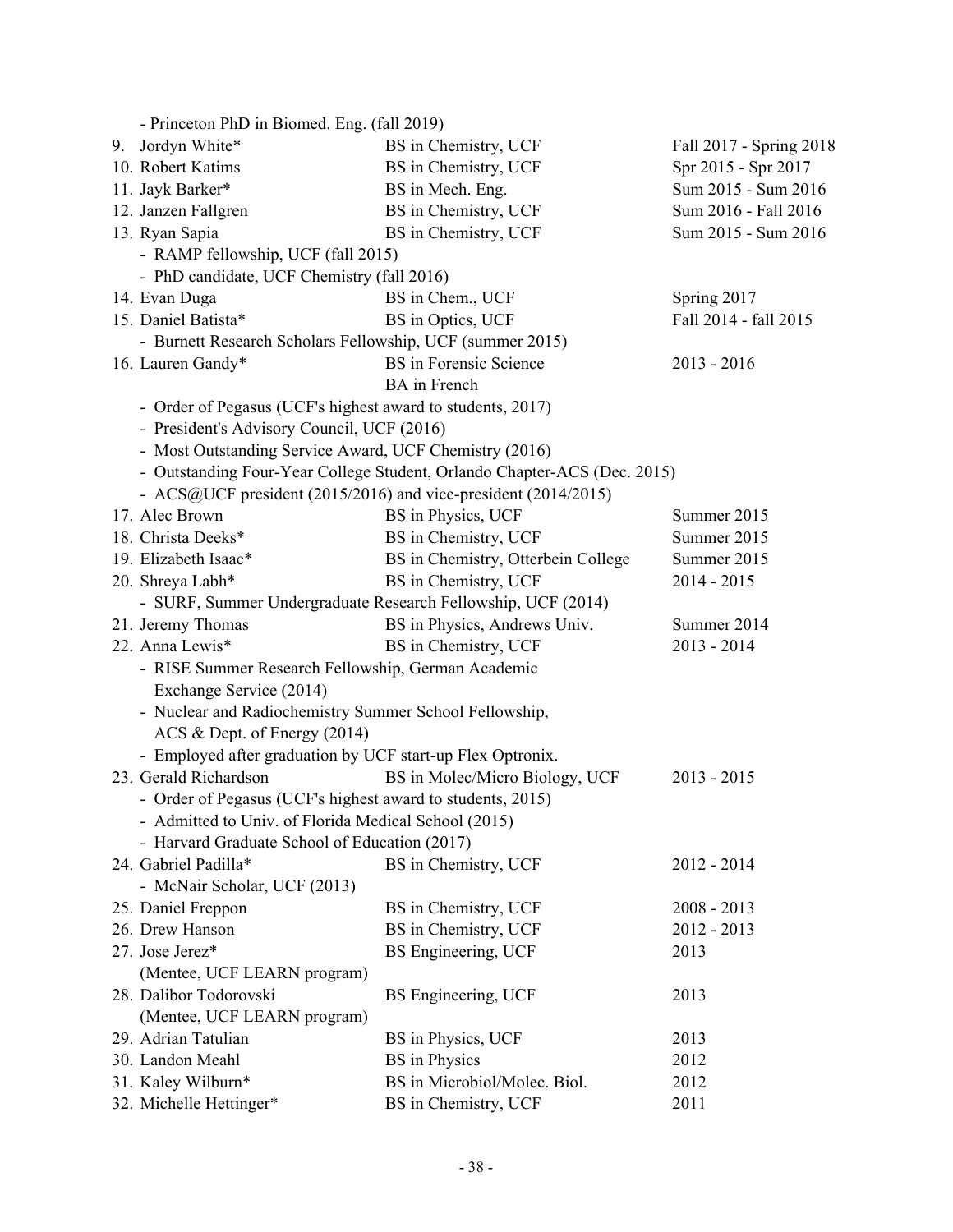| 33. Chris Clukay                                                              | BS in Chemistry, UCF                                                               | $2010 - 2012$ |  |
|-------------------------------------------------------------------------------|------------------------------------------------------------------------------------|---------------|--|
| - NSF Graduate Research Fellowship (2015)                                     |                                                                                    |               |  |
| - Best Student award, American Institute of Chemistry (2014)                  |                                                                                    |               |  |
| - 3rd Place for Best Poster, Florida Inorganic and Materials Symposium (2010) |                                                                                    |               |  |
| 34. Suliman Ayad                                                              | BS in Chemistry, UCF                                                               | 2011          |  |
| 35. Dale Karas                                                                | <b>REU</b> in Optics                                                               | Summer 2011   |  |
| 36. Chris Grabill                                                             | BS in Chemistry, UCF                                                               | $2008 - 2009$ |  |
| - Outstanding Undergraduate Seminar (UCF Chem., May 2009)                     |                                                                                    |               |  |
|                                                                               | - Second place, Showcase of Undergraduate Research Excellence (UCF, April 2009)    |               |  |
|                                                                               | - Best Undergraduate Poster Presentation, Annual Meeting of the Florida Chapter of |               |  |
| the American Vacuum Society (FLAVS, Mar. 2009)                                |                                                                                    |               |  |
| - Physical Chemistry Award (UCF Chem., May 2008)                              |                                                                                    |               |  |
| 37. Amanda Dupuy*                                                             | BS in Forensic Science, UCF                                                        | $2008 - 2009$ |  |
| - RAMP fellowship, UCF (2008)                                                 |                                                                                    |               |  |
| 38. Craig Ament                                                               | BS in Physics, UCF                                                                 | $2008 - 2010$ |  |
| - UCF SMART Fellowship (2008)                                                 |                                                                                    |               |  |
| 39. Michael Petrovich                                                         | BS in Computer Science, UCF                                                        | $2006 - 2007$ |  |
| 40. Gregory Weaver                                                            | BS in Computer Science, UCF                                                        | $2005 - 2006$ |  |
| 41. David "Britt" Torrance                                                    | BS in Physics, UCF                                                                 | $2004 - 2006$ |  |
| - RAMP fellowship, UCF (2005)                                                 |                                                                                    |               |  |
| 42. Julien Fourez                                                             | <b>CREOL-Intl. REU</b>                                                             | Summer 2005   |  |
| 43. Meagan Giesler*                                                           | <b>CREOL-REU</b>                                                                   | Summer 2005   |  |
| 44. Hiram Gonzales*                                                           | Nano/Engineering-REU                                                               | Summer 2005   |  |
| 45. Luciana Xavier*                                                           | BS in Physics, UCF                                                                 | Summer 2005   |  |
| 46. Janneth Oleas*                                                            | NIH-Bridge Program                                                                 | Summer 2005   |  |
| 47. Caleb Parnell-Lampen                                                      | NSF-REU at CREOL                                                                   | Summer 2004   |  |
| 48. Forrest Ruhge                                                             | BS in Physics, UCF                                                                 | Spring 2004   |  |
| 49. Amy Thompson*                                                             | NSF-REU at CREOL                                                                   | Summer 2004   |  |
| 50. Daniel L. Huffman                                                         | <b>BS</b> in Chemistry                                                             | Summer 2004   |  |
| 51. Hubert P. Seigneur                                                        | BSE Comp. Eng., UCF                                                                | Summer 2004   |  |
| 52. Elbony Jones*                                                             | BS chem., UCF, 2004                                                                | Spring 2004   |  |

# **HIGH SCHOOL STUDENTS TRAINED (***\*member of an underrepresented group***)**

| $1_{\cdot}$ | Casey Sun*                                                      | Hagerty High School, Oviedo, FL        | Summer 2019   |
|-------------|-----------------------------------------------------------------|----------------------------------------|---------------|
| 2.          | Trinity Johnson*                                                | Circle Christian School, Winter Pk, FL | Summer 2018   |
| 3           | Joel Perez*                                                     | Hagerty High School, Oviedo, FL        | Summer 2017   |
| 4.          | Jonathan Sepulveda*                                             | Hagerty High School, Oviedo, FL        | $2016 - 2017$ |
| 5.          | Aadit Vyas*                                                     | Hagerty High School, Oviedo, FL        | $2014 - 2016$ |
|             | - Outstanding High School Chemistry Student, Orlando ACS (2014) |                                        |               |
|             | - Went to Yale for undergraduate study (2016)                   |                                        |               |
| 6.          | Jayk Barker*                                                    | Hagerty High School, Oviedo, FL        | Summer 2015   |
| 7.          | Johl Kapil                                                      | Seminole High School, Sanford, FL      | Summer 2015   |
| 8.          | Amy-Grace Pothen*                                               | Hagerty High School, Oviedo, FL        | Summer 2013   |
| 9.          | Samantha Collins*                                               | Hagerty High School, Oviedo, FL        | Summer 2012   |
|             | 10. Vivek Kumar                                                 | Hagerty High School, Oviedo, FL        | Summer 2011   |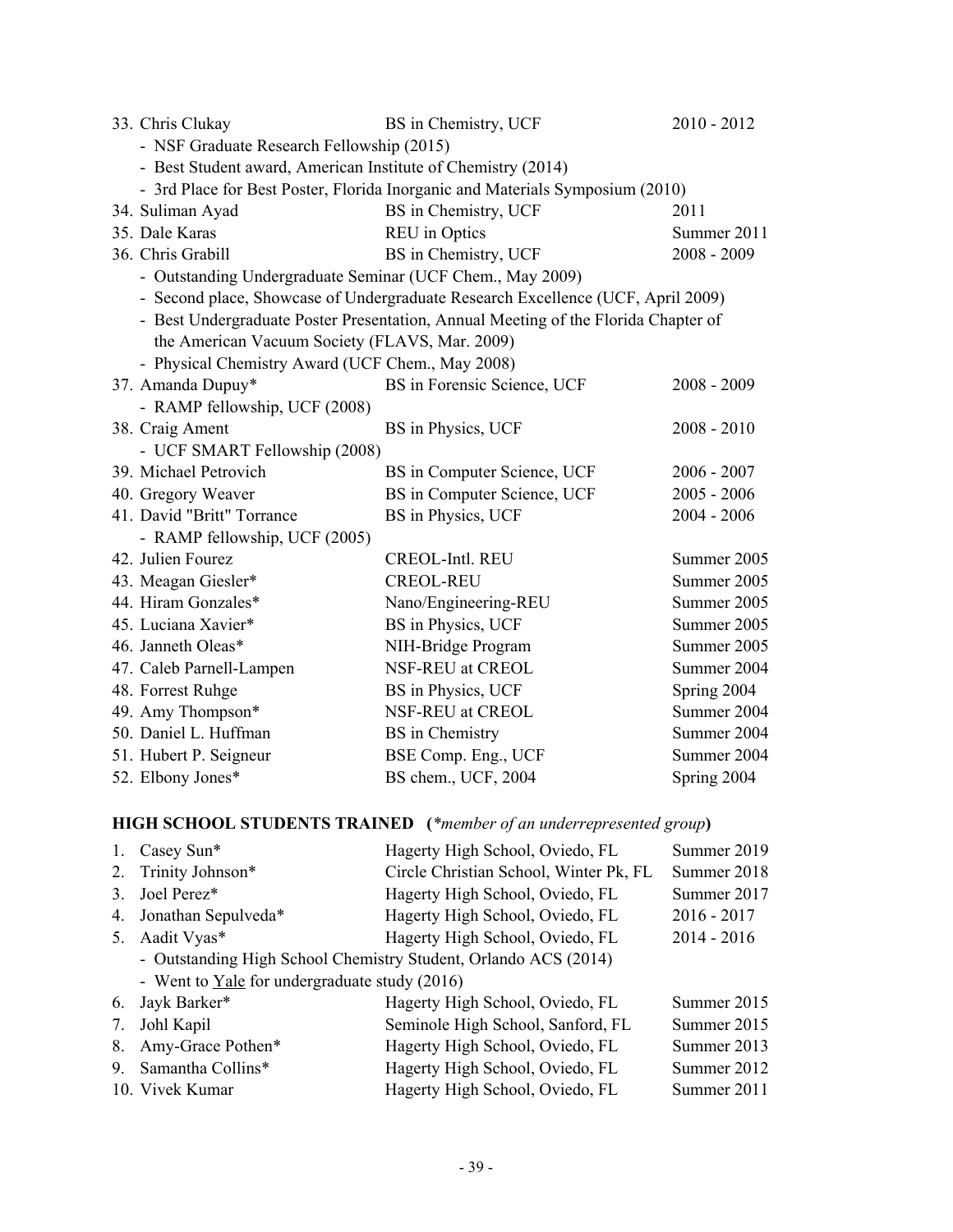- Went to Univ. Florida for MBA

11. Steven Wang Seminole High School, Orlando, FL Summer 2010 - Went to Vanderbilt for undergraduate study (2011)

# **TEACHING**

# **DISSERTATION and SENIOR-PROJECT COMMITTEE SERVICE**

# *70 dissertation/senior project committees in total.*

|    | 1. Russell Cox              | <b>BS</b> Chemistry           | Advisor: Dr. Shengli Zou             |
|----|-----------------------------|-------------------------------|--------------------------------------|
|    |                             | Honors in the Major           |                                      |
| 2. | Chenyi Zhang                | PhD in Optics                 | Advisor: Dr. Ryan Gelfand            |
| 3. | Arifur Rahaman              | PhD in Optics                 | Advisor: Dr. Xiaoming Yu             |
| 4. | Ricardo Lovato              | PhD in EE                     | Advisor: Dr. Xun Gong                |
|    | 5. Kaitlin Turner           | <b>BS</b> in Chemistry        | Advisor: Geng Yang                   |
| 6. | Zarina Marie Balde          | BS in Biomolec. Sci.          | Advisor: Dr. Debopam Chakrabarti     |
|    |                             | Honors in the Major           |                                      |
| 7. | Shima Gholam Mirzaei        | PhD in Physics                | Advisor: Dr. Michael Chini           |
| 8. | Saad Mehmood                | PhD in Physics                | Advisor: Luca Argenti                |
|    | 9. Ryan Heitz               | BS Comp. Eng.                 | Sr. Design Project Team, spring 2019 |
|    | 10. Sandy Cline             | <b>BS</b> in Optics           | Sr. Design Project Team, spring 2019 |
|    | 11. Brian Ascencio'         | BS Elec. and Comp. Eng.       | Sr. Design Project Team, spring 2019 |
|    | 12. Shane Zweibach          | BS Comp. Eng.                 | Sr. Design Project Team, spring 2019 |
|    | 13. Haiheng Ye              | PhD in Chemistry, spring 2019 | Advisor: Dr. Xiaohu Xia              |
|    | 14. Michael Trampler        | PhD in EE, summer 2019        | Advisor: Dr. Xun Gong                |
|    | 15. Wei Ouyang              | PhD in EE, summer 2019        | Advisor: Dr. Xun Gong                |
|    | 16. Mahmoud Shirazi         | PhD in EE, summer 2018        | Advisor: Dr. Xun Gong                |
|    | 17. Mathew Logan            | PhD in Chem., summer 2018     | Advisor: Dr. Fernando Uribe-Romo     |
|    | 18. Alexander York          | PhD in Math, summer 2018      | Advisor: Dr. Joseph Brennan          |
|    | 19. Sam Benjamin            | <b>B.S.</b> Optics            | Sr. Design Project Team, fall 2017   |
|    | 20. Isaias Velez            | B.S. Elec. Eng.               | Sr. Design Project Team, fall 2017   |
|    | 21. Sommer Hilliard         | B.S. Elec. Eng.               | Sr. Design Project Team, fall 2017   |
|    | 22. Cary McEwan             | B.S. Comp. Sci.               | Sr. Design Project Team, fall 2017   |
|    | 23. Benjamin Stuart         | <b>B.S. Optics</b>            | Sr. Design Project Team, fall 2017   |
|    | 24. Garrett Bennett         | <b>B.S. Optics</b>            | Sr. Design Project Team, fall 2017   |
|    | 25. George Salinas          | B.S. Comp. Sci.               | Sr. Design Project Team, fall 2017   |
|    | 26. Zhitao Chen             | B.S. Elec. Eng.               | Sr. Design Project Team, fall 2017   |
|    | 27. Anthony J. Riggins      | <b>BS</b> in Optics           | Sr. Design Project Team, summer 2017 |
|    | 28. Jesus M. Marcano        | BS in Elec. Eng.              | Sr. Design Project Team, summer 2017 |
|    | 29. Jack A. Fenton          | BS in Elec. Eng.              | Sr. Design Project Team, summer 2017 |
|    | 30. Melissa J. Wetzel       | BS inComp. Eng.               | Sr. Design Project Team, summer 2017 |
|    | 31. Marielena Burdge        | <b>BS</b> in Optics           | Sr. Design Project Team, summer 2017 |
|    | 32. Mahmoud Elhady          | BS in Elec. Eng.              | Sr. Design Project Team, summer 2017 |
|    | 33. James Tavil             | BS in Civil Eng.              | Sr. Design Project Team, summer 2017 |
|    | 34. Juan Palomino           | BS in Civil Eng.              | Sr. Design Project Team, summer 2017 |
|    | 35. Ms. Tianjiao Li         | PhD in EE, spring 2017        | Advisor: Dr. Xun Gong                |
|    | 36. Mr. Amjad Aman          | PhD in MAE, fall 2016         | Advisor: Dr. Nina Orlovskaya         |
|    | 37. Mr. Anthony Terracciano | PhD in MAE, fall 2016         | Advisor: Dr. Nina Orlovskaya         |
|    | 38. Mr. Antoine Lepicard    | PhD in Optics, fall 2016      | Advisor: Dr. Kathleen Richardson     |
|    | 39. Sean Crystal            | <b>BS</b> in Optics           | Sr. Design Project Team, summer 2016 |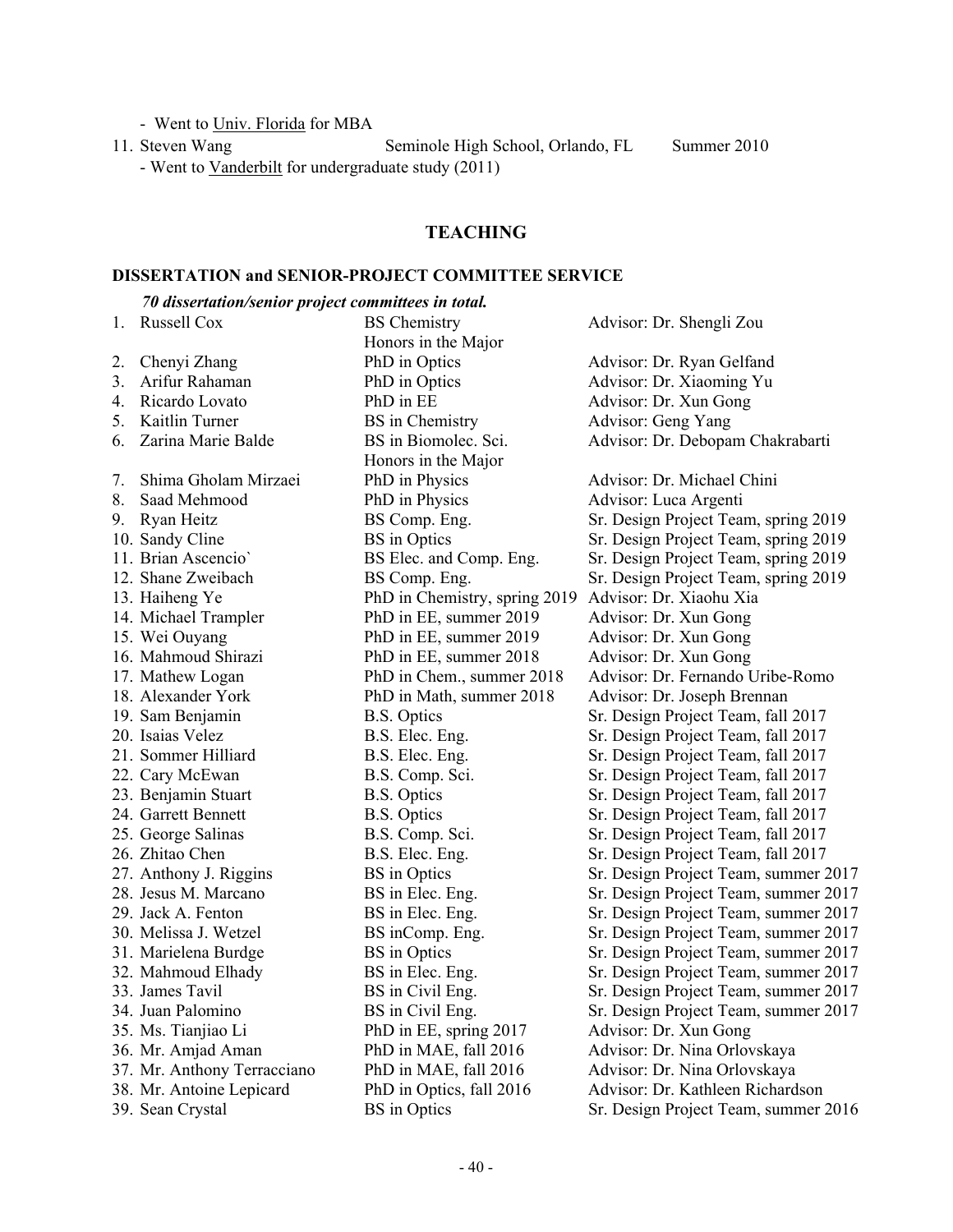| 40. Jason Owens             |
|-----------------------------|
| 41. Mr. Richard Stadelmann  |
| 42. Miss Warinya Chemnasiri |
| 43. Mr. Chatdanai Lumdee    |
| 44. Mr. Carlos Diaz         |
| 45. Miss Sihui He           |
| 46. Mr. Coleman Caricker    |
| 47. Mr. Kyle Thurmond       |
| 48. Mr. Owen M. Pryor       |
| 49. Dr. Seyfollah Toroghi   |
| 50. Dr. Aniruddha Dutta     |
| 51. Dr. Jirair Gevorkyan    |
| 52. Dr. David Restrepo      |
| 53. Dr. Binh Tran           |
| 54. Dr. David Reid          |
| 55. Dr. Caitlin Rinke       |
| 56. Dr. Deborah Maxwell     |
| 57. Dr. Sihui He            |
| 58. Dr. Christina Oropeza   |
| 59. Dr. Shruba Gangopadhyay |
| 60. Dr. Hubert Seigneur     |
| 61. Dr. Sanchita Biswas     |
| 62. Dr. Luis Ono            |
| 63. Dr. Xiong Liu           |
| 64. Dr. Qui Dai             |
| 65. Ms. Amanda Parish       |
| 66. Ms. Kathleen Brooks     |
| 67. Dr. Raymond C. Rumpf    |
| 68. Dr. Marisol Garcia      |
| 69. Dr. Chien-Hui Wen       |
| 70 Dr Kristen Milum         |

PhD in Optics, fall 2015 Advisor: Dr. Pieter Kik PhD in Optics, summer 2015 Advisor: Dr. Shin-Tson Wu BS in Physics, spring 2015 Advisor: Dr. Alfons Schulte BS in Eng, fall 2014 Advisor: Dr. Subith S. Vasu BS in Eng, fall 2014 Advisor: Dr. Subith S. Vasu PhD in Optics, summer 2014 Advisor: Dr. Pieter Kik PhD, Physics, spring 2014 Advisor: Dr. Helge Heinrich PhD in Chem., spring 2013 Advisor: Dr. Robert Igarashi PhD in Chem., spring 2013 Advisor: Dr. Richard Blair PhD in Chem., spring 2013 Advisor: Dr. Lei Zhai PhD in Eng., fall 2012 Advisor: Dr. Sudipta Seal PhD in Chem., summer 2012 Advisor: Dr. Robert Igarashi PhD in Optics, spring 2012 Advisor: Dr. Shin-Tson Wu PhD in Chem., fall 2010 Advisor: Dr. Artem Masunov PhD in Chem., spring 2010 Advisor: Dr. Kevin Belfield PhD in Chem., summer 2009 Advisor: Dr. Qun Huo PhD in Chem., spring 2008 Advisor: Dr. Qun Huo MS in Optics, 2007 Advisor: Dr. Shin-Tson Wu PhD candidate in Chem. Advisor: Dr. Cherie Geiger PhD in Optics, spring 2006 Advisor: Dr. Eric Johnson PhD in Optics, spring 2006 Advisor: Dr. S.-T. Wu 70. Dr. Kristen Milum MS in Chem., fall 2005 Advisor: Dr. Cherie Geiger

40. BS in Optics Sr. Design Project Team, summer 2016 PhD in MAE, fall 2015 Advisor: Dr. Nina Orlovskaya PhD in Chemistry, fall 2015 Advisor: Dr. Florencio Hernandez PhD in Chem., summer 2015 Advisor: Dr. Florencio Hernandez PhD in Chem., fall 2012 Advisor: Dr. Michael Sigman PhD in Chem. Advisor: Dr. Christopher Clausen PhD in Optics, fall 2010 Advisor: Dr. Winston Schoenfeld PhD in Phys., fall 2009 Advisor: Dr. Beatriz Roldán-Cuenya PhD in Chem., spring 2006 Advisor: Dr. Florencio Hernandez

#### **LECTURE COURSES TAUGHT**

#### *Created two new courses.*

 *Taught eight different courses, for Chemistry and Optics, at graduate and undergraduate levels. 9744 student-credit hours in total (for fall 2003 - spr. 2017)*

|    | 1. Frontiers in Optics                                                            | <b>OSE 4930</b>  | Undergraduate level |
|----|-----------------------------------------------------------------------------------|------------------|---------------------|
|    | Created by Kuebler in 2014 for the B.S. in Photonics Science and Engineering, UCF |                  |                     |
|    | 2. Solid-State Inorganic Chemistry                                                | <b>CHM 6620</b>  | Graduate level      |
|    | Created by Kuebler in 2004 for the PhD in Chemistry, Materials Track, UCF         |                  |                     |
|    | 3. Fundamentals of Chemistry II                                                   | <b>CHM 2046</b>  | Undergraduate level |
|    | 4. Honors Fundamentals of Chemistry II                                            | <b>CHM 2046H</b> | Undergraduate level |
|    | 5. Honors Fundamentals of Chemistry Lab                                           | <b>CHM 2046L</b> | Undergraduate level |
|    | 6. Physical Chemistry Lab                                                         | <b>CHM 3411L</b> | Undergraduate level |
|    | 7. Inorganic Chemistry Lab                                                        | <b>CHM 4610L</b> | Undergraduate level |
| 8. | <b>Chemistry of Materials</b>                                                     | CHM 6711         | Graduate level      |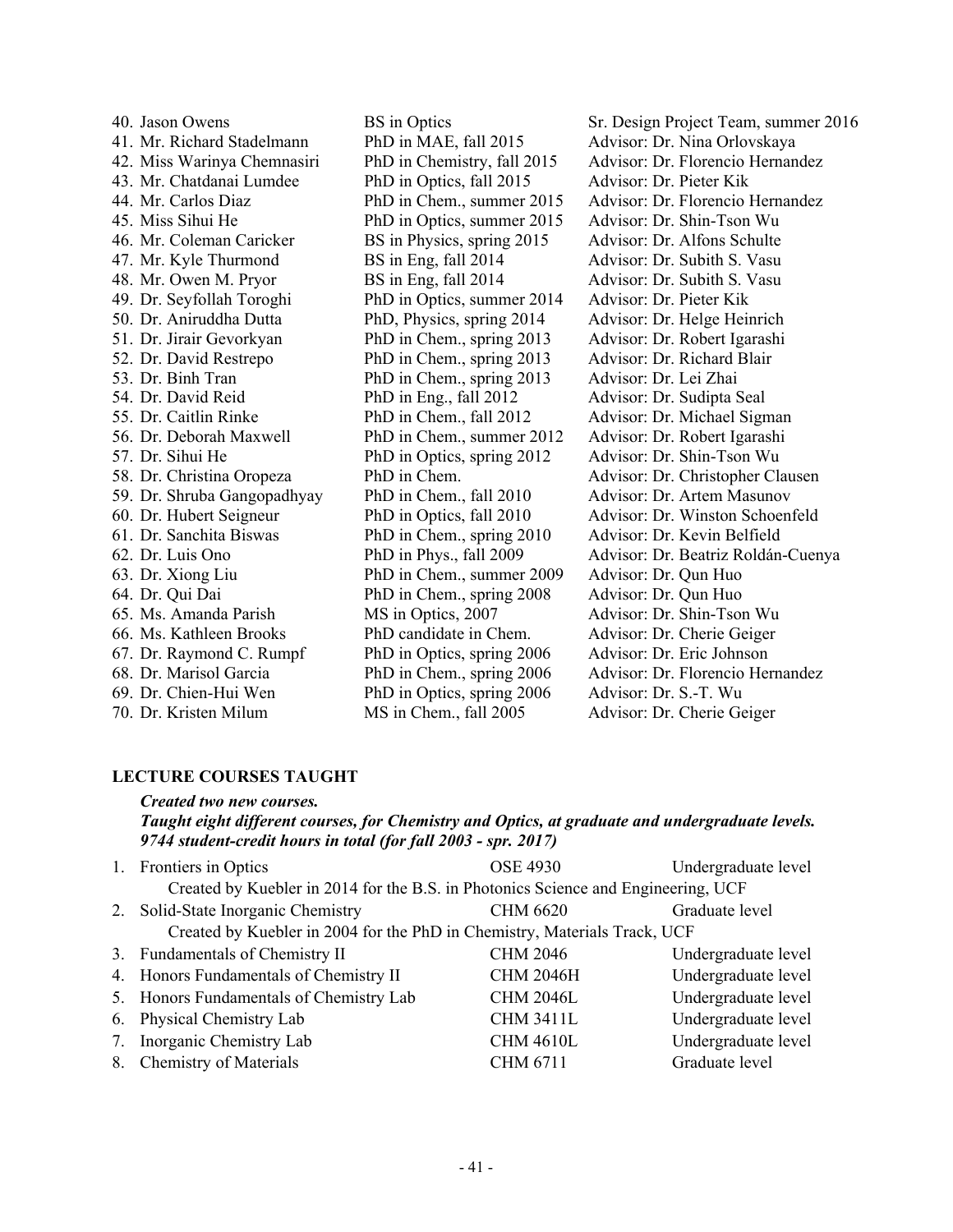### **ADMINISTRATIVE SERVICE**

**Co-Founder and Associate Director,** UCF Center for Ethics Aug. 2019 - present  **Interim Assistant VP of Research**, UCF Office of Research (ORC) Aug 2012 - Aug 2013

- Served as a liaison between Centers & Institutes (C&I) and Academic Affairs. Duties included reviewing content of C&I Annual Evaluation Standards and Procedures, making recommendations for changes, helping with C&I HR related issues, coordinating the submission of C&I Annual reports, etc.
- Coordinated sabbatical review process for faculty from C&I and Small Colleges.
- Served as the ORC representative on the university Program Review Committee for external review of academic programs.
- Served as the ORC representative in the university Policies and Procedures committee.
- Supported faculty in the proposal development process (e.g., NSF Materials Research Instrumentation Grants and NSF CAREER grants).
- Co-led internal review of proposals for limited-submission programs.
- Served as ORC representative to the UCF Emergency Operations Center.
- Coordinated UCF's submission for the inaugural Innovation and Economic Prosperity Award (IEPA) administered by the Association of Public and Land-Grant Universities (APLU).
- Organized ORC's "Select Focus Group on UCF Innovation and Economic Development" (28 June 2013). Stakeholders from academia, industry, government, and local economic development councils were assembled to assess and discuss UCF strengths and weaknesses in economic development, and to propose means for improvement. This activity was organized as part of UCF participation in the 2013 APLU-IEPA competition.
- Responsible for assisting with the professional development of post-doctoral associates at UCF.
- Designated as UCF's Councilor (campus representative) for the Oak Ridge Association of Universities (ORAU) and supported all program submissions from UCF to ORAU.
- Assisted the VP of Research with data analysis, report preparation, and representation at meetings as needed (e.g., Provost's Direct-Report Meetings, University Research Council meetings).
- Notable accomplishments
	- UCF was selected as a finalist for the APLU-IEPA competition and awarded a nationallyrecognized designated as an "APLU Innovation and Economic Prosperity University".
	- Developed a one-hour presentation on UCF/State-University-System policies and guidelines on Responsible Conduct, Compliance, and Professional Ethics that was presented by the VP for Research to faculty and staff across all units on campus.

### **PROFESSIONAL SERVICE and MEMBERSHIP**

### **PROFESSIONAL MEMBERSHIPS**

- Senior Member, SPIE Soc. of Photo-Optical Instrumentation Engineers. (Top 13% in the leading international professional organization for optical engineers)
- American Chemical Society
- Materials Research Society
- Senior Member, Optical Society of America
- Member, Association for Practical and Professional Ethics (APPE)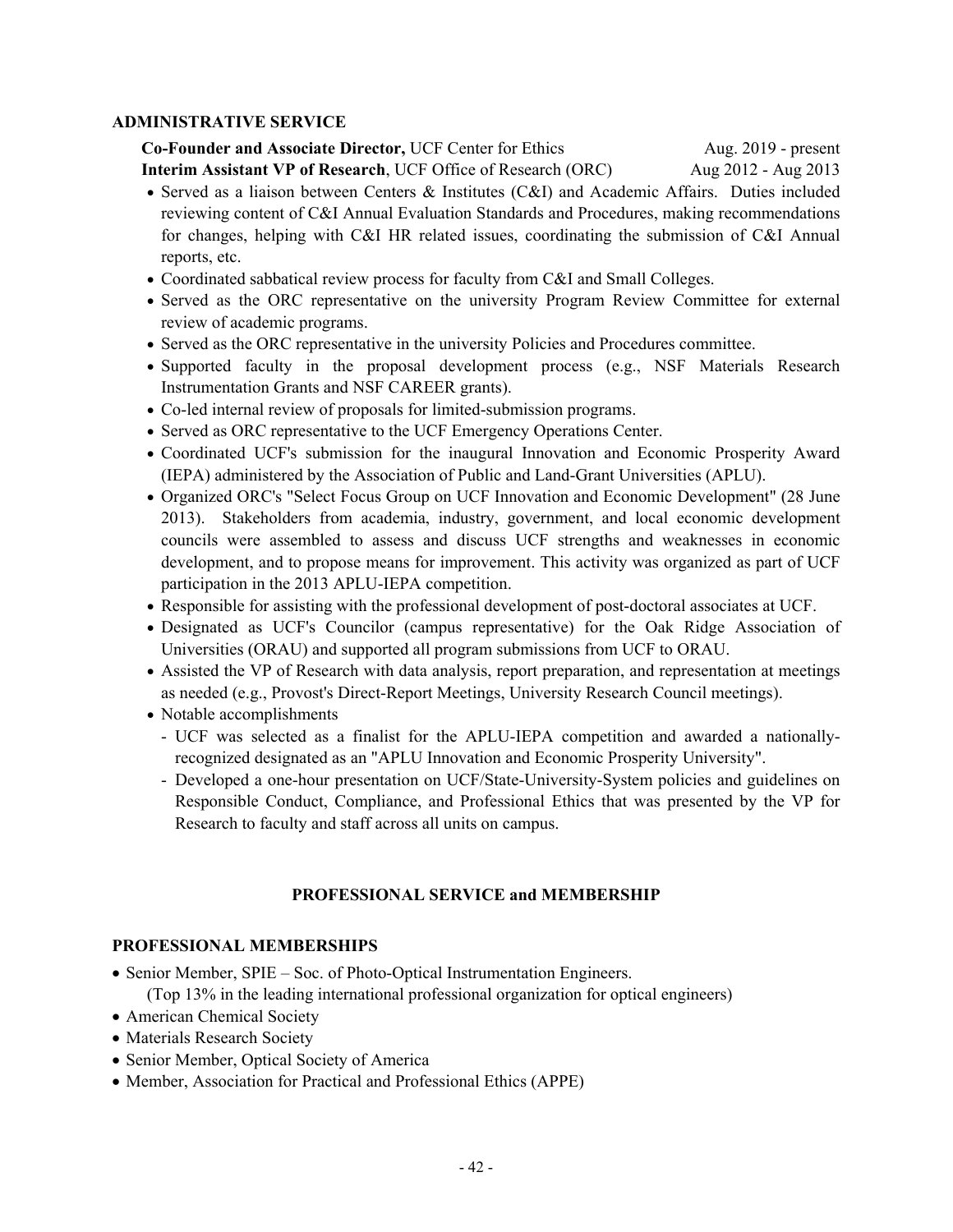# **CONFERENCE and SYMPOSIA ORGANIZATION**

- 1. Member of Organizing Committee for "Novel Patterning Technologies for Semiconductors, MEMS/NEMS and MOEMS 2020," conference AL102 held as part of SPIE Advanced Lithography (23 - 27 Feb. 2020, San Jose, CA), https://spie.org/AL/conferencedetails/novel-patterningtechnologies?SSO=1.
- 2. Member of Organizing Committee for "Advanced Fabrication Technologies for Micro/Nano Optics and Photonics XIII", a conference held as part of Photonics West 2020 - OPTO (1 - 6 Feb. 2020, San Francisco, CA), http://spie.org/PW20O/conferencedetails/advanced-fabrication-micro-nano.
- 3. Member of Organizing Committee for "FiO 1: Optical Design, Fabrication and Instrumentation," a conference held as part of Frontiers in Optics: the 103rd OSA Annual Meeting and Exhibit/Laser Science Conference (Optical Society of America, 15 - 19 Sept. 2019, Washington, D. C.), https://www.osa.org/enus/meetings/global\_calendar/events/frontiers\_in\_optics\_the\_103rd\_osa\_annual\_meeting.
- 4. Member of Organizing Committee for "Advanced Fabrication Technologies for Micro/Nano Optics and Photonics XII", a conference held as part of Photonics West 2019 - OPTO (2 - 7 Feb. 2019, San Francisco, CA), http://spie.org/PW19O/conferencedetails/advanced-fabrication-micro-nano.
- 5. S. M. Kuebler, Chair, Session 2: "OLEDs, Organic Photonic Materials and Devices XXI," held as part of SPIE's Photonics West 2019 (2 - 7 Feb. 2019, San Francisco, CA).
- 6. Member of Organizing Committee for "*Semiconductor Nanostructures towards Electronic and Optoelectronic Device Applications - VII*", a symposium proposed for the Materials Research Society 2019 E-MRS Spring Meeting (Nice, France, 27-31 May 2019).
- 7. Member of Organizing Committee for "Advanced Fabrication Technologies for Micro/Nano Optics and Photonics XI", a conference held as part of Photonics West 2018 - OPTO (27 Jan. - 1 Feb. 2018, San Francisco, CA).
- 8. Member of Organizing Committee for "Advanced Fabrication Technologies for Micro/Nano Optics and Photonics X", a conference held as part of Photonics West 2017 - OPTO (28 Jan. - 2 Feb. 2017, San Francisco, CA).
- 9. Founder and co-organizer: "Third-Annual Florida Chemistry Conclave: Materials Chemistry Symposium" (Florida Institute of Technology, 27 Jan. 2018).

 Kuebler co-founded The Florida Chemistry Conclave with advisee Lauren Gandy (BS, Forensic Sci, 2016; ACS@UCF president and vice-president) to be an annually-themed professionaldevelopment workshop that brings 50 - 100 chemistry undergraduates together from across Florida for a day filled with research, networking, volunteering, and fun. The first two Conclaves were hosted in 2016 and 2017 at UCF. The event is co-sponsored by the Orlando Section of ACS, Stetson University, and UCF's Department of Chemistry, College of Sciences, Graduate College, College of Engineering, and CREOL, The College of Optics and Photonics. The event changes theme annually and hosting rotates biannually between institutions across the state. The Conclave has been supported by "Inter-Chapter Relations Grants" awarded by the national ACS (2016 & 2017) and authored by Kuebler with students and faculty co-leads at partnering institutions.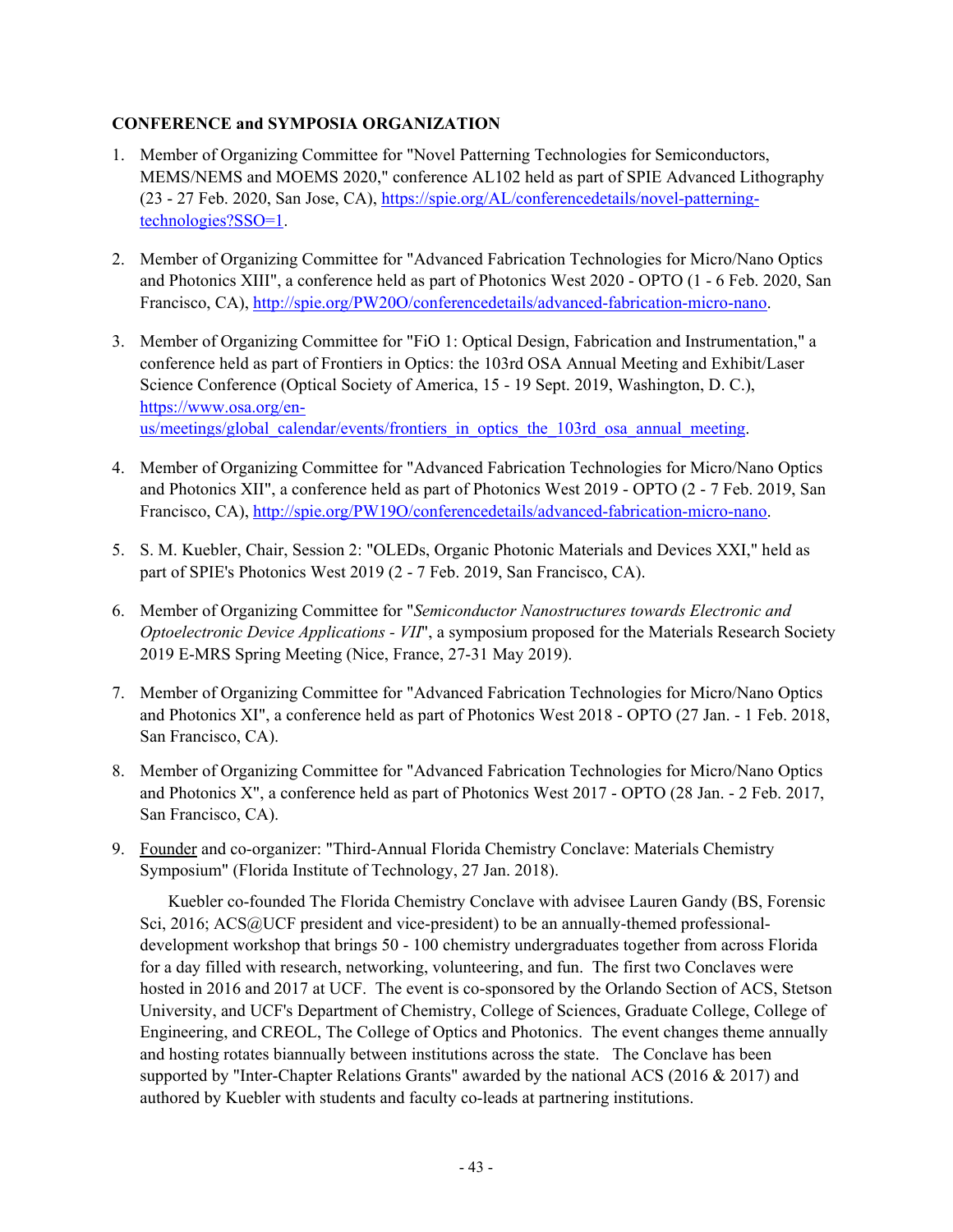- 10. Founder and co-organizer: The "Second Annual Florida Chemistry Conclave: Ethics and Responsible Conduct in Chemistry" (UCF, 28 Feb. 2017).
- 11. Founder and co-organizer: The "First Annual Florida Chemistry Conclave" (UCF, 2 Apr. 2016).
- 12. Member of Organizing Committee for "Advanced Fabrication Technologies for Micro/Nano Optics and Photonics IX", a conference held as part of Photonics West 2016 - OPTO (13 - 18 Feb. 2016, San Francisco, CA).
- 13. Member of Program Committee for "FiO 1: Optical Design, Fabrication and Instrumentation," Subcommittee of the Frontiers in Optics/Laser Science 2015 Conference (Optical Society of America), https://www.frontiersinoptics.com/library/images/fio/Archives/FiOLS2015.pdf).
- 14. Member of Organizing Committee for "*Semiconductor Nanostructures towards Electronic and Optoelectronic Device Applications - V*", Materials Research Society 2015 E-MRS Spring Meeting (Lille, France, 11-15 May 2015), https://www.european-mrs.com/2015-spring-symposium-ieuropean-materials-research-society.
- 15. Member of Organizing Committee for "Advanced Fabrication Technologies for Micro/Nano Optics and Photonics VIII", a conference held as part of Photonics West 2015-OPTO.
- 16. Member of Organizing Committee for "Advanced Fabrication Technologies for Micro/Nano Optics and Photonics III", conference #MF106 at Photonics West 20010, SPIE (23-28 Jan. 2010, San Jose, CA). W. V. Schoenfeld, J. J. Wang, M. Loncar, T. J. Suleski, Eds.
- 17. Chair of spring 2009 Materials Research Society Symposium BB: "Material Systems and Processes for Three-Dimensional Micro- and Nano-Scale Fabrication and Lithography".
- 18. Member of Organizing Committee for "Advanced Fabrication Technologies for Micro/Nano Optics and Photonics II", conference #MF106 at Photonics West 2009, SPIE (24-29 Jan. 2009, San Jose, CA). T. J. Suleski, W. V. Schoenfeld, J. J. Wang., Eds.
- 19. Member of Organizing Committee for "Advanced Fabrication Technologies for Micro/Nano Optics and Photonics", conference #6883 at Photonics West 2008 (19-24 Jan. 2008, San Jose, CA). T. J. Suleski, W. V. Schoenfeld, J. J. Wang., Eds., SPIE, Vol. 6883.
- 20. Member of Organizing Committee for "Micromachining Technology for Micro-Optics and Nano-Optics V and Microfabrication Process Technology XII", conference #6462 at Photonics West 2007 (22 - 24 Jan. 2006, San Jose, CA). E. G. Johnson, G. P. Nordin, T. J. Suleski, Eds., SPIE, Vol. 6462.
- 21. Chair of "Micro- and Nano-Scale Patterning Via Multi-Photon Activated Processes", a special symposium organized for the 231st National Meeting of the American Chemical Society (26-30 Mar. 2006, Atlanta, GA). Presenters included internationally renowned scientists from Japan (S. Maruo, Yokohama Natl. Univ.; S. Kawata, Osaka Univ.), the US (C. Ober, Cornell; J. Fourkas, Univ. Maryland; J. Perry, Georgia Tech; P. Campignola, Univ. Conn.), Germany (M. Wegener, Univ. Karlsruhe), and the UK (R. G. Denning, Oxford).Travel support for distinguished international speakers was provided by competitive award of a Type-SE grant from the Petroleum Research Fund (SE-44579).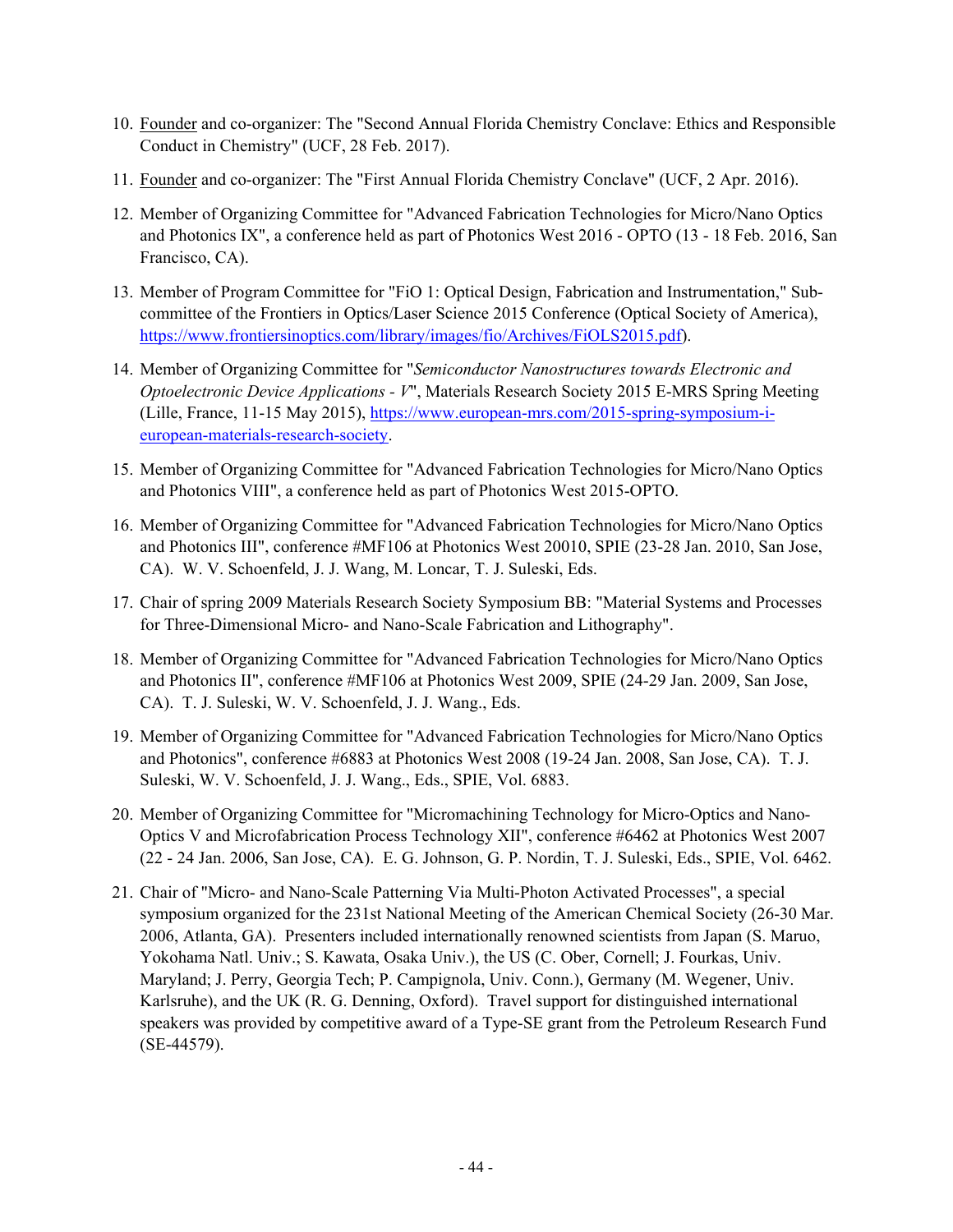- 22. Member of Organizing Committee for "Micromachining Technology for Micro-Optics and Nano-Optics IV", conference #6110 at Photonics West 2006 (23-25 Jan. 2006, San Jose, CA). E. G. Johnson, G. P. Nordin, T. J. Suleski, Eds., SPIE, Vol. 6110.
- 23. Member of Organizing Committee for "Micromachining Technology for Micro-Optics and Nano-Optics III", conference #5720 at Photonics West 2005 (24-29 Jan. 2005, San Jose, CA). E. G. Johnson, G. P. Nordin, T. J. Suleski, Eds., SPIE, Vol. 5720.

### **WORKSHOP ORGANIZATION, PRESENTATIONS and SERVICE**

 Several of the workshops listed below were co-organized and led by Kuebler and Dr. Jonathan Beever (Philosophy) as part of a campus-wide initiative they launched in 2017 to *cultivate a culture of ethical and responsible conduct in research at UCF*. Participants discussed their own experiences with ethics in research and explored ways they could enhance ethical cultures within their own research programs, formal teaching, departments, colleges, and programs. Each workshop was customized to match the roles and backgrounds of the attendees.

- 1. S. M. Kuebler. "Rebooting our Understanding in Chemistry of Falsification, Fabrication, and Plagiarism (FFP)," a presentation to 50+ UCF Chemistry graduate students on the principles of FFP, professional behavior, and their ethical underpinnings (19 Apr. 2019).
- 2. S. M. Kuebler and J. Beever. "COS New-Faculty Workshop on Ethics in STEM" (UCF College of Sciences, 29 Mar. 2019).
- 3. S. M. Kuebler, "Life-Long Learning Opens Many Doors," a presentation on professional development and undergraduate research delivered to the Student Chapter of the American Chemical Society of UCF (23 Jan. 2019).
- 4. J. Beever and S. M. Kuebler. "Cultivating Student Leadership of a Culture of Ethical Literacy and Responsible Conduct," a workshop organized to provide Diversity Education Units (https://www.sdes.ucf.edu/deu/) for staff in the Student Development and Enrollment Services Division of UCF (held at UCF on 14 Nov. 2018).
- 5. S. M. Kuebler, "Make Passion for Learning Your Route to Success," a presentation on professional development and undergraduate research delivered to first-year students enrolled in the Honors Symposium course, Burnett Honors College, UCF (29 Oct. 2018).
- 6. Panelist: "Near-Miss Candidates," a round-table discussion held as part of the New Advisors Workshop, organized by the National Association of Fellowship Advisors (Embassy Suites, Orlando FL Downtown, 26 Jun. 2018, http://www.nafadvisors.org/regional-summer-workshops). Kuebler represented the Marshall Scholarships, with Josh Stanton, Youth Outreach Coordinator for the UK Embassy, Washington, DC.
- 7. S. M. Kuebler and J. Beever. "Ethics in Research: How to Start on the Right Path." Presentation and discussion led for students in the UCF Summer Undergraduate Research Fellowship program (SURF, 25 May 2018).
- 8. S. M. Kuebler and J. Beever. "Ethical Literacy in Undergraduate Research." Presentation and discussion led for members of UCF's Undergraduate Research Council (17 April 2018).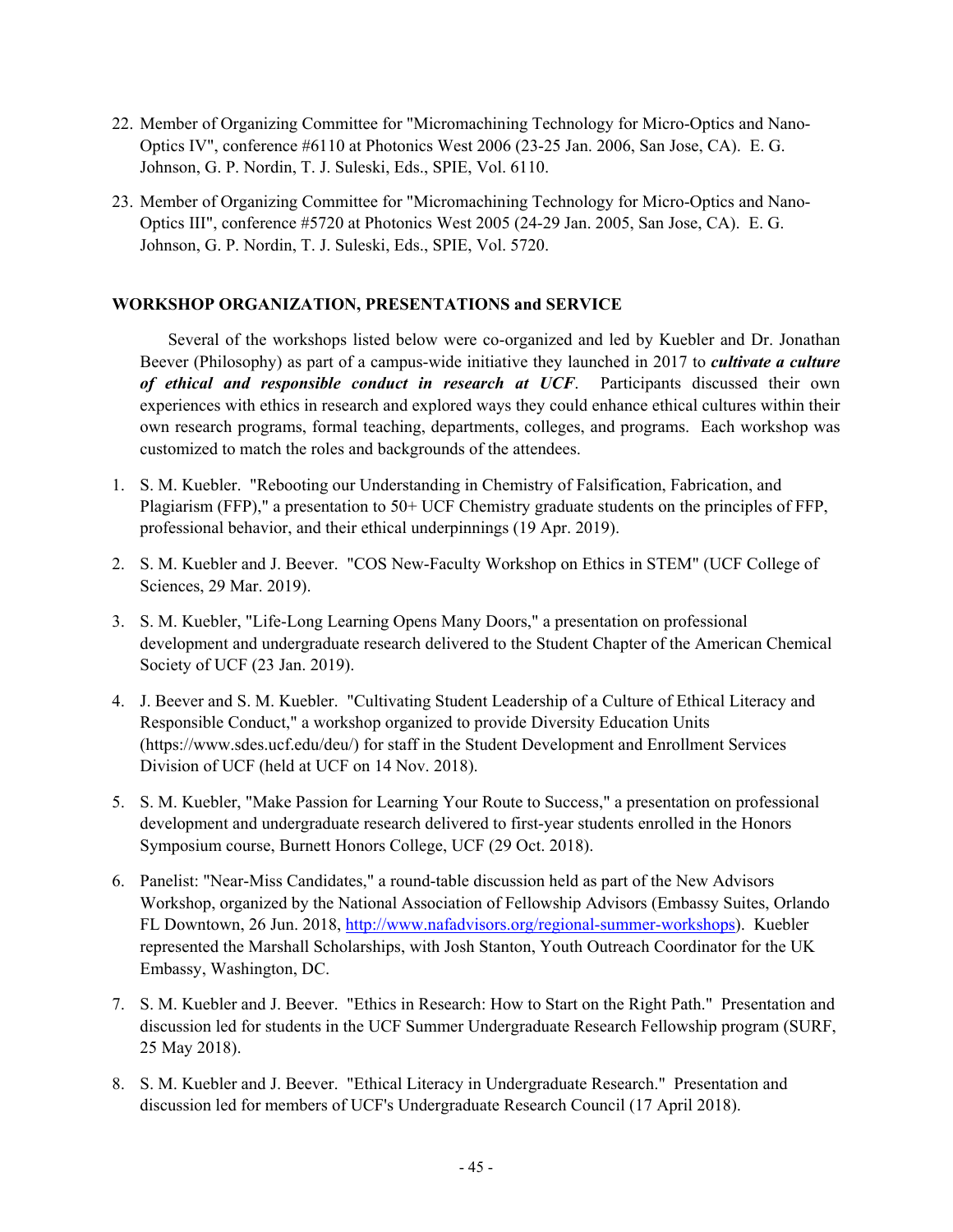- 9. S. M. Kuebler and J. Beever. "Building a Culture of Ethical Literacy across the Disciplines." Presentation and discussion led for members of UCF Faculty Excellence's "Assistant Professor Excellence Program" (APEP, https://facultyexcellence.ucf.edu/assistant-professor-excellenceprogram/, 20 Feb. 2018).
- 10. S. M. Kuebler and J. Beever. "CDEP: Cultivating a Culture of Ethical Leadership." Presentation and discussion led for members of UCF Faculty Excellence's "Chairs and Directors Excellence Program (CDEP, https://facultyexcellence.ucf.edu/chairs-and-directors-excellence-program, 23 Jan. 2018)
- 11. S. M. Kuebler. "Doing the Right Thing: What Every Graduate Student Should Know about Research Misconduct."

 This is a core workshop in the UCF College of Graduate Studies "Pathways to Success" program (https://www.students.graduate.ucf.edu/Ethics\_Workshops). Students learn the 12 core areas of responsible conduct of research (RCR) through a combination of case studies and facilitated discussion. Emphasis is placed on recognizing the historical foundations of RCR within the broader landscape of ethics. Students learn how to leverage communication and disclosure for the ethical and responsible conduct of research. Kuebler re-designed this core-course upon taking it over in fall 2017. *The workshop has been held 18 times, reaching about 20 students in each sitting*, on 1) 5 Apr. 2018, 2) 7 Mar. 2018, 3) 30 Jan. 2018, 4) 29 Aug. 2017, 5) 27 Sept. 2017, 6) 19 Oct. 2017, 7) 15 May 2018, 8) 1 Jun. 2018, 9) 28 Jun. 2018, 10) 11 Sept. 2018, 11) 14 Sept. 2018, 12) 2 Oct. 2018, 13) 8 Nov. 2018, 14) 17 Jan. 2019, 15) 10 Feb. 2019, 16) 26 Mar. 2019, 17) 29 Mar. 2019, 18) 14 May 2019.

- 12. S. M. Kuebler and J. Beever. "COS New-Faculty Workshop on Ethics in STEM" (UCF College of Sciences, 12 Oct. 2017).
- 13. S. M. Kuebler. "Workshop on Graduate Studies" (Physics Dept., Ursinus College, 5 Oct. 2017).

 Kuebler organized and led a workshop at Ursinus College in which undergraduates in physics explored a wide range of topics related to graduate studies including what graduate study is like, what opportunities it affords, how to prepare and apply for graduate school, and how to select a research mentor.

14. Panelist: "New Graduate Student Orientation and Welcome Workshop" (9 Aug. 2017).

 Kuebler served on a panel organized by the UCF College of Graduate Studies that discussed how to be a successful graduate student and answered questions from circa 250+ attendees.

15. S. M. Kuebler. "Career Planning for after Graduate School: Academia, Industry, and More" (UCF, 17 Jun. 2017).

 Kuebler organized a mini-workshop held as part of the UCF Summer Research Academy, organized by the Office of Undergraduate Research, in which students learned how skills gained through graduate education make new career opportunities possible.

16. Panelist: "It's Never Too Early to Think about Graduate School" (UCF, 17 Jun. 2017).

 Kuebler served on a panel held as part of the UCF Summer Research Academy, organized by the Office of Undergraduate Research. Students learned what graduate schools are looking for, how to prepare their applications, and how to develop themselves for graduate education and careers afterward through formal coursework and experiences outside the classroom.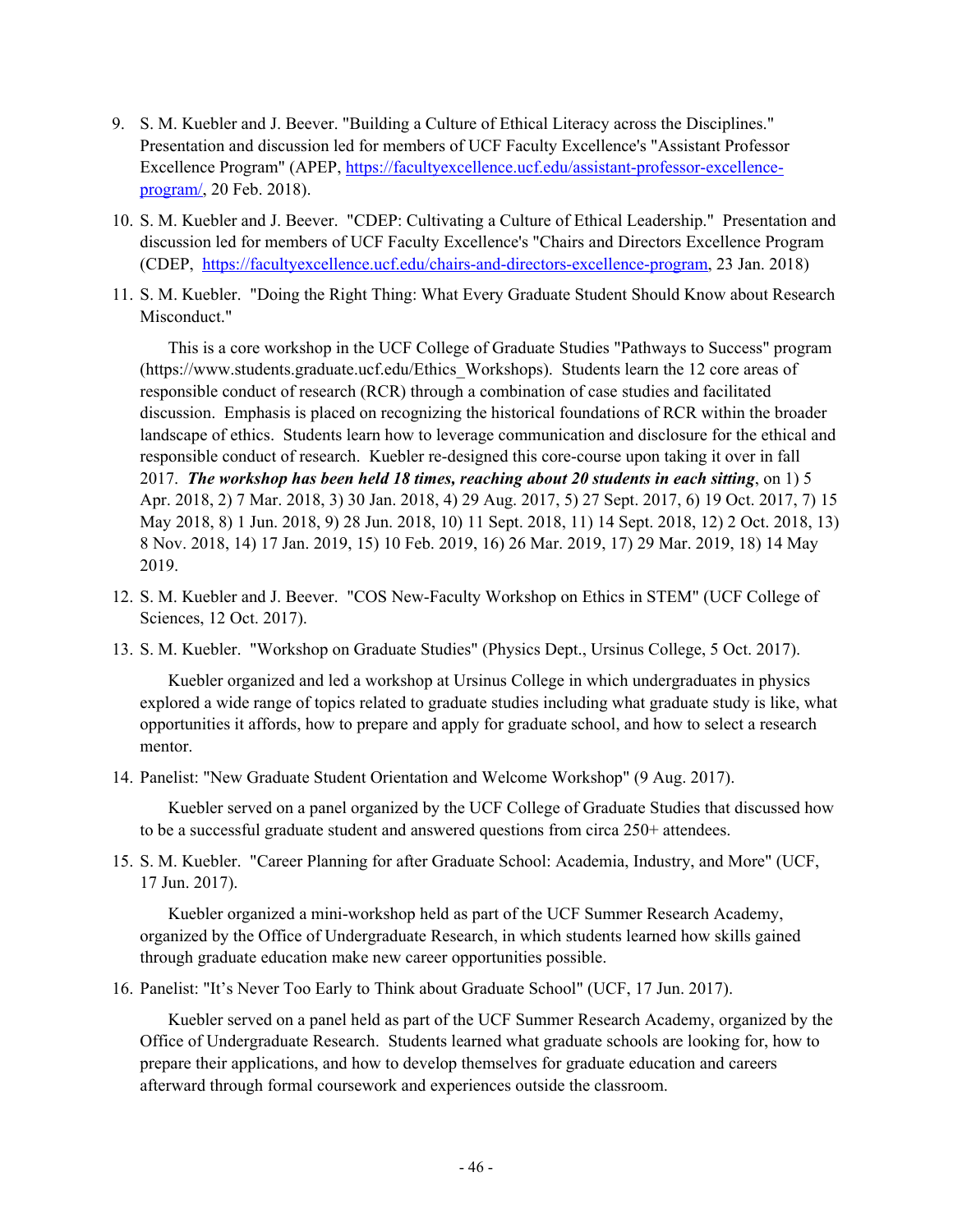- 17. Panelist: "New Graduate Student Orientation and Welcome Workshop" (College of Graduate Studies, UCF, 11 Aug. 2016).
- 18. S. M. Kuebler. "Career Planning for after Graduate School: Academia, Industry, and More" (Summer Research Academy, UCF, 11 Jun. 2016).
- 19. Panelist: "It's Never Too Early to Think about Graduate School" (Summer Research Academy, UCF, 11 Jun. 2016).
- 20. Panelist: "New Graduate Student Orientation and Welcome Workshop" (College of Graduate Studies, UCF, 12 Aug. 2015).
- 21. S. M. Kuebler and C. M. Schwarz. "Preparing Students for STEM Careers" (UCF College of Education, 17 Jul. 2015).

 Kuebler and Schwarz co-organized and led a workshop for 28 teacher-candidates in the class of Dr. Gwynn Crittenden exploring how to best prepare students for further study and careers in STEM. The workshop included presentations on current frontiers in nanotechnology and work in the Kuebler Group on nano-scale 3D printing by multi-photon lithography. Teacher-candidates were also toured in two groups through the Kuebler-Group labs. This activity was structured as professional-training activity for Schwarz when she worked with Kuebler as a post-doctoral scholar.

- 22. S. M. Kuebler. "Career Planning for after Graduate School: Academia, Industry, and More" (Summer Research Academy, UCF, 13 Jun. 2015).
- 23. Panelist: "It's Never Too Early to Think about Graduate School" (Summer Research Academy, UCF, 13 Jun. 2015).
- 24. Co-organizer: "Women in Research: Paths to Successful Careers" (UCF, 13 Jun. 2015), with Dr. Kim Schneider and Dr. Casey Schwarz.

 Attendees reviewed important questions about careers for women in research including how to overcome barriers, how to balance family and having a life, and various career paths. This miniworkshop was created in 2014 by Kuebler as a post-doctoral mentoring activity for Kuebler-Group post-doc Dr. Casey Schwarz, who led the activity.

- 25. Panelist: "NSF CAREER Advising Workshop" (UCF College of Engineering and College of Sciences, 2011 - 2014).
- 26. Panelist: "It's Never Too Early to Think about Graduate School" (Summer Research Academy, UCF, 14 Jun. 2014).
- 27. Co-organizer: "Women in Research: Paths to Successful Careers" (Summer Research Academy, UCF, 14 Jun. 2014), with Dr. Kim Schneider and Dr. Casey Schwarz.
- 28. Workshop leader: "Career Planning for after Graduate School: Academia, Industry, and More" (Summer Research Academy, UCF, 15 Jun. 2013).
- 29. Panelist: "It's Never Too Early to Think about Graduate School" (Summer Research Academy, UCF, 15 Jun. 2013).
- 30. Co-leader and Participant: "Issues in Academic Leadership" workshop (Faculty Center for Teaching and Learning, UCF, 22 Mar. 2013).
- 31. Organizer and leader: "Organic and Polymeric Optical Materials" (CREOL, UCF, 6 Mar. 2013).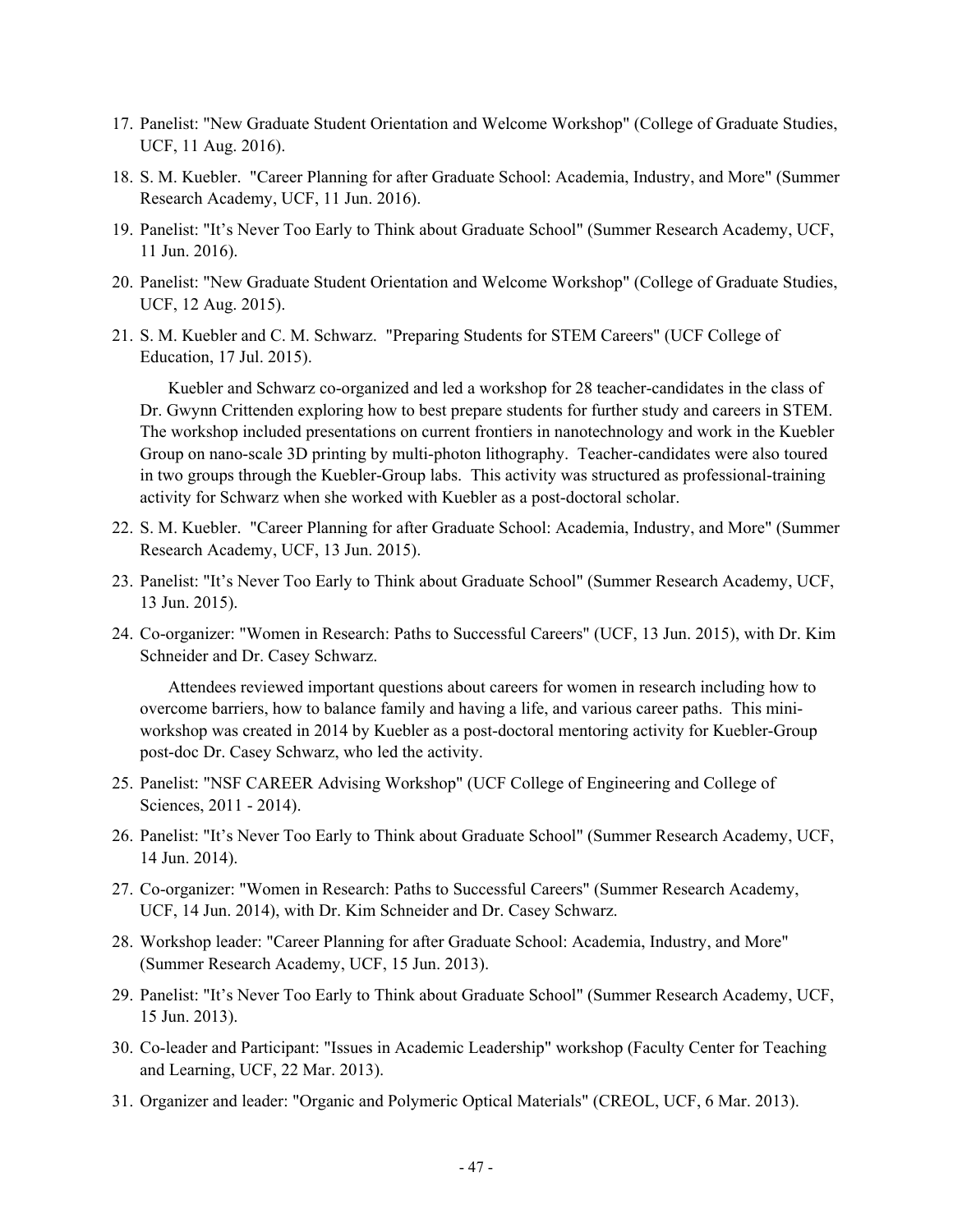This workshop was created and led by Kuebler for the CREOL Industrial Affiliates Day (6-8 March 2013) to introduce attendees to the growing field of organic and polymeric optical materials.

32. Invited Participant, NSF Germany-USA Workshop on Nanomaterials Research exchange program sponsored jointly by NSF and the German Research Ministry (BMBF) involving 12 selected US scientists and engineers (2005).

### **EDITORIAL POSITIONS**

- Associate Editor, *Journal of Micro/Nanolithography, MEMS, and MOEMS* (2008 to present, see https://www.spiedigitallibrary.org/journals/journal-of-micro-nanolithography-mems-andmoems/editorial-board?SSO=1).
- Editorial Board Member, *Journal of Experimental Nanoscience*, published by Taylor and Francis (http://www.tandfonline.com/action/journalInformation?show=editorialBoard&journalCode=tjen20)
- Guest Associate Editor, *Journal of Micro/Nanolithography, MEMS, and MOEMS* (2008).

### **PROPOSAL PEER REVIEW**

- 1. National Science Foundation Chemistry, Materials Research, and SBIR divisions
- 2. NanoSci-ERA, European Research Area Nanoscience Consortium
- 3. American Chemical Society Petroleum Research Fund
- 4. Austrian Science Fund (2014)
- 5. Maryland Industrial Partnerships Program

#### **JOURNAL PEER REVIEW**

- 1. *Advanced Functional Materials*
- 2. *Advanced Materials*
- 3. *Applied Optics*
- 4. *Applied Physics Letters*
- 5. *Applied Physics B*
- 6. *ASME Journal of Micro and Nano Manufacturing*
- 7. *Chemistry of Materials*
- 8. *Electrochemical and Solid State Letters*
- 9. *European Journal of Inorganic Chemistry*
- 10. *Journal of the American Chemical Society*
- 11. *Journal of Colloid and Interface Science*
- 12. *Journal of Materials Chemistry*
- 13. *Journal of Micro/Nanolithography, MEMS, & MOEMS*
- 14. *Journal of Nano Education*
- 15. *Journal of Nanophotonics*
- 16. *Journal of Optics and Laser Technology*
- 17. *Journal of the Optical Society of America B*
- 18. *Journal of Physical Chemistry*
- 19. *Journal of Vacuum Sci. Technology*
- 20. *Laser and Photonics Reviews*
- 21. *Macromolecules*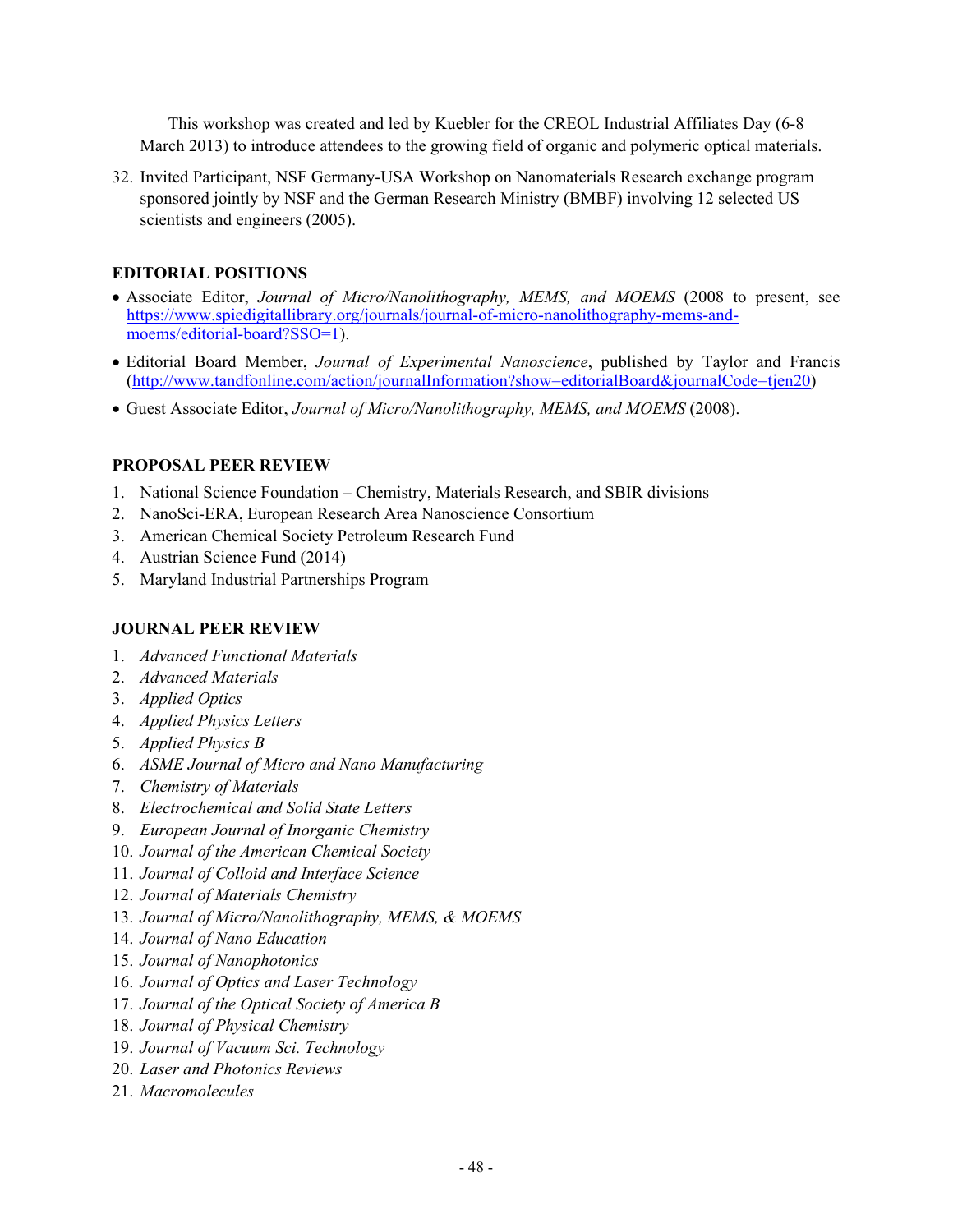- 22. *Materials Today*
- 23. *Micromachines*
- 24. *New Journal of Chemistry*
- 25. *Optics Communications*
- 26. *Optics Express*
- 27. *Optics Letters*
- 28. *Photonics Journal*
- 29. *Physical Chemistry Chemical Physics*
- 30. *Physica Status Solidi*
- 31. *Science Reports (Nature Group)*
- 32. *Science*

### **TEXTBOOK REVIEW**

| • Invited to review chapters in T. R. Gilbert, R. V. Kirss, N. Foster, G. Davies,<br>Chemistry: The Science in Context, 3rd. edn. (W. W. Norton, New York, 2015,<br>ISBN-13: 978-0393934311). | 2012 |
|-----------------------------------------------------------------------------------------------------------------------------------------------------------------------------------------------|------|
| • Invited by W. W. Norton publishers to participate in a focus group and review<br>electronic materials for teaching chemistry, including in-class response and online<br>homework systems.   | 2013 |

### **UNIVERSITY SERVICE**

| · University-Level Service                                                                                                                                                                                              |                  |
|-------------------------------------------------------------------------------------------------------------------------------------------------------------------------------------------------------------------------|------------------|
| - Faculty Mentor, Society of Optics Students, CREOL, UCF                                                                                                                                                                | $2015$ - present |
| - Faculty Mentor, ACS Student Chapter, UCF                                                                                                                                                                              | $2007$ - present |
| ACS@UCF was designated "Outstanding Chapter" by national ACS four years<br>in a row (2014, 2015, 2016, 2017 & 2018 – awarded to only 10% of chapters<br>nationally) and won the Green Chemistry Award in 2014 and 2018. |                  |
| - Faculty Excellence Advisory Committee, Mid-Career Subcommittee                                                                                                                                                        | $2017$ - present |
| Selected via application: https://facultyexcellence.ucf.edu/faculty-advisory-committee                                                                                                                                  |                  |
| - Advisory Board Member and Sr. Personnel, F-LEARN (FTICs) and T-LEARN                                                                                                                                                  | $2016$ - present |
| (AA transfer students). These are NSF-funded programs administered by                                                                                                                                                   |                  |
| PI Dr. Kim Schneider and the Office of Undergraduate Research.                                                                                                                                                          |                  |
| - Undergraduate Research Council (representing Optics)                                                                                                                                                                  | $2011$ - present |
| + Judge, Showcase for Undergraduate Research                                                                                                                                                                            | $2011$ - present |
| + Undergraduate Research Grant reviewer                                                                                                                                                                                 | $2013$ - present |
| - Internal proposal review, UCF Office of Research                                                                                                                                                                      |                  |
| + Beckman Scholarship proposals                                                                                                                                                                                         | 2019             |
| - "Wahoo" services re-organization advisory committee,                                                                                                                                                                  | $2016 - 2018$    |
| Office of Research and Commercialization, UCF                                                                                                                                                                           |                  |
| - Goldwater Scholar University Selection Committee                                                                                                                                                                      | 2017/2018        |
| - Faculty Senate                                                                                                                                                                                                        | $2015 - 2017$    |
| - Faculty Senate Budget and Administration Committee                                                                                                                                                                    | $2015 - 2017$    |
| - Faculty Senate Undergraduate Policy and Curriculum Committee                                                                                                                                                          | $2015 - 2018$    |
| - Accessibility and Technology Committee (Student Disability Services)                                                                                                                                                  | $2013 - 2016$    |
| - UCF National Merit Scholar Faculty Mentor                                                                                                                                                                             | $2007 - 2012$    |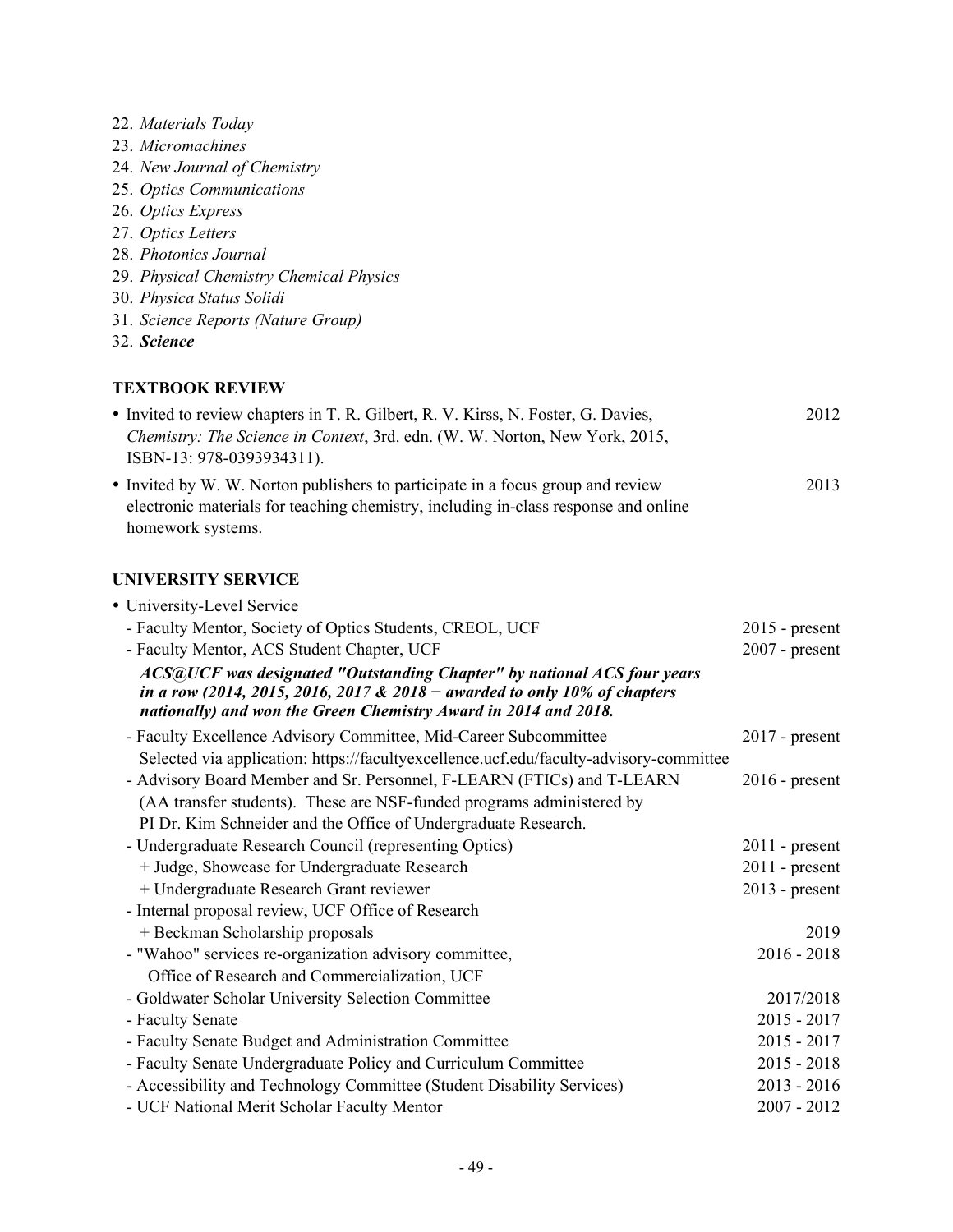| - Dean of Optics Five-Year Review Committee                                        | 2014/2015        |
|------------------------------------------------------------------------------------|------------------|
| - Research Misconduct Review Committee                                             | $2012 - 2013$    |
| - Provost's Ad Hoc Post-Doctoral Associate Committee                               | $2012 - 2013$    |
| - Member, Search Committee for Assoc. VP Finance / Chief Human Resources Officer   | 2013             |
| - University Research Council                                                      | $2012 - 2013$    |
| - University Academic Program Review Committee                                     | $2012 - 2013$    |
| - Astronaut Scholarship Selection Committee member                                 | $2010 - 2012$    |
| - Provost's Evaluation Advisory Committee for Dean of Honors College               | 2011             |
| - Focus Group, Five-Year Review of Dean of College of Graduate Studies             | 2011             |
| · College-Level Service                                                            |                  |
| - NSF CAREER Aspirant Mentoring Committee in CREOL                                 | $2019$ - present |
| - Marketing Committee for CREOL                                                    | $2018$ - present |
| - Dean's Advisory Council, College of Sciences                                     | $2018$ - present |
| - Grade Appeal Committee, College of Sciences                                      | Fall 2018        |
| - Student of the Year Committee, CREOL                                             | 2017/2018        |
| - Research Incentive Award (RIA) Committee, College of Science                     | $2018$ - present |
| - Recognition and Scholarships Committee, College of Science                       | $2015 - 2017$    |
| - Sabbatical Committee                                                             | $2014 - 2015$    |
| - Teaching Incentive Program (TIP) Award Committee, College of Science             | $'09, '15 - '16$ |
| - Promotion and Tenure Committee, Nanoscience and Technology Center                | 2012             |
| - COS Excellence Awards Committee, College of Science                              | 2011             |
|                                                                                    |                  |
| · Department-Level Service                                                         |                  |
| - NSF CAREER Aspirant Mentoring Committee in Chemistry                             | 2019 - present   |
| - Chair, Chemistry Graduate Affairs Committee                                      | $2018$ - present |
| - Chair, Search Committee for Chemical Education Research                          | 2018/2019        |
| - Promotion and Tenure Committee, Chemistry Dept.                                  | $2008$ - present |
| - Safety Team, Physical Sciences Building, UCF                                     | $2015$ - present |
| - Amplified femtosecond laser, co-administration/maintenance (department facility) | $2015$ - present |
| - Inorganic Chemistry proficiency exam administration                              | $2010$ - present |
| - Organizing Committee, UCF/ACS Chemistry Mixer (31 Mar. 2019)                     | 2018/2019        |
| - Facilities and Space Committee, Chemistry Dept.                                  | $2016 - 2018$    |
| - Steering Committee, Chemistry Dept.                                              | $2015 - 2018$    |
| - 2017 Open Search Committee (4 positions searched in parallel)                    | $2017 - 2018$    |
| - Annual Evaluation Standards and Procedures (AESP) Committee, Chem. Dept.         | $2016 - 2017$    |
| - Chair, Organic Chemistry Faculty Search Committee, Chem. Dept.                   | $2016 - 2017$    |
| - Graduate Committee, Chem. Dept.                                                  | $2015 - 2016$    |
| - Chair, Biochemistry Search Committee, Chem. Dept.                                | $2015 - 2016$    |
| - Search Committee in Nanophotonics, CREOL, UCF                                    | $2014 - 2015$    |
| - Search Committee in Atto-science, Physics, UCF                                   | $2014 - 2015$    |
| - Safety Committee, Chemistry Dept.                                                | $2008 - 2015$    |
| - Awards and Recognition Committee                                                 | $2010 - 2015$    |
| - Outreach Committee                                                               | $2008 - 2015$    |
| - Inorganic and Physical Chemistry Committee, Chemistry Dept.                      | $2004 - 2011$    |
| - Graduate Recruiting Committee, CREOL                                             | $2004 - 2012$    |
| - Undergraduate Curriculum Committee, Chemistry Dept.                              | $2009 - 2012$    |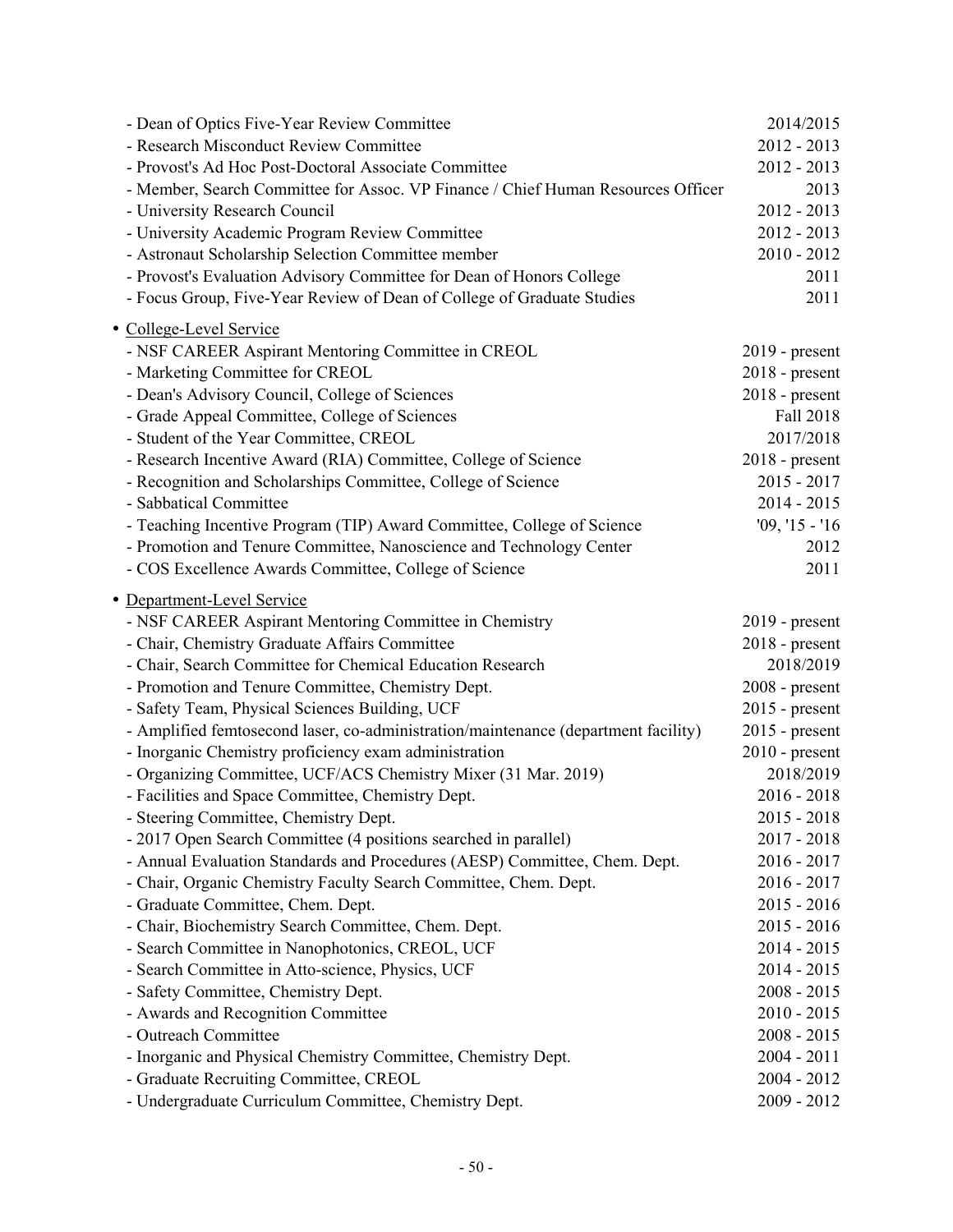| - Cobb Chair Search Committee, CREOL                                                                                                                                                                                                                                                                                                                                                                                                                                             | 2011                 |
|----------------------------------------------------------------------------------------------------------------------------------------------------------------------------------------------------------------------------------------------------------------------------------------------------------------------------------------------------------------------------------------------------------------------------------------------------------------------------------|----------------------|
| - Biophotonics Search Committee, CREOL                                                                                                                                                                                                                                                                                                                                                                                                                                           | 2008, 2004/2005      |
| - Biochemistry Search Committee, Chemistry Dept.                                                                                                                                                                                                                                                                                                                                                                                                                                 | 2005                 |
| - Instrumentation Committee, Chemistry Dept.                                                                                                                                                                                                                                                                                                                                                                                                                                     | $2004 - 2005$        |
| <b>OUTREACH and SYNERGISTIC ACTIVITIES</b>                                                                                                                                                                                                                                                                                                                                                                                                                                       |                      |
| • Cub Master, Pack 3058, Scouts BSA                                                                                                                                                                                                                                                                                                                                                                                                                                              | $2019$ - present     |
| · Webelos-Den Leader, Pack 3058, Scouts BSA                                                                                                                                                                                                                                                                                                                                                                                                                                      | $2019$ - present     |
| · Bear-Den Leader, Pack 3058, Scouts BSA                                                                                                                                                                                                                                                                                                                                                                                                                                         | $2018 - 2019$        |
| • Fundraising Chair, Pack 3058, Scouts BSA<br>- Raised over \$2,000 for Pack                                                                                                                                                                                                                                                                                                                                                                                                     | $2018 - 2019$        |
| • Assistant Cub Master, Pack 3058, Scouts BSA                                                                                                                                                                                                                                                                                                                                                                                                                                    | $2018 - 2019$        |
| • Assistant Wolf-Den Leader, Pack 3058, Scouts BSA                                                                                                                                                                                                                                                                                                                                                                                                                               | $2017 - 2018$        |
| · Judge, Seminole Co. Science Fair                                                                                                                                                                                                                                                                                                                                                                                                                                               | Annually, since 2006 |
| • Judge, Orlando Science Challenge (Orlando Science Center)                                                                                                                                                                                                                                                                                                                                                                                                                      | $2015$ - present     |
| • Judge, Nelson Ying Science Competition (Orlando Science Center)                                                                                                                                                                                                                                                                                                                                                                                                                | $2015$ - present     |
| • Guest lecturer, Science, Technology, Engineering, Art and Math (STEAM) project                                                                                                                                                                                                                                                                                                                                                                                                 | 2012 & 2013          |
| Lectures entitled "The Art of Research in Nanophotonic Materials" and "The<br>Fourier Transform" were presented in layman's terms to art students to inspire them<br>to create works that reflected some aspect of the science. Kuebler met again with the<br>groups to critique the art and attended a public showing of all pieces. STEAM was<br>supported through the NSF-funded $I3$ program led by UCF Provost Tony Waldrop<br>and Dr. Michael Georgiopoulos (NSF-0963146). |                      |
| • Immediate Past-Chair, Orlando Section of the American Chemical Society (ACS)                                                                                                                                                                                                                                                                                                                                                                                                   | Jan 2013 - Dec 2013  |
| • Chair, Orlando Section of the ACS                                                                                                                                                                                                                                                                                                                                                                                                                                              | Oct 2011 - Dec 2012  |
| • Chair-Elect, Orlando Section of the ACS                                                                                                                                                                                                                                                                                                                                                                                                                                        | Jan 2011 - Oct 2011  |
| • Secretary, Orlando Section of the ACS                                                                                                                                                                                                                                                                                                                                                                                                                                          | Jan 2010 - Dec 2010  |
| • Outreach Coordinator, Orlando Section of the ACS                                                                                                                                                                                                                                                                                                                                                                                                                               | Jan 2009 - Oct 2010  |
| • Outreach presentations on undergraduate/grad research to Orange Co. Schools<br>(Orlando, FL), Seminole State College, Orlando Science Center and<br>Florida Solar Energy Center, Paul Hagerty High School.                                                                                                                                                                                                                                                                     | $2004 - 2011$        |
| • Instructor, OCTET Program: ACS-IPG-funded program for training high school<br>chemistry student in the seven-county region of the Orlando-Section.                                                                                                                                                                                                                                                                                                                             | 2011                 |
| • Orlando Science Center Laser Camp Instructor                                                                                                                                                                                                                                                                                                                                                                                                                                   | Summer 2011          |
| • Committee Member, Marshall Scholarship, UK Consulate, Atlanta Region                                                                                                                                                                                                                                                                                                                                                                                                           | $2009 - 2013$        |
| <b>CERTIFICATIONS and OTHER TRAINING</b>                                                                                                                                                                                                                                                                                                                                                                                                                                         |                      |
| • Collaborative Institutional Training Initiative (CITI, https://www.citiprogram.org):                                                                                                                                                                                                                                                                                                                                                                                           |                      |
| - "Human Subjects Research - Group 1. Biomedical Research Investigators<br>and Key Personnel."                                                                                                                                                                                                                                                                                                                                                                                   | 2 Dec 2018           |
| - "Responsible Conduct of Research for Engineers."                                                                                                                                                                                                                                                                                                                                                                                                                               | 28 Nov 2019          |